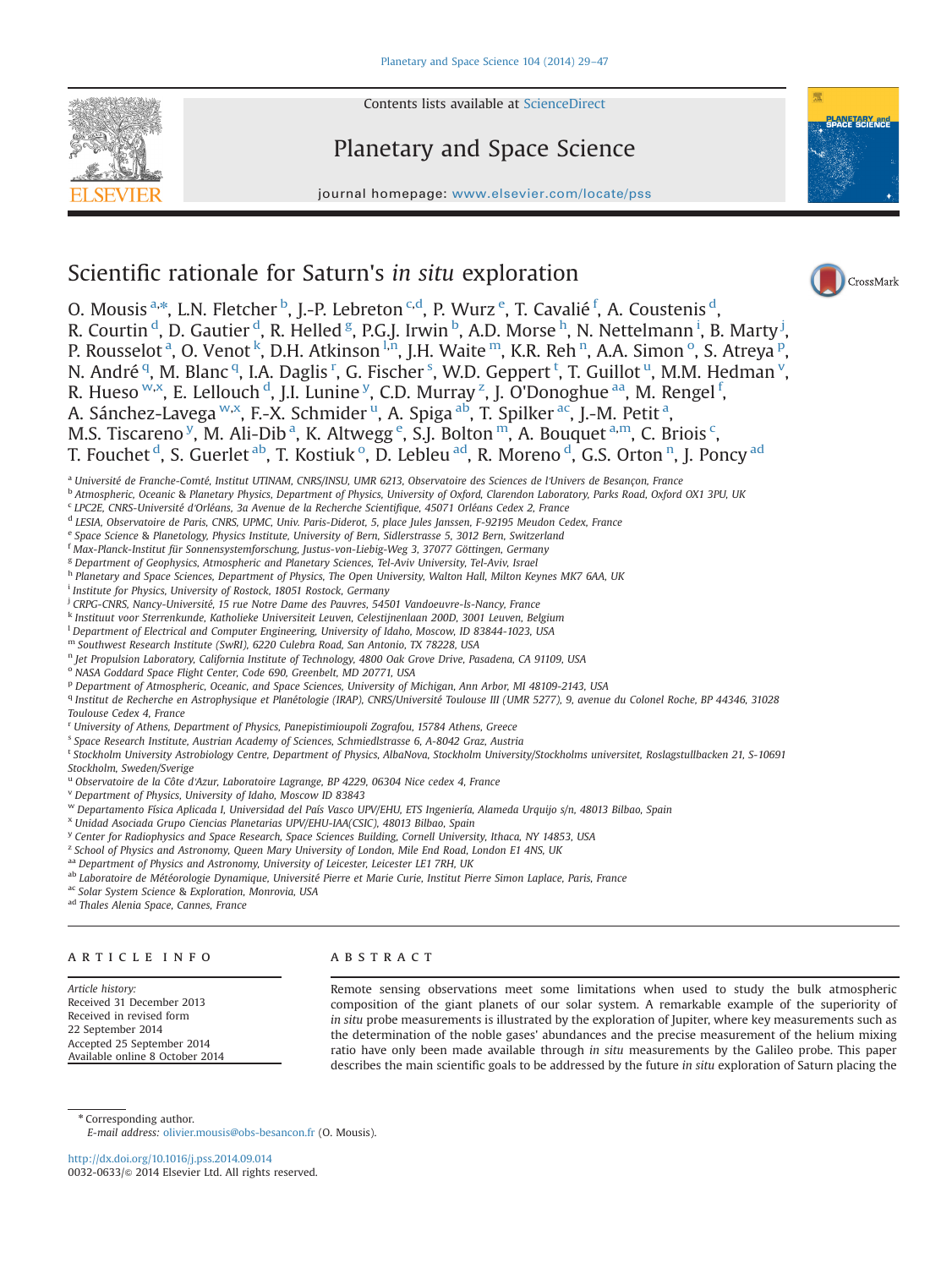Keywords: Entry probe Saturn atmosphere Giant planet formation Solar system formation In situ measurements Elemental and isotopic composition Galileo probe exploration of Jupiter in a broader context and before the future probe exploration of the more remote ice giants. In situ exploration of Saturn's atmosphere addresses two broad themes that are discussed throughout this paper: first, the formation history of our solar system and second, the processes at play in planetary atmospheres. In this context, we detail the reasons why measurements of Saturn's bulk elemental and isotopic composition would place important constraints on the volatile reservoirs in the protosolar nebula. We also show that the in situ measurement of CO (or any other disequilibrium species that is depleted by reaction with water) in Saturn's upper troposphere may help constraining its bulk O/H ratio. We compare predictions of Jupiter and Saturn's bulk compositions from different formation scenarios, and highlight the key measurements required to distinguish competing theories to shed light on giant planet formation as a common process in planetary systems with potential applications to most extrasolar systems. In situ measurements of Saturn's stratospheric and tropospheric dynamics, chemistry and cloud-forming processes will provide access to phenomena unreachable to remote sensing studies. Different mission architectures are envisaged, which would benefit from strong international collaborations, all based on an entry probe that would descend through Saturn's stratosphere and troposphere under parachute down to a minimum of 10 bar of atmospheric pressure. We finally discuss the science payload required on a Saturn probe to match the measurement requirements.

 $@$  2014 Elsevier Ltd. All rights reserved.

## 1. Introduction

Giant planets contain most of the mass and the angular momentum of our planetary system and must have played a significant role in shaping its large scale architecture and evolution, including that of the smaller, inner worlds ([Gomes et al., 2005\)](#page-17-0). Furthermore, the formation of the giant planets affected the timing and efficiency of volatile delivery to the Earth and other terrestrial planets ([Chambers](#page-16-0) [and Wetherill, 2001\)](#page-16-0). Therefore, understanding giant planet formation is essential for understanding the origin and evolution of the Earth and other potentially habitable environments throughout our solar system. The origin of the giant planets, their influence on planetary system architectures, and the plethora of physical and chemical processes at work within their atmospheres make them crucial destinations for future exploration. Because Jupiter and Saturn have massive envelopes essentially composed of hydrogen and helium and (possibly) a relatively small core, they are called gas giants. Meanwhile, Uranus and Neptune also contain hydrogen and helium atmospheres but, unlike Jupiter and Saturn, their  $H_2$  and He mass fractions are smaller (5–20%). They are called ice giants because their density is consistent with the presence of a significant fraction of ices/rocks in their interiors. Despite this apparent grouping into two classes of giant planets, the four giant planets likely exist on a continuum, each a product of the particular characteristics of their formation environment. Comparative planetology of the four giants in the solar system is therefore essential to reveal the potential formational, migrational, and evolutionary processes at work during the early evolution of the early solar nebula.

Much of our understanding of the origin and evolution of the outer planets comes from remote sensing by necessity. However, the efficiency of this technique has limitations when used to study the bulk atmospheric composition that is crucial to the understanding of planetary origin, namely due to degeneracies between the effects of temperatures, clouds and abundances on the emergent spectra, but also due to the limited vertical resolution. In addition, many of the most common elements are locked away in a condensed phase in the upper troposphere, hiding the main volatile reservoir from the reaches of remote sensing. It is only by penetrating below the "visible" weather layer that we can sample the deeper troposphere where those most common elements are well mixed. A remarkable example of the superiority of in situ probe measurements is illustrated by the exploration of Jupiter, where key measurements such as the determination of the noble gases' abundances and the precise measurement of the helium mixing ratio have only been possible through in situ measurements by the Galileo probe [\(Owen et al., 1999\)](#page-18-0).

The Galileo probe measurements provided new insights into the formation of the solar system. For instance, they revealed the unexpected enrichments of Ar, Kr and Xe with respect to their solar abundances, which suggested that the planet accreted icy planetesimals formed at temperatures possibly as low as 20–30 K to allow the trapping of these noble gases. Another remarkable result was the determination of the Jovian helium abundance using a dedicated instrument aboard the Galileo probe [\(von Zahn et al., 1998\)](#page-18-0) with an accuracy of 2%. Such an accuracy on the  $He/H<sub>2</sub>$  ratio is impossible to derive from remote sensing, irrespective of the giant planet being considered, and yet precise knowledge of this ratio is crucial for the modelling of giant planet interiors and thermal evolution. The Voyager mission has already shown that these ratios are far from being identical, which presumably results from slight differences in their histories at different heliocentric distances. An important result also obtained by the mass spectrometer onboard the Galileo probe was the determination of the  $\frac{14}{15}N$  ratio, which suggested that nitrogen present in Jupiter today originated from the solar nebula essentially in the form of  $N_2$  [\(Owen et al., 2001\)](#page-18-0). The Galileo science payload unfortunately could not probe to pressure levels deeper than 22 bar, precluding the determination of the  $H_2O$ abundance at levels representative of the bulk oxygen enrichment of the planet. Furthermore, the probe descended into a region depleted in volatiles and gases by unusual "hot spot" meteorology ([Orton et al., 1998; Wong et al., 2004\)](#page-18-0), and therefore its measurements are unlikely to represent the bulk planetary composition. Nevertheless, the Galileo probe measurements were a giant step forward in our understanding of Jupiter. However, with only a single example of a giant planet measurement, one must wonder whether from the measured pattern of elemental and isotopic enrichments, the chemical inventory and formation processes at work in our solar system are truly understood. In situ exploration of giant planets is the only way to firmly characterize the planet compositions in the solar system. In this context, a Saturn probe is the next natural step beyond Galileo's in situ exploration of Jupiter, the remote investigation of its interior and gravity field by the JUNO mission, and the Cassini spacecraft's orbital reconnaissance of Saturn.

In situ exploration of Saturn's atmosphere addresses two broad themes. First, the formation history of our solar system and second, the processes at play in planetary atmospheres. Both of these themes are discussed throughout this paper. Both themes have relevance far beyond the leap in understanding gained about an individual giant planet: the stochastic and positional variances produced within the solar nebula, the depth of the zonal winds, the propagation of atmospheric waves, the formation of clouds and hazes and disequilibrium processes of photochemistry and vertical mixing are common to all planetary atmospheres, from terrestrial planets to gas and ice giants and from brown dwarfs to hot exoplanets.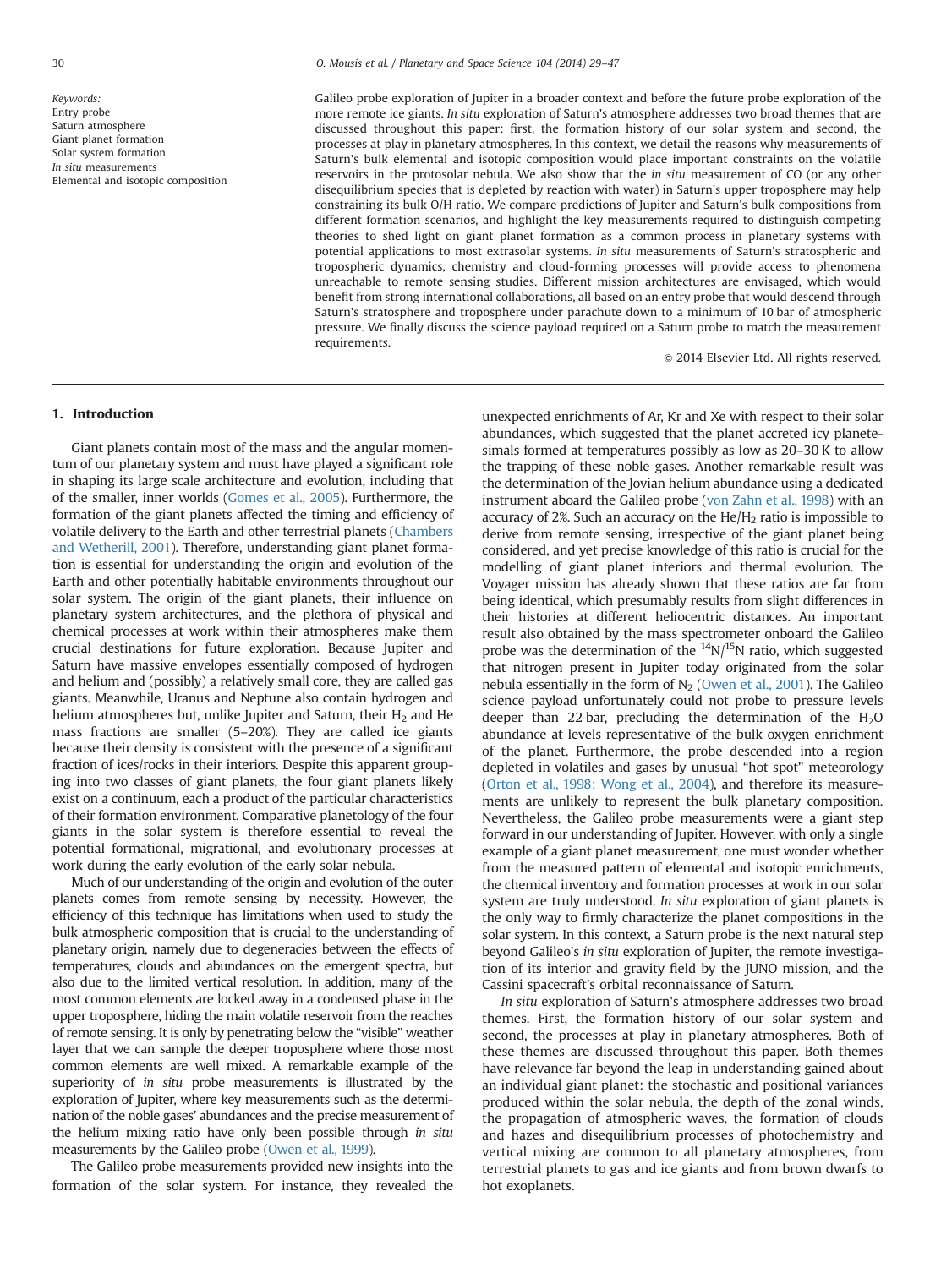<span id="page-2-0"></span>This paper describes the main scientific goals to be addressed by the future in situ exploration of Saturn placing the Galileo probe exploration of Jupiter in a broader context and before the future in situ exploration of the more remote ice giants. These goals will become the primary objectives listed in the forthcoming Saturn probe proposals that we intent to submit in response to future opportunities within both ESA and NASA. Section 2 is devoted to a comparison between known elemental and isotopic compositions of Saturn and Jupiter. We describe the different formation scenarios that have been proposed to explain Jupiter's composition and discuss the key measurements at Saturn that would allow disentangling these interpretations. We also demonstrate that the in situ measurement of CO (or any other disequilibrium species that is depleted by reaction with water) at Saturn could place limits on its bulk O/H ratio. In [Section 3](#page-8-0), we discuss the motivation for the in situ observation of the atmospheric processes (dynamics, chemistry and cloud formation) at work in Saturn's atmosphere. [Section 4](#page-11-0) is dedicated to a short description of the mission designs that can be envisaged. In [Section 5](#page-13-0), we provide a description of high-level specifications for the science payload. Conclusions are given in [Section 6](#page-16-0).

# 2. Elemental and isotopic composition as a window on Saturn's formation

The giant planets in the solar system formed 4.55 Gyr ago from the same material that engendered the Sun and the entire solar system. The envelopes of giant planets are dominated by hydrogen and helium, the two most abundant elements in the Universe. Protoplanetary disks, composed of gas and dust, are almost ubiquitous when stars form, but their typical lifetimes do not exceed a few million years. This implies that the gas giants Jupiter and Saturn had to form rapidly to capture their hydrogen and helium envelopes, more rapidly than the tens of millions of years needed for terrestrial planets to reach their present masses ([Pollack et al., 1996; Alibert et al., 2005a,b\)](#page-16-0). Due to formation at fairly large radial distances from the Sun, where the solid surface density is low, the ice giants Uranus and Neptune had longer formation timescales (slow growth rates) and did not manage to capture large amounts of hydrogen and helium before the disk gas dissipated ([Dodson-Robinson and Bodenheimer, 2010; Helled and](#page-17-0) [Bodenheimer, 2014\)](#page-17-0). As a result, the masses of their gaseous envelopes are small compared to their ice/rock cores.

A comparative study of the properties of these giant planets thus gives information on spatial gradients in the physical/chemical properties of the solar nebula as well as on stochastic effects<sup>1</sup> that led to the formation of the solar system. Data on the composition and structure of the giant planets, which hold more than 95% of the non-solar mass of the solar system, remain scarce, despite the importance of such knowledge. The formation of giant planets is now largely thought to have taken place via the core accretion model in which a dense core is first formed by accretion and the hydrogen–helium envelope is captured after a critical mass is reached [\(Mizuno, 1980; Pollack et al., 1996\)](#page-18-0). When the possibility of planet migration is included ([Lin and Papaloizou,](#page-17-0) [1986; Ward, 1997\)](#page-18-0), such a model can explain the orbital properties of exoplanets, although lots of unresolved issues remain ([Ida and](#page-17-0) [Lin, 2004; Mordasini et al., 2012](#page-17-0)). However, an alternative scenario for the formation of giant planets is the disk instability model ([Boss, 1997, 2001](#page-16-0)), in which the giant planets form from the direct contraction of a gas clump resulting from local gravitational instability in the disk.

Formation and evolution models indicate that the total mass of heavy elements present in Jupiter may be as high as 42  $M_{\oplus}$ , whereas the mass of the core is estimated to range between 0 and 13  $M_{\oplus}$  ([Saumon and Guillot, 2004](#page-18-0)). In the case of Saturn, the mass of heavy elements can be as large as 35  $M_{\oplus}$  with a mass varying between 0 and 10  $M_{\oplus}$  in the envelope and the core mass ranging between 0 and 20  $M_{\odot}$  ([Helled and Guillot, 2013\)](#page-17-0). Direct access to heavy materials within giant planet cores to constrain these models is impossible, so we must use the composition of the well-mixed troposphere to infer the properties of the deep interiors. It is difficult for remote sounding to provide the necessary information because of a lack of sensitivity to the atmospheric compositions beneath the cloudy, turbulent and chaotic weather layer. These questions must be addressed by in situ exploration, even if the NASA JUNO mission will try to address them remotely.

The availability of planetary building blocks (metals, oxides, silicates, ices) is expected to vary with position within the original nebula, from refractories in the warm inner nebula to a variety of ices of water,  $CH_4$ , CO,  $NH_3$ , N<sub>2</sub> and other simple molecules in the cold outer nebula. Turbulent radial mixing, and the evolution of the pressure–temperature gradient in the disk could have led to distinct regions where some species dominated over others (e.g., the water ice snowline or  $N_2$  over  $NH_3$ ). Furthermore, both inward and outward migration of the giants during their evolution could have provided access to different material reservoirs at different epochs. A giant planet's bulk composition therefore depends on the timing and location of planet formation, subsequent migration and the delivery mechanisms for the heavier elements. By measuring a giant planet's chemical inventory, and contrasting it with measurements of (i) other giant planets, (ii) primitive materials found in comets and asteroids, and (iii) the elemental abundances of our parent star and the local interstellar medium, we can reveal much about the conditions at work during the formation of our planetary system. Furthermore, measurements of atmospheric bulk elemental enrichments and isotopic ratios would help us to distinguish between the existing formation scenarios (see [Section](#page-6-0) [2.4](#page-6-0) for details).

It should be noted, however, that when atmospheric measurements are used to infer the planetary composition and reveal information on the planet's origin, one has to assume that the atmospheric composition is illustrative of the composition of the building blocks accreted by the envelope. This is a fairly good assumption in the case of a gas giant if the measurement probes a convective region, and if the planet is fully convective. Within a fully convective planet the materials are expected to be homogeneously mixed, and therefore, we do not expect large differences in composition with depth. However, if the planet is not fully convective and homogeneously mixed, the information of its atmospheric composition cannot solely be used to infer the bulk composition.

In the case of Saturn (as well as Jupiter) compositional inhomogeneities can be the outcome of the formation process (e.g., [Pollack](#page-18-0) [et al., 1996\)](#page-18-0) and/or the erosion of a primordial core that could mix with the surrounding metallic hydrogen [\(Guillot, 2004; Wilson and](#page-18-0) [Militzer, 2011, 2012](#page-18-0)). In addition, it is possible that double diffusive convection occurs in the interiors of giant planets (e.g., [Leconte and](#page-17-0) [Chabrier, 2012, 2013\)](#page-17-0). If a molecular weight gradient is maintained throughout the planetary envelope, double-diffusive convection would take place, and the thermal structure would be very different from the one that is generally assumed using adiabatic (i.e.., fully convective)

Although the equations of evolution of the early Solar System are deterministic, they are sensitive to the exact initial conditions. This results in a stochasticlike evolution. Consider for example the collision that induced the large obliquity of Uranus or the one that created the Moon from proto-Earth. In both cases, a large planetesimal or planetary embryo (Earth-mass for Uranus and Mars-mass for the Earth) happened to cross the orbit of the planet and hit it at exactly the right location to get the desired effect. A very slight variation of the impact location would have had a very different output, with a low obliquity for Uranus, or no Moon around the Earth (and thus no evolution of intelligent life on Earth).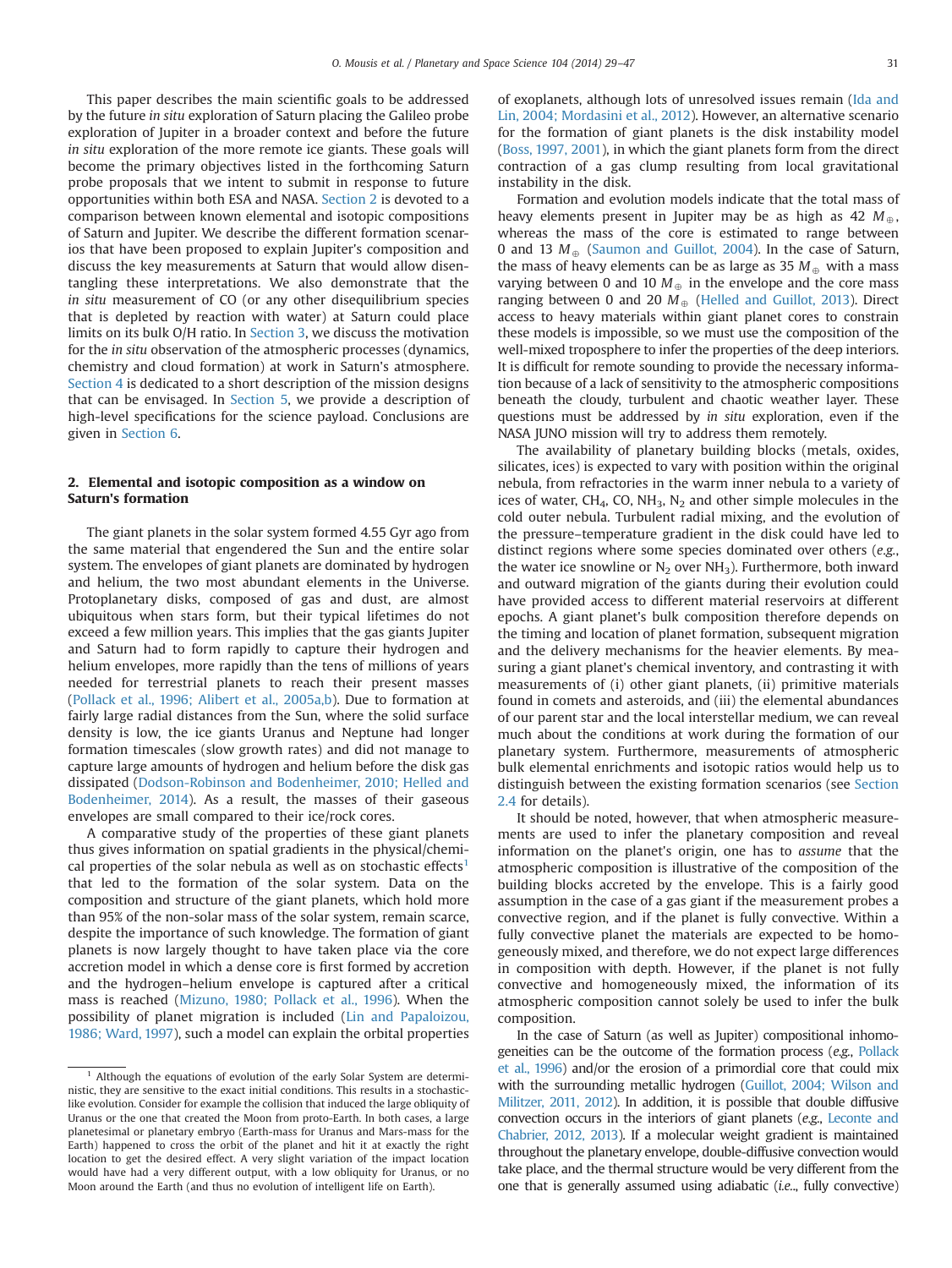<span id="page-3-0"></span>models, with much higher center temperatures and a larger fraction of heavy elements. In this case, the planetary composition can vary substantially with depth and therefore, a measured composition of the envelope would not represent the overall composition. While standard interior models of Saturn assumed three layers and similar constraints in terms of the helium to hydrogen ratio, they can differ in the assumption on the distribution of heavy elements within the planetary envelope. While Guillot and collaborators (e.g., [Saumon and Guillot,](#page-18-0) [2004; Helled and Guillot, 2013\)](#page-17-0) assume homogeneous distribution of heavy elements apart from helium, which is depleted in the outer envelope due to helium rain, $<sup>2</sup>$  interior structure models by Nettelmann</sup> and collaborators [\(Fortney and Nettelmann, 2010; Nettelmann et al.,](#page-18-0) [2013\)](#page-18-0) allow the abundance of heavy elements to be discontinuous between the molecular and the metallic envelope. At present, it is not clear whether there should be a discontinuity in the composition of heavy elements, and this question remains open.

## 2.1. Jupiter and Saturn's composition

The abundances and isotopic ratios of most significant volatiles measured at Jupiter and Saturn are given in [Tables 1 and 2.](#page-4-0) We refer the reader to the papers of [Atreya et al. \(2003\),](#page-16-0) [Teanby et al.](#page-18-0) [\(2006\)](#page-18-0) and [Fletcher et al. \(2012\)](#page-17-0) for a more exhaustive list of disequilibrium species identified (or for other minor species presumably identified) in Jupiter's and Saturn's atmospheres. Only upper limits on the abundances of hydrogen halides have been derived from the remote detection of these species in Saturn's atmosphere, implying the need of a probe to get improved in situ measurements.

The abundances of CH<sub>4</sub>, NH<sub>3</sub>, H<sub>2</sub>O, H<sub>2</sub>S, Ne, Ar, Kr and Xe have been measured by the Galileo Probe Mass Spectrometer (GPMS) in Jupiter's atmosphere [\(Mahaffy et al., 2000; Wong et al., 2004\)](#page-18-0). The value of H2O abundance reported for Jupiter in [Table 1](#page-4-0) corresponds to the deepest measurement made by the probe (at 17.6– 20.9 bar) and is probably much smaller than the planet's bulk water abundance, which remains unknown ([Atreya et al., 2003;](#page-16-0) [Wong et al., 2004](#page-18-0)). The Juno mission, which will arrive at Jupiter in 2016, may provide an estimate of the tropospheric O/H ratio. The He abundance in Jupiter has also been measured in situ by a Jamin–Mascart interferometer aboard the Galileo probe (Helium Abundance Detector; hereafter HAD) with a better accuracy level than the GPMS instrument [\(von Zahn et al., 1998](#page-18-0)). PH<sub>3</sub> is the only species of our list of Jupiter measurements whose abundance has been determined remotely by the Cassini Composite Infrared Spectrometer (CIRS) during the spacecraft 2000–2001 encounter ([Fletcher et al., 2009a\)](#page-17-0). PH<sub>3</sub> is a disequilibrium species at its sampling level in Jupiter's atmosphere (see [Section 3\)](#page-8-0). However, because (i) it is the dominating P-bearing species at the quench level ([Fegley and Prinn, 1985](#page-17-0)) and (ii) its destruction rate is inhibited at low temperature, the measured  $PH_3$  value, if correct, must be close to the bulk P abundance. Isotopic measurements presented for Jupiter in [Table 2](#page-4-0) have also been performed by the GPMS instrument aboard the Galileo probe [\(Niemann et al., 1996,](#page-18-0) [1998; Mahaffy et al., 2000; Atreya et al., 2003; Wong et al., 2004\)](#page-18-0).

In the case of Saturn, only the abundances of  $CH_4$ ,  $PH_3$ ,  $NH_3$ ,  $H_2O$ , and indirectly that of  $H_2S$ , have been measured. The abundance of  $CH<sub>4</sub>$  has been determined from the analysis of high spectral resolution observations from CIRS [\(Fletcher et al., 2009b](#page-17-0)). Similar to Jupiter,  $PH_3$  has been determined remotely in Saturn from Cassini/CIRS observations at 10 μm [\(Fletcher et al., 2009a](#page-17-0)). Other measurements of PH<sub>3</sub> have been made from ground based observations at 5  $\mu$ m [\(de Graauw et al., 1997\)](#page-16-0), but the spectral line data at these wavelengths is less robust and accurate than those at  $10 \mu$ m. There is also a degeneracy with the location, extent, opacity of Saturn's clouds at 5 μm which is not apparent at 10 μm. Moreover, considering the fact that there is also terrestrial contamination in the 5 μm window for ground-based observations and that the scattered sunlight may contribute at  $5 \mu m$ , this leads us to believe that the data at 10 μm are more reliable. Interestingly, we note that PH<sub>3</sub> is easier to detect on Saturn compared to Jupiter because this molecule dominates the upper tropospheric chemistry and ammonia is locked away at deeper levels. The NH<sub>3</sub> abundance corresponds to the highest/deepest value derived by [Fletcher et al. \(2011\)](#page-17-0) who analyzed Saturn's tropospheric composition from Cassini/VIMS 4:6–5:1 μm thermal emission spectroscopy. This determination is probably more reliable than those made in the microwave domain because of the absence of spectral lines at these wavelengths ([Briggs and Sackett, 1989; Laraia et al., 2013\)](#page-17-0). Tropospheric  $H_2O$ has been inferred in Saturn via the Short Wavelength Spectrometer Instrument onboard the Infrared Space Observatory (ISO-SWS) ([de](#page-16-0) [Graauw et al., 1997](#page-16-0)). However,  $H<sub>2</sub>O$  is unsaturated at this altitude  $(\sim$ 3 bar level), implying that its bulk abundance is higher than the measured one. The  $H_2S$  abundance is quoted from the indirect determination of [Briggs and Sackett \(1989\)](#page-16-0) who investigated the influence of models of  $NH_3-H_2S-H_2O$  cloud decks on Saturn's atmospheric opacity at microwave wavelengths. The He abundance in Saturn's atmosphere derives from a reanalysis of Voyager's infrared spectrometer (IRIS) measurements [\(Conrath and Gautier,](#page-16-0) [2000\)](#page-16-0). The only isotopic ratios measured in Saturn are  $D/H$  in  $H<sub>2</sub>$ (determination from ISOSWS, [Lellouch et al., 2001](#page-17-0)) and  ${}^{12}C/{}^{13}C$  in CH4 (Cassini/CIRS observations, [Fletcher et al., 2009b](#page-17-0)).

[Table 3](#page-4-0) summarizes the enrichments in volatiles relative to protosolar values observed in Jupiter and Saturn. Note that protosolar abundances are different from present-day solar photospheric abundances because elements heavier than He are settling out of the photosphere over time. This mechanism leads to a fractionation of heavy elements relative to hydrogen in the solar photosphere, requiring the use of correction terms to retrieve the protosolar abundances [\(Lodders et al., 2009\)](#page-17-0). For the sake of information, the protosolar elemental abundances used in our calculations are detailed in [Table 4](#page-4-0). C, N, P, S, Ar, Kr and Xe are all found enriched by a factor  $\sim$  2–4 in Jupiter. On the other hand, C, N and P (the only heavy elements a priori reliably measured) are found enriched by factors of  $\sim$  10, 0.5–5 and 11.5 in Saturn. Helium is depleted compared to protosolar values in the two giants because of its condensation into droplets that "rain out" in the giant planets deep interiors ([Stevenson and Salpeter, 1977a,b;](#page-18-0) [Fortney and Hubbard, 2003](#page-18-0)). The solution of neon in those droplets ([Wilson and Militzer, 2010](#page-18-0)) would also explain its apparent depletion in Jupiter but a similar measurement has never been possible on Saturn. As mentioned above, oxygen is also depleted compared to protosolar in the Jovian atmosphere but this measurement results from the fact that the Galileo probe entry site was an unusually dry meteorological system. As a result, the probe did not measure the deep, well-mixed water mixing ratio ([Wong et al., 2004\)](#page-18-0), which is predicted to be supersolar ([Stevenson and Lunine, 1988; Gautier et al., 2001; Hersant et al.,](#page-17-0) [2004; Alibert et al., 2005a; Mousis et al., 2009, 2012](#page-17-0)).

## 2.2. Indirect determination of Saturn's O/H ratio

One of the main objectives of Saturn's in situ exploration is the measurement of the  $H<sub>2</sub>O$  abundance. However, depending on the  $O/H$  elemental enrichment ([Atreya et al., 1999](#page-16-0)),  $H<sub>2</sub>O$  is predicted to condense in the 12.6–21 bar range and may remain out of reach for the probe we consider in this paper that would be limited to  $\sim$  10 bar (see [Section 4\)](#page-11-0). Several disequilibrium species, like CO,

<sup>2</sup> A process that is due to helium immiscibility in hydrogen. In this case, helium droplets nucleate from the supersaturated mixture and fall under the influence of gravity, despite the convection in the envelope ([Stevenson and Salpeter, 1977a,b](#page-18-0)).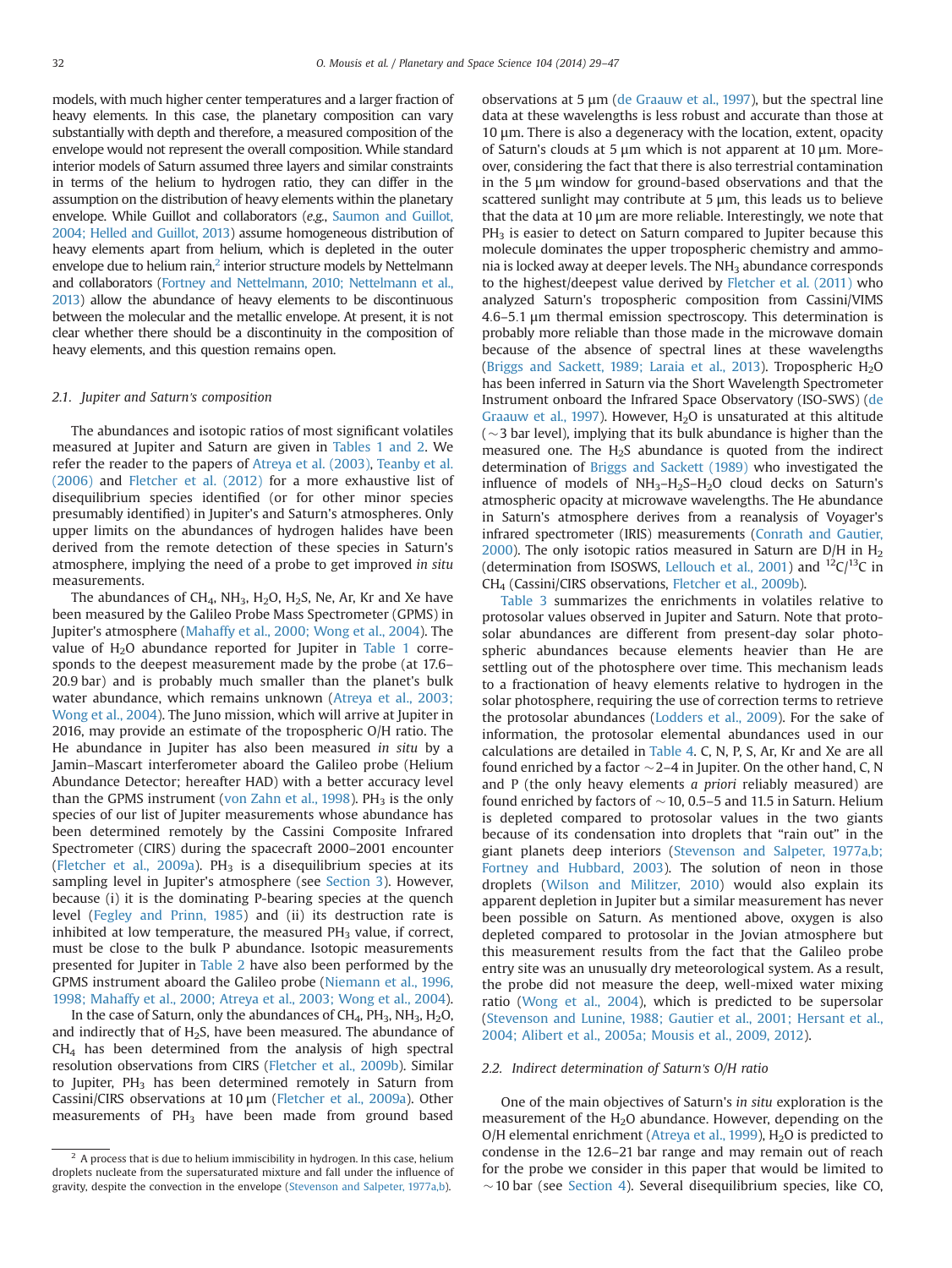<span id="page-4-0"></span>

| Table 1                                                                           |
|-----------------------------------------------------------------------------------|
| Observed compositions of the atmospheres of Jupiter and Saturn (major volatiles). |

| Species                                                                                                                | Jupiter                                                                                                                                                                                              |                                                                                                                                                                                                      | Saturn                                                                                                                                                                                      |                                                                                                                                                                                    |                                                                                                                                                                    |                                                                                                                                                                    |
|------------------------------------------------------------------------------------------------------------------------|------------------------------------------------------------------------------------------------------------------------------------------------------------------------------------------------------|------------------------------------------------------------------------------------------------------------------------------------------------------------------------------------------------------|---------------------------------------------------------------------------------------------------------------------------------------------------------------------------------------------|------------------------------------------------------------------------------------------------------------------------------------------------------------------------------------|--------------------------------------------------------------------------------------------------------------------------------------------------------------------|--------------------------------------------------------------------------------------------------------------------------------------------------------------------|
|                                                                                                                        | X/H <sub>2</sub>                                                                                                                                                                                     | $\Delta(X/H_2)$                                                                                                                                                                                      | Reference                                                                                                                                                                                   | X/H <sub>2</sub>                                                                                                                                                                   | $\Delta(X/H_2)$                                                                                                                                                    | Reference                                                                                                                                                          |
| CH <sub>4</sub><br>NH <sub>3</sub><br>H <sub>2</sub> O <sup>a</sup><br>$PH_3$<br>$H_2S$<br>He<br>Ne <sup>b</sup><br>Ar | $2.37 \times 10^{-3}$<br>$6.64 \times 10^{-4}$<br>$4.90 \times 10^{-4}$<br>$2.15 \times 10^{-6}$<br>$8.90 \times 10^{-5}$<br>$1.57 \times 10^{-1}$<br>$2.48 \times 10^{-5}$<br>$1.82 \times 10^{-5}$ | $5.70 \times 10^{-4}$<br>$2.54 \times 10^{-4}$<br>$1.60 \times 10^{-4}$<br>$1.16 \times 10^{-7}$<br>$2.10 \times 10^{-5}$<br>$3.00 \times 10^{-3}$<br>$2.80 \times 10^{-7}$<br>$3.60 \times 10^{-6}$ | Wong et al. (2004)<br>Wong et al. (2004)<br>Wong et al. (2004)<br>Fletcher et al. (2009a)<br>Wong et al. (2004)<br>von Zahn et al. (1998)<br>Mahaffy et al. (2000)<br>Mahaffy et al. (2000) | $5.33 \times 10^{-3}$<br>$4.54 \times 10^{-4}$<br>$2.0 \times 10^{-7}$<br>$7.28 \times 10^{-6}$<br>$3.76 \times 10^{-4}$<br>$1.35 \times 10^{-1}$<br>-<br>$\overline{\phantom{m}}$ | $2.30 \times 10^{-4}$<br>$1.14 \times 10^{-4}$<br>$\overline{\phantom{a}}$<br>$4.80 \times 10^{-7}$<br>$\overline{\phantom{a}}$<br>$2.50 \times 10^{-2}$<br>-<br>- | Fletcher et al. (2009b)<br>Fletcher et al. (2011)<br>de Graauw et al. (1997)<br>Fletcher et al. (2009a)<br>Briggs and Sackett (1989)<br>Conrath and Gautier (2000) |
| Kr<br>Xe                                                                                                               | $9.30 \times 10^{-9}$<br>$8.90 \times 10^{-10}$                                                                                                                                                      | $1.70 \times 10^{-9}$<br>$1.70\times10^{-10}$                                                                                                                                                        | Mahaffy et al. (2000)<br>Mahaffy et al. (2000)                                                                                                                                              | $\qquad \qquad =$<br>$\qquad \qquad =$                                                                                                                                             | $\overline{\phantom{m}}$<br>$\overline{\phantom{m}}$                                                                                                               |                                                                                                                                                                    |

 $\Delta(X/H_2)$  represents the uncertainty on measurement.

<sup>a</sup> This is a lower limit.

<sup>b</sup> This is an upper limit.

### Table 2

Isotopic ratios measured in Jupiter and Saturn.

| Isotopic ratio                                                                                                                                                                              | Jupiter                                                        |                                                                                     |                                                                                                                                                | Saturn                                         |                                                            |                                                |
|---------------------------------------------------------------------------------------------------------------------------------------------------------------------------------------------|----------------------------------------------------------------|-------------------------------------------------------------------------------------|------------------------------------------------------------------------------------------------------------------------------------------------|------------------------------------------------|------------------------------------------------------------|------------------------------------------------|
|                                                                                                                                                                                             | $\eta$                                                         | $\Delta\eta$                                                                        | Reference                                                                                                                                      | $\eta$                                         | $\Delta \eta$                                              | Reference                                      |
| $D/H$ (in $H_2$ )                                                                                                                                                                           | $2.60 \times 10^{-5}$                                          | $0.70 \times 10^{-5}$                                                               | Niemann et al. (1998)                                                                                                                          | $1.70 \times 10^{-5}$<br>$1.80 \times 10^{-5}$ | $^{+0.75}_{-0.45}\times10^{-05}$<br>$+0.5 \times 10^{-05}$ | Lellouch et al. (2001)<br>Bézard et al. (2003) |
| ${}^{3}$ He/ <sup>4</sup> He<br>${}^{12}C/{}^{13}C$ (in CH <sub>4</sub> )<br>$^{14}N/^{15}N$ (in NH <sub>3</sub> )<br>$^{20}$ Ne/ $^{22}$ Ne<br>$36Ar^{38}Ar$<br><sup>128</sup> Xe/total Xe | $1.66 \times 10^{-4}$<br>92.6<br>434.8<br>13.0<br>5.6<br>0.018 | $0.05 \times 10^{-4}$<br>$+4.5$<br>$-4.1$<br>$+65$<br>$-50$<br>2.0<br>0.25<br>0.002 | Niemann et al. (1998)<br>Niemann et al. (1996)<br>Wong et al. (2004)<br>Mahaffy et al. (2000)<br>Mahaffy et al. (2000)<br>Atreya et al. (2003) | 91.8                                           | $+8.4$<br>$-7.8$<br>-<br>-                                 | Fletcher et al. (2009b)                        |
| $129$ Xe/total Xe<br><sup>130</sup> Xe/total Xe<br><sup>131</sup> Xe/total Xe<br><sup>132</sup> Xe/total Xe<br><sup>134</sup> Xe/total Xe<br><sup>136</sup> Xe/total Xe                     | 0.285<br>0.038<br>0.203<br>0.290<br>0.091<br>0.076             | 0.021<br>0.005<br>0.018<br>0.020<br>0.007<br>0.009                                  | Atreya et al. (2003)<br>Atreya et al. (2003)<br>Atreya et al. (2003)<br>Atreya et al. (2003)<br>Atreya et al. (2003)<br>Atreya et al. (2003)   |                                                | -<br>-                                                     |                                                |

## Table 3

Enrichments in Jupiter and Saturn relatives to Protosun.

| Species         | Jupiter |                    | Saturn               |                      |
|-----------------|---------|--------------------|----------------------|----------------------|
|                 | E       | $\Delta E^{\rm a}$ | E                    | $\Delta E^{\rm a}$   |
|                 | 4.3     | 1.1                | 9.6                  | 1.0                  |
| N               | 4.1     | 2.0                | 2.8                  | 1.1                  |
| O <sub>p</sub>  | 0.4     | 0.1                | $1.6 \times 10^{-4}$ | $2.9 \times 10^{-5}$ |
| P               | 3.3     | 0.4                | 11.2                 | 1.3                  |
| S               | 2.9     | 0.7                | 12.05                |                      |
| He              | 0.8     | 0.0                | 0.7                  | 0.1                  |
| Ne <sup>c</sup> | 0.1     | 0.0                |                      |                      |
| Ar              | 2.5     | 0.8                |                      |                      |
| Kr              | 2.2     | 0.6                |                      |                      |
| Xe              | 2.1     | 0.6                |                      |                      |

<sup>a</sup> Error is defined as  $(\Delta E/E)^2 = (\Delta X/X_{\text{planet}})^2 + (\Delta X/X_{\text{Protosun}})^2$ .

<sup>b</sup> This is a lower limit.

<sup>c</sup> This is an upper limit.

can provide useful constraints on Saturn's deep  $H_2O$  abundance. The upper tropospheric mole fraction of CO is representative of the H2O abundance in the deep hot troposphere, where the two species are linked by the thermochemical equilibrium reaction ([Fegley and Lodders, 1994\)](#page-17-0):

$$
H_2O + CH_4 = CO + 3H_2.
$$
 (1)

| Table 4 |                                               |  |
|---------|-----------------------------------------------|--|
|         | Elemental abundances in the Sun and Protosun. |  |

|          |       |       |      | Element Solar dex Protosolar dex $\Delta$ dex Protosolar X/H <sub>2</sub> | $\Delta(X/H^2)$                 |
|----------|-------|-------|------|---------------------------------------------------------------------------|---------------------------------|
| C        | 8.39  | 8.44  | 0.04 | 5.55 $\times$ 10 <sup>-04</sup>                                           | $5.35 \times 10^{-05}$          |
| N        | 7.86  | 7.91  | 0.12 | $1.64 \times 10^{-04}$                                                    | $5.21 \times 10^{-05}$          |
| $\Omega$ | 8.73  | 8.78  | 0.07 | $1.21 \times 10^{-03}$                                                    | $2.12 \times 10^{-04}$          |
| P        | 5.46  | 5.51  | 0.04 | $6.52 \times 10^{-07}$                                                    | $6.29 \times 10^{-08}$          |
| S        | 7.14  | 7.19  | 0.01 | $3.12 \times 10^{-05}$                                                    | $7.27 \times 10^{-07}$          |
| He       | 10.93 | 10.99 | 0.02 | $1.94 \times 10^{-01}$                                                    | $9.13 \times 10^{-03}$          |
| Ne       | 8.05  | 8.10  | 0.10 | $2.54 \times 10^{-04}$                                                    | $6.56 \times 10^{-05}$          |
| Ar       | 6.50  | 6.55  | 0.10 | 7.15 $\times$ 10 <sup>-06</sup>                                           | $1.85 \times 10^{-06}$          |
| Кr       | 3.28  | 3.33  | 0.08 | 4.31 $\times$ 10 <sup>-09</sup>                                           | 8.71 $\times$ 10 <sup>-10</sup> |
| Xe       | 2.27  | 2.32  | 0.08 | 4.21 $\times$ 10 <sup>-10</sup>                                           | 8.51 $\times$ 10 <sup>-11</sup> |

Corrections for protosolar abundances ( $+0.061$  dex (He) and  $+0.053$  dex (others)) are taken from [Lodders et al. \(2009\).](#page-17-0)

It is thus possible to derive the deep  $H_2O$  abundance from  $CO$ observations using the "quench level" approximation (e.g., [Bézard](#page-16-0) [et al., 2002\)](#page-16-0), or more rigorously using comprehensive thermochemical models (e.g., [Visscher et al., 2010; Cavalié et al., 2014\)](#page-16-0).

We have adapted the model of [Venot et al. \(2012\)](#page-18-0) to Saturn's troposphere to assess the relevance of measuring CO with an in situ probe. The thermochemical kinetic network comes from the engine industry and was thoroughly validated for high temperatures and pressures. The tropospheric thermal profile has been constructed from a recent retrieval of the latitudinally resolved  $T(P)$  structure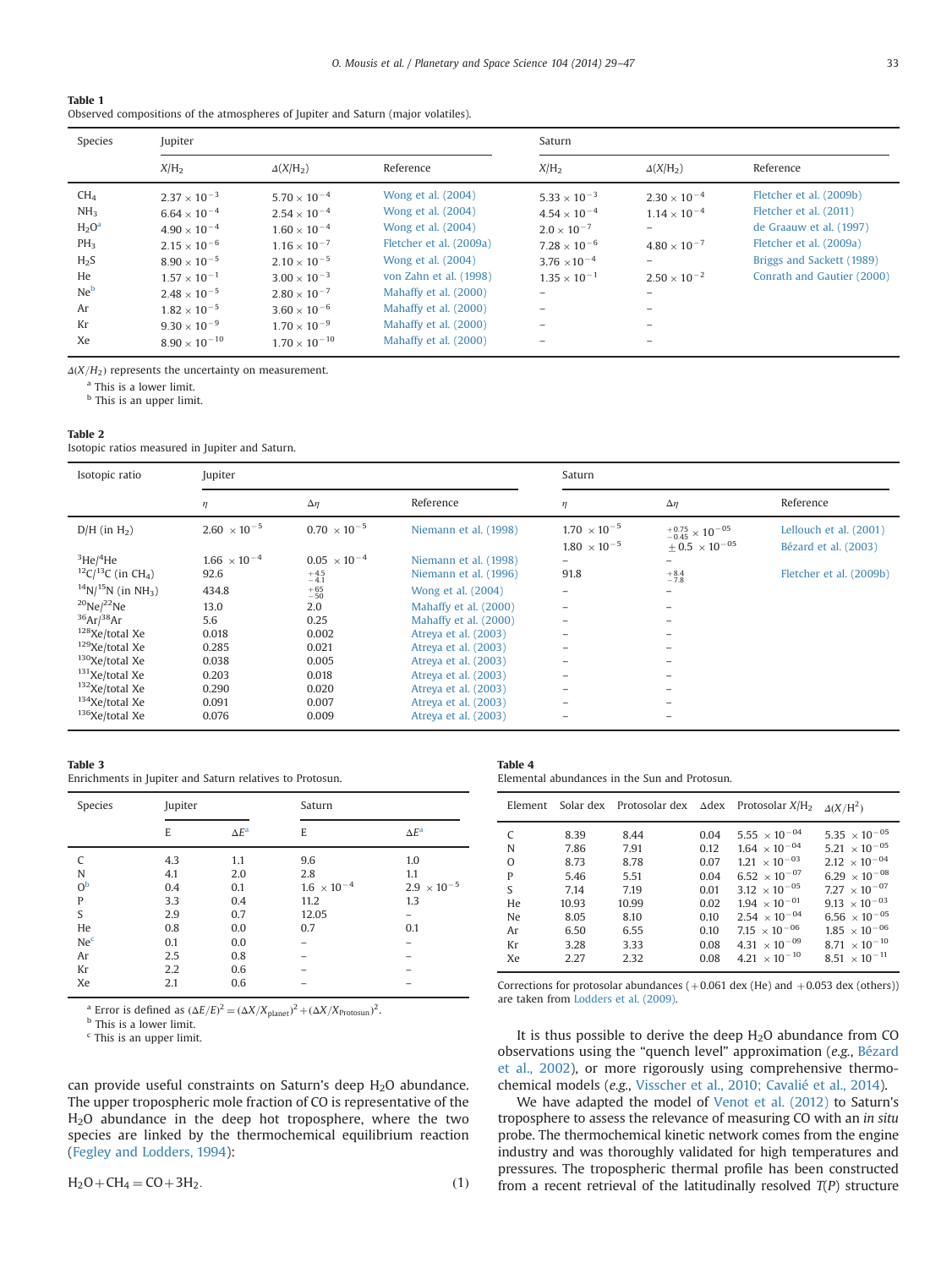

Fig. 1. Mole fraction profiles in the troposphere of Saturn obtained with [Venot et al.](#page-18-0)  $(2012)$ 's model, targeting the  $10^{-9}$  upper limit on the upper tropospheric CO mole fraction obtained by [Cavalié et al. \(2009\).](#page-16-0) The temperature profile in the troposphere is shown in black solid line. Thermochemical equilibrium profiles are shown as black solid lines with the same layout as their corresponding species. The model parameters are  $O/H = 21$  times solar,  $C/H = 9$  times solar, and  $K_{zz} = 10^9 \text{ cm}^2 \text{ s}^{-1}$ . Condensation of H<sub>2</sub>O occurs around the 20 bar level in this model.

representing a mean of Cassini's prime mission ([Fletcher et al.,](#page-17-0) [2009b](#page-17-0)). We used the nominal mixing ratios from [Table 1](#page-4-0) for He and CH<sub>4</sub>, and adopted an upper limit of  $10^{-9}$  for CO [\(Cavalié et al.,](#page-16-0) [2009\)](#page-16-0). We have assumed a vertically constant eddy mixing coefficient  $K_{zz}$  ranging from  $10^8$  to  $10^9 \text{ cm}^2 \text{ s}^{-1}$ [\(Visscher et al., 2010\)](#page-18-0). With  $K_{zz}$  = 10<sup>8</sup> cm<sup>2</sup> s<sup>-1</sup>, the deep atmospheric O/H ratio needs to be 62 times the protosolar value to reproduce the CO upper limit. With  $K_{zz}$  = 10<sup>9</sup> cm<sup>2</sup> s<sup>-1</sup>, the O/H still needs to be 18 times protosolar (see Fig. 1), *i.e..*, still much higher than Saturn's  $C/H$  ratio (9.9 times protosolar) but remains within the range of values predicted from the theory arguing that volatiles formed clathrates and pure condensates in the nebula (see Section 2.3.2). If we reversely set O/H ratio to the C/H one, then the most favorable case for a detection of CO  $(K_{zz} = 10^9 \text{ cm}^2 \text{ s}^{-1})$  gives an upper tropospheric mole fraction of CO of  $4.1 \times 10^{-10}$ . Reaching such a low value will remain very challenging for any ground-based facility. Besides, a complication comes from the fact that the observable CO vertical profile is largely dominated by an external source in the stratosphere [\(Cavalié et al., 2010](#page-16-0)).

These results argue in favor of an in situ measurement of tropospheric CO with a neutral mass spectrometer as a valuable complement to any attempt to directly measure the  $H_2O$  abundance. However, CO has a molecular weight very close to that of  $N_2$ . This degeneracy is a serious issue because the  $N_2$  upper tropospheric mole fraction is expected to be around four orders of magnitude higher than the one of CO. A mass spectrometer will therefore need a mass resolution of  $m/\Delta m = 2500$  to separate CO from N<sub>2</sub> at equal abundance, and about  $m/\Delta m = 15,000$  for the CO and  $N_2$  abundances expected in Saturn's atmosphere. More generally, any other disequilibrium species that reacts with  $H_2O$ , like  $PH_3$  and SiH<sub>4</sub>, is likely to provide additional constraints on the deep H2O abundance of Saturn ([Visscher and Fegley, 2005\)](#page-18-0) and it would be desirable to include the combustion reaction schemes of such species (e.g., [Twarowski, 1995; Miller et al., 2004](#page-17-0)) in thermochemical models.

#### 2.3. Isotopic measurements at Saturn

As shown in [Table 2,](#page-4-0) very little is known today concerning the isotopic ratios in Saturn's atmosphere. Only  $D/H$  (for  $H<sub>2</sub>$  and methane) and  ${}^{12}C/{}^{13}C$  (for methane) ratios have been measured

so far ([Lellouch et al., 2001; Bézard et al., 2003; Fletcher et al.,](#page-17-0) [2009b\)](#page-17-0).

The case of D/H is interesting and would deserve further measurements with smaller errors. Because deuterium is destroyed in stellar interiors and transformed into  ${}^{3}$ He, the D/H value presently measured in Jupiter's atmosphere is estimated to be larger by some 5–10% than the protosolar value. This slight enrichment would have resulted from a mixing of nebular gas with deuterium-rich ices during the planet's formation, as suggested by [Guillot \(1999\)](#page-17-0). For Saturn, the contribution of deuterium-rich ices in the present D/H ratio could be higher (25–40%). An accurate measurement of the D/H ratio in Saturn's atmosphere could provide, consequently, some constraints on the relative contribution of deuterium-rich ices during the formation of Saturn. Such a constraint is also based on the a priori knowledge of the protosolar D/H ratio, which remains relatively uncertain. This ratio is estimated from measurements of  $3He/4He$  in the solar wind, which is corrected for changes that occurred in the solar corona and chromosphere subsequently to the evolution of the Sun's interior, and to which the primordial <sup>3</sup>He/<sup>4</sup>He is subtracted. This latter value is estimated from the ratio observed in meteorites or in Jupiter's atmosphere. The measurement of <sup>3</sup>He/<sup>4</sup>He in Saturn's atmosphere would also complement, consequently, the scientific impact of D/H measurement. In any case the smaller value of D/H measured by [Lellouch et al. \(2001\)](#page-17-0) in Saturn's atmosphere from infrared spectra obtained by the Infrared Space Observatory (ISO) satellite and the Short Wavelength Spectrometer (SWS) compared to Jupiter's atmosphere [\(Niemann et al., 1998](#page-18-0)) is surprising in the sense that it would suggest a lower relative contribution of deuterium-rich ices in the formation of Saturn compared to Jupiter. These values have, nevertheless, large errors and so far no clear conclusion can be drawn.

The  $\frac{14}{15}$ N ratio presents large variations in the different planetary bodies in which it has been measured and, consequently, remains difficult to interpret. The analysis of Genesis solar wind samples [\(Marty et al., 2011](#page-17-0)) suggests a <sup>14</sup>N/<sup>15</sup>N ratio of 441  $\pm$  5, which agrees with the in situ measurements made in Jupiter's atmospheric ammonia ([Fouchet et al., 2000, 2004\)](#page-17-0) which probably comes from primordial  $N_2$ .<sup>3</sup> Terrestrial atmospheric  $N_2$ , with a value of 272, appears enriched in  $15N$  compared to Jupiter and similar to the bulk of ratios derived from the analysis of comet 81P/Wild 2 grains ([McKeegan et al., 2006](#page-17-0)). Measurements performed in Titan's atmosphere, which is dominated by  $N_2$  molecules, lead to  $167.7 + 0.6$  and  $147.5 + 7.5$  from the Cassini/INMS and Huygens/GCMS data, respectively ([Niemann et al., 2010;](#page-18-0) [Mandt et al., 2009\)](#page-17-0). Because of the low abundance of primordial Ar observed by Huygens, it is generally assumed that  $N_2$  is of secondary origin in Titan's atmosphere and that N was delivered in a less volatile form, probably  $NH<sub>3</sub>$ . Different mechanisms have been proposed for the conversion of  $NH<sub>3</sub>$  to  $N<sub>2</sub>$ . Isotopic fractionation may have occurred for nitrogen in Titan's atmosphere but the atmospheric model published by [Mandt et al. \(2009\)](#page-17-0) suggests that the current  $^{14}N/^{15}N$  ratio observed in N<sub>2</sub> is close to the value acquired by the primordial ammonia of Titan. This statement is supported by the recent measurement of the  $\frac{14}{15}$ N isotopic ratio in cometary ammonia ([Rousselot et al., 2014\)](#page-18-0). This ratio, comprised between 80 and 190, is consistent with the one measured in Titan.

<sup>&</sup>lt;sup>3</sup> Thermochemical models predict the inhibition of the conversion of  $N_2$  into  $NH<sub>3</sub>$  in the protosolar nebula, implying that  $N<sub>2</sub>$  was the main nitrogen-bearing molecule ([Lewis and Prinn, 1980; Mousis et al., 2002](#page-18-0)). Moreover, the <sup>14</sup>N/<sup>15</sup>N ratio in the solar wind has found identical to the value measured by the Galileo probe in Jupiter, indicating that the protosolar nitrogen present in the nebula also shared the same value [\(Marty et al., 2011](#page-17-0)). The fact that Jupiter accreted primordial  $N_2$  is also found consistent with the other measurements of nitrogen isotopes in the solar system, [Owen et al., 2001.](#page-18-0)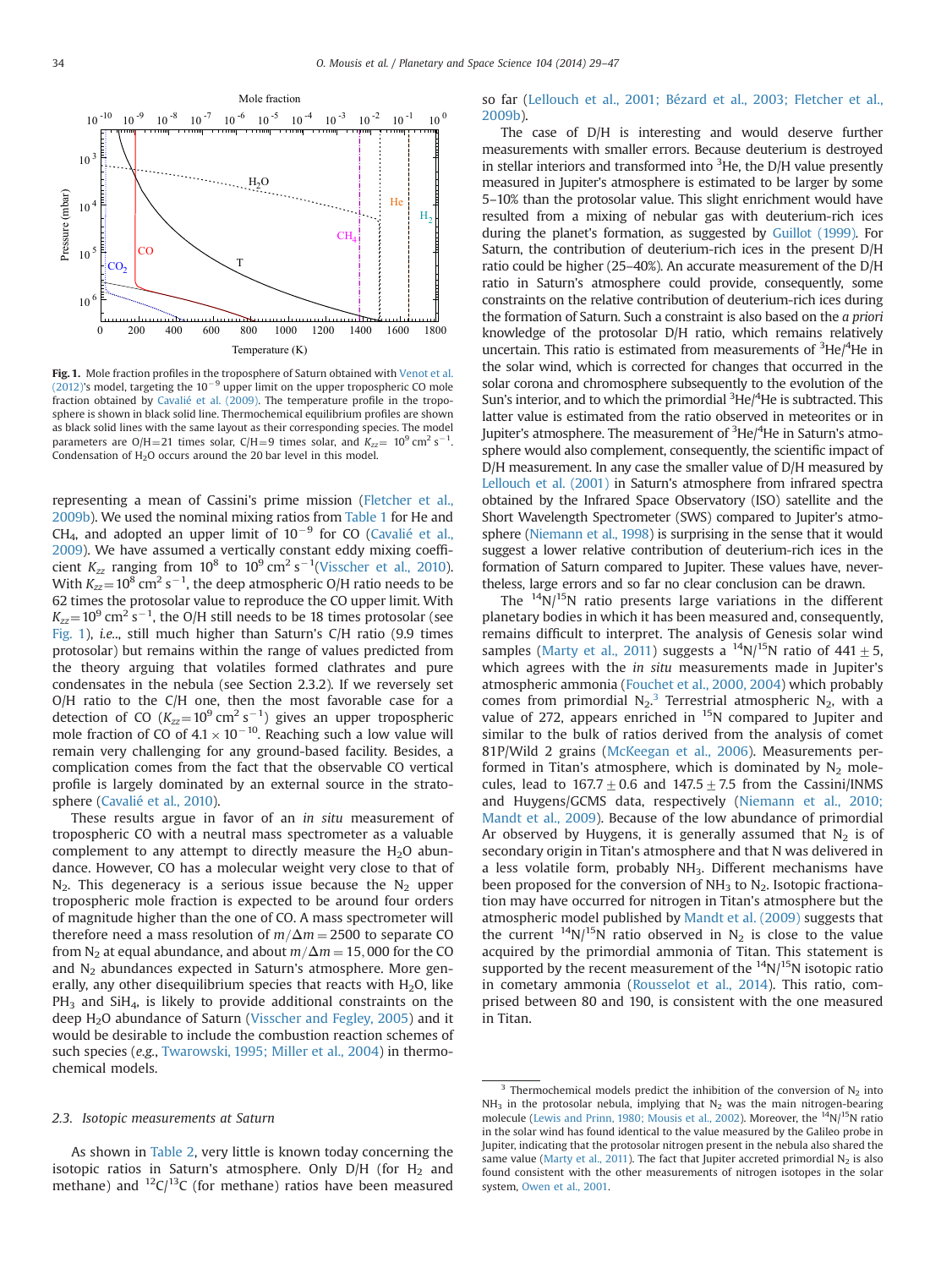<span id="page-6-0"></span>All these measurements suggest that  $N_2$  and  $NH_3$  result from the separation of nitrogen into at least two distinct reservoirs, with a distinct <sup>15</sup>N enrichment, which never equilibrated. The reservoir containing N<sub>2</sub> would have a large  $^{14}N/^{15}N$  ratio (like in Jupiter's atmosphere, where the present ammonia is supposed to come from primordial  $N_2$ ) and the one containing NH<sub>3</sub> a much lower value (like in Titan's atmosphere, where the present  $N<sub>2</sub>$ could come from primordial ammonia, and in cometary ammonia). In this context measuring  $^{14}N/^{15}N$  in Saturn's atmosphere would be very helpful to get more information about the origin of ammonia in this planet.

The cases of carbon, oxygen and noble gases (Ne, Ar, Kr, and Xe) isotopic ratios are different because they should be representative of their primordial values. Only little variations are observed for the  $12C/13C$  ratio in the solar system irrespective of the body and molecule in which it has been measured. This ratio appears compatible with the terrestrial value of 89 (except if isotopic fractionation processes occur, like for methane in Titan, but the influence of these processes on this ratio is small). [Table 2](#page-4-0) provides the value of 91.8 measured by [Fletcher et al. \(2009b\)](#page-17-0) in Saturn with the Cassini/CIRS but with large error bars. A new in situ measurement of this ratio should be useful to confirm that carbon in Saturn is also representative of the protosolar value (and different from the one present in the local Interstellar Medium (ISM) because  $^{13}$ C is created in stars). The oxygen isotopic ratios also constitute interesting measurements to be made in Saturn's atmosphere. The terrestrial  ${}^{16}O/{}^{18}O$  and  ${}^{16}O/{}^{17}O$  isotopic ratios are 499 and 2632, respectively ([Asplund et al., 2009\)](#page-16-0). At the high accuracy levels possible with meteorites analysis these ratios present some small variations.<sup>4</sup> Measurements performed for solar system objects like comets, far less accurate, match the terrestrial  $160/18$ O value (with error bars being typically a few tens). However no <sup>16</sup>O/<sup>18</sup>O ratio has been yet published for Saturn's atmosphere. The only <sup>16</sup>O/<sup>18</sup>O measurement made so far for a giant planet [\(Noll](#page-18-0) [et al., 1995](#page-18-0)) was obtained from ground-based IR observations in Jupiter's atmosphere and had a very large uncertainty (1–3 times the terrestrial value).

## 2.4. Interpretations of the volatile enrichments in Jupiter and Saturn

Several theories connecting the thermodynamic evolution of the protosolar nebula to the formation conditions of the giant planets have been developed to interpret the volatile enrichments measured in Jupiter and Saturn. The main scenarios proposed in the literature and their predictions for Saturn's composition are summarized below.

## 2.4.1. Amorphous ice scenario

The model proposed by [Owen et al. \(1999\)](#page-18-0) is the first attempt to explain the volatile enrichments measured in Jupiter's atmosphere. In this scenario, the basic assumption is that volatiles present in Jupiter's atmosphere were trapped in amorphous ice in the protosolar nebula. In this model, amorphous ices originated from ISM and survived the formation of the protosolar nebula. This is the fraction of the icy planetesimals that vaporized when entering the envelope of the growing Jupiter, which engendered the observed volatile enrichments. If correct, this scenario predicts that the volatiles (O, C, N, S, Ar, Kr and Xe) should be enriched by a similar factor in Saturn's atmosphere, as seems to be the case for Jupiter, given the size of the error bars of measurements. In this case, comets as well as Kuiper Belt Objects, would have also been accreted from amorphous ice.

## 2.4.2. Crystalline ice scenario

An alternative interpretation of the volatile enrichments measured in Jupiter is the one proposed by [Gautier et al. \(2001\)](#page-17-0) and subsequent papers by [Hersant et al. \(2004\)](#page-17-0), [Gautier and Hersant](#page-17-0) [\(2005\)](#page-17-0), [Alibert et al. \(2005a\)](#page-16-0) and [Mousis et al. \(2006\).](#page-18-0) This interpretation is based on the analysis made by [Kouchi et al.](#page-17-0) [\(1994\),](#page-17-0) which shows that water condenses in the form of crystalline ice at  $\sim$  150 K in the conditions occurring in the protosolar nebula. In this scenario, water vapor crystallized and trapped the volatiles in the form of clathrates or hydrates (case of  $NH<sub>3</sub>$ ) in the 40–90 K range instead of condensing at lower temperatures. The case of  $CO<sub>2</sub>$ is specific because this species condenses at relatively high temperature. All ices then agglomerated and formed the planetesimals that were ultimately accreted by the growing Jupiter. However, the theory of the trapping by clathration is subtle since it occurs in a cooling nebula and consumes water ice. Once ice is consumed, clathration stops. Aforementioned works postulate that the amount of available crystalline water ice was large enough (typically  $H_2O/H_2 \geq 2 \times (O/H)_{\odot}$ ) to trap the other volatiles in the feeding zone of Jupiter and that the disk's temperature at which the ices formed never decreased below  $\sim$  40 K. The volatile enrichments in Jupiter can also be explained via the accretion and the vaporization in its envelope of icy planetesimals made from a mixture of clathrates and pure condensates [\(Mousis et al., 2009, 2012](#page-17-0)). These planetesimals could have formed if the initial disk's gas phase composition was fully protosolar (including oxygen), and if the disk's temperature decreased down to  $\sim$  20 K at their formation location. In all these scenarios, the building blocks of giant planets, their satellite systems, comets and Kuiper Belt Objects would have been agglomerated from a mixture of clathrates, hydrates and pure condensates with proportions determined from (i) the abundance of crystalline ice available at the trapping epoch of volatiles and (ii) the lowest temperature reached by the cooling protosolar nebula prior to its dissipation.

The model described in [Mousis et al. \(2009, 2012\)](#page-17-0) is used here to show fits of the volatile enrichments measured at Jupiter and Saturn, which have been updated by using the recent protosolar abundances of [Lodders et al. \(2009\)](#page-17-0) (see [Table 3](#page-4-0)). This model is used to compute the composition of planetesimals condensed from two extreme gas phase compositions of the nebula, namely oxidizing (composition usually assumed for the protosolar nebula) and reducing states (see [Johnson et al., 2012](#page-17-0) for a full description of the used disk's gas phase compositions). Planetesimals formed during the cooling of the nebula from these two extreme gas phase compositions are assumed to have been accreted by proto-Jupiter and proto-Saturn and devolatilized in the envelopes during their growth phases. Once the composition of the planetesimals is defined, the adjustment of their masses accreted in the envelopes of Jupiter and Saturn allows one to determine the best fit of the observed volatile enrichments. In the two cases, the abundance of available crystalline water is derived from protosolar O and the disk is assumed to cool down to  $\sim$  20 K.

[Figs. 2 and 3](#page-7-0) represent the fits of the enrichments observed in Jupiter's and Saturn's atmospheres, respectively. In the case of Jupiter, C, N, S, Ar and Kr measurements are matched by our fits, irrespective of the redox status of the protosolar nebula. Also, in both redox cases, the measured P abundance is not matched by the fits but this might be due to the difficulty of getting a reliable measurement since the mid-infrared spectrum is dominated by tropospheric ammonia. On the other hand, Xe is almost matched by our fit in the reducing case only. The oxygen abundance is predicted to be 5.3–5.7 and 6.2–7.8 times protosolar in Jupiter in the oxidizing and reducing cases, respectively.

In the case of Saturn, the strategy was to fit the measured C enrichment. Interestingly, contrary to Jupiter, P is matched in Saturn, irrespective of the redox status of the nebula. On the other hand, the P determination is more robust in Saturn than in Jupiter

<sup>&</sup>lt;sup>4</sup> Expressed in  $\delta$  units, which are deviations in part per thousand, they are typically a few units.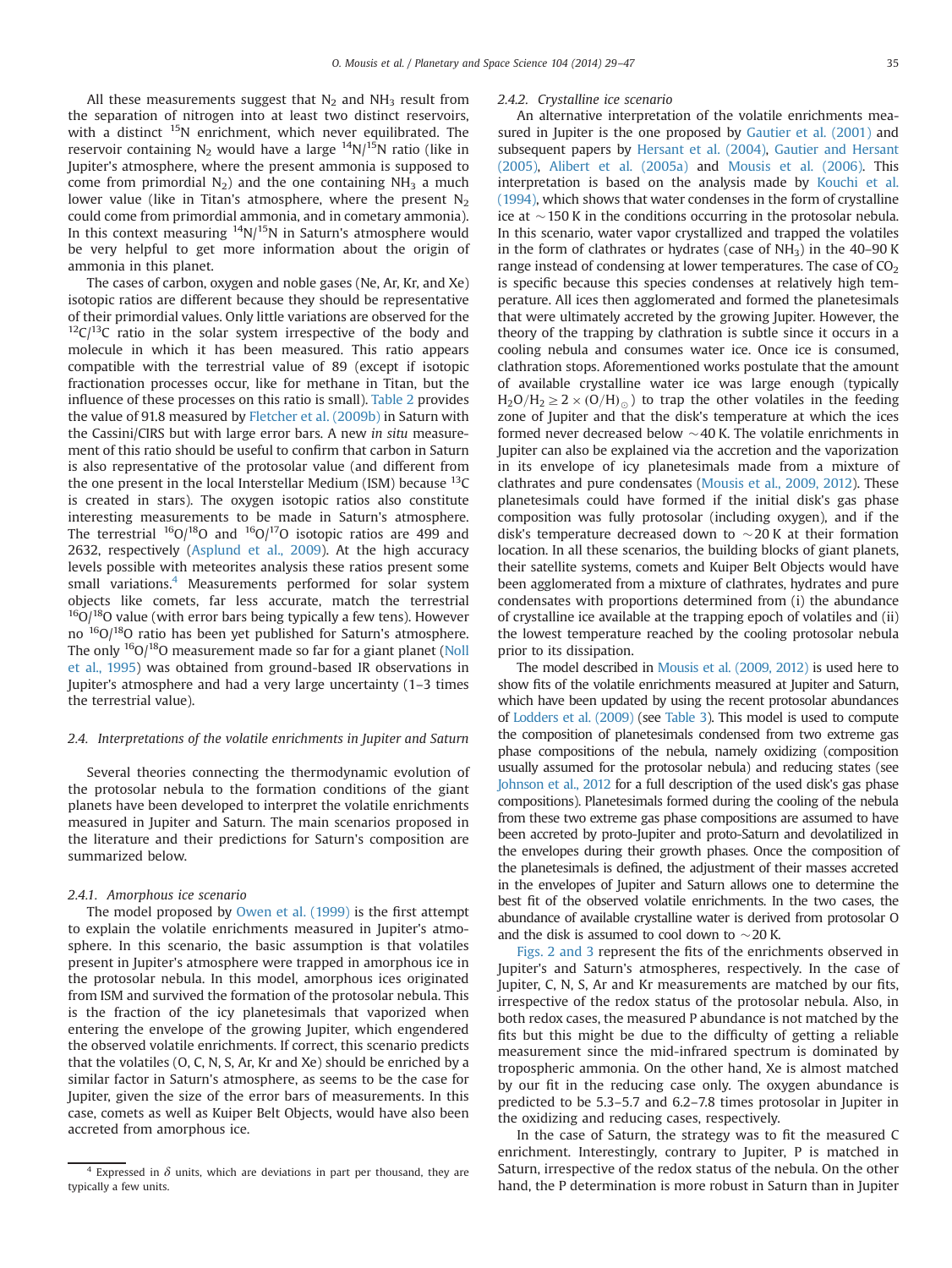<span id="page-7-0"></span>

Fig. 2. Ratio of Jovian to protosolar abundances. Black squares and black bars correspond to measurements and their associated uncertainties. Blue and green bars correspond to calculations assuming oxidizing and reducing conditions in the protosolar nebula, respectively (see text). Arrows pointing up correspond to the possibility that the measured oxygen and phosphorus abundances are lower than their bulk abundances, and arrow pointing down to the fact that the measured Ne abundance is an upper limit. (For interpretation of the references to color in this figure caption, the reader is referred to the web version of this paper.)



Fig. 3. Ratio of Saturnian to protosolar abundances. Black squares and black bars correspond to measurements and their associated uncertainties. The O value measured in the troposphere would be close to zero on the utilized scale. Blue and green bars correspond to calculations assuming oxidizing and reducing conditions in the protosolar nebula, respectively (see text). (For interpretation of the references to color in this figure caption, the reader is referred to the web version of this paper.)

because PH<sub>3</sub> dominates the mid-infrared spectrum. However, S is not matched by our model but this might result from the lack of reliability of its determination. In addition, with enrichments predicted to be  $\sim$  5.7–7.1 times and 11.1–13.6 times the protosolar value in the oxidizing and reducing cases, respectively, our model overestimates the amount of nitrogen present in Saturn's atmosphere compared to observations that suggest a more moderate enrichment, in the order of  $\sim$  1.7–3.9 times the protosolar value. One possibility that could explain this discrepancy is that all  $NH<sub>3</sub>$ and only a fraction of  $N_2$ , this latter being the most abundant Nbearing volatile in the protosolar nebula [\(Lewis and Prinn, 1980\)](#page-17-0), would have been incorporated in Saturn's building blocks because of the limited amount of available water favoring its trapping efficiency in clathrates. The remaining fraction of  $N_2$  would have remained in the  $H_2$ -dominated gas phase of Saturn's feeding zone as a result of the disk's cooling down to temperatures higher than that of  $N_2$  condensation or trapping in clathrates, as proposed by [Hersant et al. \(2008\).](#page-17-0) These conditions could lead to a moderate N enrichment comparable to the measured one and to a  $^{14}N/^{15}N$ ratio in the envelope lower than the Jovian value. In this case, the abundances of Ar and Kr would remain protosolar because the disk never cooled down enough to enable the condensation of these two species. In contrast, because the disk is assumed to cool down to very low temperatures at Saturn's formation location, our model predicts Ar, Kr and Xe enrichments in the two redox cases. In addition, the oxygen abundance is predicted to be 14.3–17.6 and 17–20.9 times protosolar in the oxidizing and reducing cases, respectively.

#### 2.4.3. Scenario of supply of refractory carbonated material

[Lodders \(2004\)](#page-17-0) proposed the formation of Jupiter from refractory carbonated materials, namely "tar", placing its formation location on a "tar line" in the protosolar nebula. This scenario was used to explain the elemental abundances enrichments observed by Galileo after having normalized all the heavy elements' abundances with respect to Si instead of  $H_2$ . By doing so, [Lodders \(2004\)](#page-17-0) found that the relative abundances of Ar, Kr, Xe and P are solar, C and possibly N are enriched, and H, He, Ne, and O are subsolar, with the Galileo  $H<sub>2</sub>O$  determination assumed to be representative of the planet's bulk O/H. In this model, Ar, Kr and Xe would have been supplied to Jupiter via direct gravitational capture of the solar nebula gas. To explain the Ar, Kr and Xe enrichments in the Jovian atmosphere, [Lodders \(2004\)](#page-17-0) proposed that they would have been the consequence of the  $H<sub>2</sub>$  and He depletion in the envelope, which produced the metallic layer. If Saturn formed following this scenario, a useful test would be the determination of the  $H<sub>2</sub>O$  bulk abundance, which should be subsolar, as proposed by [Lodders \(2004\)](#page-17-0) for Jupiter.

## 2.4.4. Scenario of disk's gas phase enrichment

To account for the enrichments in heavy noble gases observed in Jupiter's atmosphere, [Guillot and Hueso \(2006\)](#page-17-0) proposed that Ar, Kr and Xe have condensed at  $\sim$  20–30 K onto the icy amorphous grains that settled in the cold outer part of the disk nebula midplane. These noble gases would have been released in gaseous form in the formation region of giant planets at a time when the disk would have been chemically evolved due to photoevaporation. The combination of these mechanisms would have led to a heavy noble gas enrichment relative to protosolar in the disk's gas phase from which the giant planets would have been accreted. In [Guillot and Hueso \(2006\)](#page-17-0)'s scenario, the noble gas enrichment would have been homogeneous in the giant planets formation region. Therefore, their model predicts that the Ar, Kr and Xe enrichments in Saturn's atmosphere are similar to those observed in Jupiter, which are between  $\sim$  1.5 and 3.3 times the protosolar value (see [Table 3\)](#page-4-0). These values are substantially smaller than those predicted by the model used in [Section 2.4.2](#page-6-0), which are in the  $\sim$ 4.6–14.3 times protosolar range, depending on the considered species (see Fig. 3).

## 2.5. Summary of key measurements

Here we provide the measurements in Saturn's atmosphere achievable down to the 10 bar limit and that would allow disentangling between the aforementioned giant planets formation scenarios:

• The atmospheric fraction of  $He/H<sub>2</sub>$  with a 2% accuracy on the measurement (the same accuracy as the one made by the Jamin–Mascart interferometer aboard Galileo).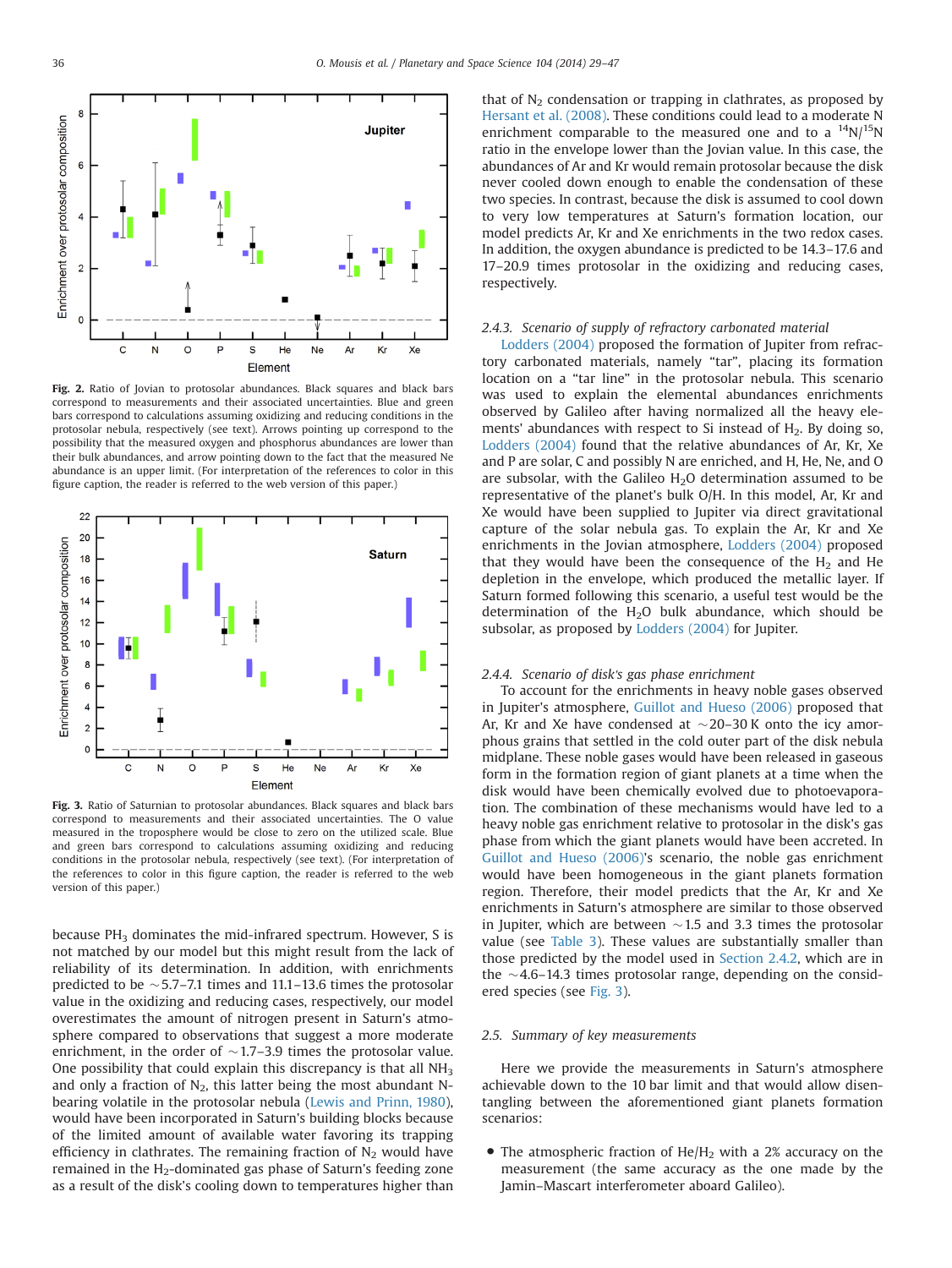- <span id="page-8-0"></span> The elemental enrichments in cosmogenically abundant species C, N and S. C/H, N/H and S/H should be sampled with an accuracy better than  $\pm 10%$  (uncertainties of the order of protosolar abundances).
- The elemental enrichments in minor species delivered by vertical mixing (e.g., P, As, Ge) from the deeper troposphere (see also Section 3). P/H, As/H and Ge/H should be sampled with an accuracy better than  $\pm 10\%$  (uncertainties of the order of protosolar abundances).
- The isotopic ratios in hydrogen (D/H), oxygen (<sup>18</sup>O, <sup>17</sup>O and <sup>16</sup>O), carbon (<sup>13</sup>C/<sup>12</sup>C) and nitrogen (<sup>15</sup>N/<sup>14</sup>N), to determine the key reservoirs for these species (e.g., delivery as  $N_2$  or  $NH_3$ ) vastly alters the  $^{15}$ N/ $^{14}$ N ratio in the giant planet's envelope).  $^{13}C/^{12}C$ ,  $^{18}O/^{16}O$  and  $^{17}O/^{16}O$  should be sampled with an accuracy better than  $\pm$  1%. D/H, <sup>15</sup>N/<sup>14</sup>N should be analyzed in the main host molecules with an accuracy of the order of  $+5%$ .
- The abundances and isotopic ratios for the chemically inert noble gases He, Ne, Xe, Kr and Ar provide excellent tracers for the materials in the subreservoirs existing in the protosolar nebula. The isotopic ratios for He, Ne, Xe, Kr and Ar should be measured with an accuracy better than  $\pm$  1%.

The depth of probe penetration will determine whether it can access the well-mixed regions for key condensable volatiles. In the case of Saturn, a shallow probe penetrating down to  $\sim$  10 bar would in principle sample ammonia and  $H<sub>2</sub>S$  both within and below their cloud bases, in the well-mixed regions of the atmosphere to determine the N/H and S/H ratios, in addition to noble gases and isotopic ratios. Note that the N determination could be a lower limit because ammonia is highly soluble in liquid water. Rain generated in the water cloud can provide a downward transport mechanism for ammonia, so the ammonia abundance above the water cloud could be less than the bulk abundance. Because the hypothesized water cloud is deeper than at least  $\sim$  12.6 bar in Saturn ([Atreya et al., 1999\)](#page-16-0), the prospect of reaching the deep O/H ratio remains unlikely if the probe would not survive beyond its design limit, unless a precise determination of the CO abundance (or any other species limited by reactions with the tropospheric water) is used to constrain  $H_2O/H_2$ (see [Section 2.2](#page-3-0)) and/or the probe is accompanied by remote sensing experiments on a carrier spacecraft capable of probing these depths (e.g., the Juno microwave radiometer, currently en route to Jupiter). Nevertheless, measuring elemental abundances (in particular He, noble gases and other cosmogenically common species) and isotopic ratios using a shallow entry probe on Saturn will provide a vital comparison to Galileo's measurements of Jupiter, and a crucial "ground-truth" for the remote sensing investigations by the Cassini spacecraft.

## 3. In situ studies of Saturn's atmospheric phenomena

The giant planets are natural planetary-scale laboratories for the study of fluid dynamics without the complicating influences of terrestrial topography or ocean–atmosphere coupling. However, remote sensing only provides access to limited altitude ranges where spectral lines are formed and broadened, typically from the cloud-forming weather layer upwards into the middle atmosphere, although deep-sounding at microwave wavelengths can probe through the upper cloud decks. Furthermore, the vertical resolution of "nadir" remote sensing is fundamentally limited to the width of the contribution function (i.e.., the range of altitudes contributing to the upwelling radiance at a given wavelength), which can extend over one or more scale heights. Ground-based observatories, space telescopes and the visiting Pioneer, Voyager and Cassini missions have exploited wavelengths from the

ultraviolet to the microwave in an attempt to reconstruct Saturn's atmospheric structure in three dimensions. These studies have a limited vertical resolution and principally use visible and infrared observations in the upper troposphere (just above the condensate clouds and within the tropospheric hazes) or the mid-stratosphere near the 1 mbar level via mid-infrared emissions. Regions below the top-most clouds and in the middle/upper atmosphere are largely inaccessible to remote sensing, limiting our knowledge of the vertical variations of temperatures, densities, horizontal and vertical winds and waves, compositional profiles and cloud/haze properties. Nevertheless, remote sensing has proven invaluable in determining the horizontal and temporal variability of Saturn's temperatures, winds, composition and cloud properties, providing the global context that will prove essential in interpreting probe results, as they did for the Galileo probe. In situ exploration of Saturn would not only help constrain the bulk chemical composition of this gas giant (e.g., [Section 2\)](#page-2-0), but it would also provide direct sampling and "ground-truth" for the myriad physical and chemical processes at work in Saturn's atmosphere.

In the following sections we describe how an in situ probe, penetrating from the upper atmosphere  $(\mu$  bar pressures) into the convective weather layer to a minimum depth of 10 bar, would contribute to our knowledge of Saturn's atmospheric structure, dynamics, composition, chemistry and cloud-forming processes. These results would be directly compared to our only other direct measurement of a giant planet, from the descent of the 339-kg Galileo probe into the atmosphere of Jupiter on December 7, 1995. The Galileo probe entered a region of unusual atmospheric dynamics near  $6.5^{\circ}$ N, where it is thought that the meteorology associated with planetary wave activity conspired to deplete Jupiter's atmosphere in volatiles (e.g., [Showman and Dowling,](#page-18-0) [2000; Friedson, 1999\)](#page-17-0), most notably preventing the probe from reaching the depth of Jupiter's well-mixed  $H_2O$  layer after its 60min descent to the 22 bar level, 150 km below the visible cloudtops. In the decade that followed, researchers have been attempting to reconcile global remote sensing of Jupiter with this singlepoint measurement (e.g., [Roos-Serote et al., 2000](#page-18-0)). Along with the GPMS and HAD instruments, the probe carried a net flux radiometer for the thermal profile and heat budget (NFR, [Sromovsky et](#page-18-0) [al., 1998\)](#page-18-0); a nephelometer for cloud studies (NEP, [Ragent et al.,](#page-18-0) [1998](#page-18-0)) and an Atmospheric Structure Instrument (ASI, [Seiff et al.,](#page-18-0) [1998](#page-18-0)) to measure profiles of temperature, pressure and atmospheric density. Measurements of the probe's transmitted radio signal (driven by an ultra-stable oscillator) allowed a reconstruction of the zonal winds with altitude (Doppler Wind Experiment, DWE, [Atkinson et al., 1998](#page-16-0)), and attenuation of the probe-toorbiter signal also provided information on the microwave opacity due to ammonia absorption [\(Folkner et al., 1998\)](#page-17-0). Comparable in situ data for Saturn, in tandem with the wealth of remotely sensed observations provided by Cassini, would enable a similar leap in our understanding of the solar system's second giant planet. Finally, from the perspective of comparative planetology, improving our understanding of Saturn will provide a valuable new context for Galileo probe's measurements at Jupiter, enhancing our knowledge of this unique class of planets.

## 3.1. Saturn's dynamics and meteorology

Saturn's atmosphere stands in contrast to Jupiter, with fewer large-scale vortices and a more subdued banded structure in the visible, superimposed onto hemispheric asymmetries in temperatures, cloud cover and gaseous composition as a result of Saturn's seasonal cycles (unlike Jupiter, Saturn has a considerable axial tilt of  $26^\circ$ ). See [West et al. \(2009\)](#page-18-0), [Fouchet et al. \(2009\),](#page-17-0) [Del Genio](#page-16-0) [et al. \(2009\)](#page-16-0) and [Nagy et al. \(2009\)](#page-18-0) for detailed reviews. Despite this globally variable atmosphere in the horizontal, a single entry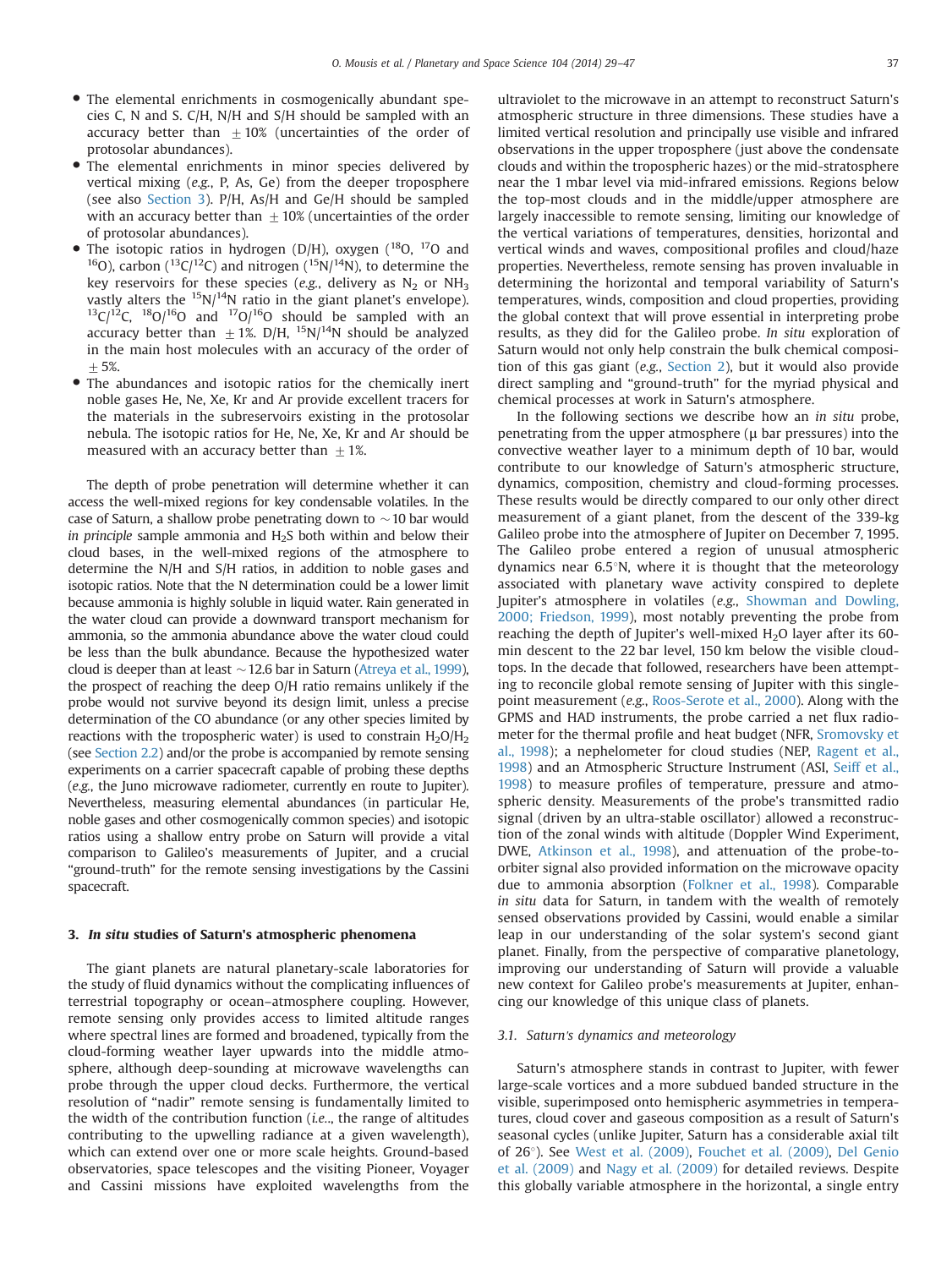probe would provide unique insights in the vertical dimension by characterizing the changing environmental conditions and dynamical state as it descends from the stably stratified middle atmosphere to the convectively unstable troposphere. Although in situ probes may seem to provide one-dimensional vertical results, a horizontal dimension is also provided by Doppler tracking of the probe trajectory during its descent, as it is buffeted by Saturn's powerful jet streams and eddies.

## 3.1.1. Atmospheric stability and transition zones

A descending probe would primarily measure the vertical stability of the atmosphere, which reveals where the atmosphere transitions from statically stable (e.g., the stratosphere and upper troposphere) to being unstable to convective motions (e.g., the cloud-forming region). The Brunt Väisälä frequency, or buoyancy frequency, is related to the difference between the measured lapse rate and the dry adiabat, given by

$$
N_B^2 = \frac{g}{T} \left( \frac{dT}{dz} + \frac{g}{C_p} \right) \tag{2}
$$

where g is the gravitational acceleration,  $C_p$  is the specific heat capacity and  $g/C_p$  is the dry adiabatic lapse rate. Positive buoyancy frequencies indicate static stability whereas negative frequencies indicate unstable conditions. This is further encapsulated in the dimensionless Richardson Number (Ri), which characterizes the dominant modes of instability in an atmospheric flow and measures the importance of the atmospheric stability against vertical shears on the zonal  $(u)$  and meridional  $(v)$  winds:

$$
Ri = \frac{N_B^2}{\left(\frac{\partial u}{\partial z}\right)^2 + \left(\frac{\partial v}{\partial z}\right)^2} = \frac{\frac{g}{\theta}\left(\frac{\partial \theta}{\partial z}\right)}{\left(\frac{\partial u}{\partial z}\right)^2 + \left(\frac{\partial v}{\partial z}\right)^2}
$$
(3)

where  $\theta$  is the potential temperature and  $\frac{\partial \theta}{\partial z}$  the static stability. An entry probe can measure continuous profiles of the temperature profile, buoyancy frequency and static stability as a function of altitude, enabling a study of stability and instability regimes as a function of depth and identifying the dominant instability mechanisms via the Richardson number. Temperatures and densities in the upper atmosphere can be determined via the deceleration caused by atmospheric drag, connecting the high temperature thermosphere at nanobar pressures to the middle atmosphere at microbar and millibar pressures (e.g., [Yelle and](#page-18-0) [Miller, 2004\)](#page-18-0). An atmospheric structure instrument would measure atmospheric pressures and temperatures throughout the descent to the clouds, and from these infer atmospheric stability and densities (provided the mean molecular weight is determined by another instrument; [Seiff et al., 1998; Magalhães et al., 2002\)](#page-17-0). Upper atmospheric densities would be deduced from measured accelerations and from area and drag coefficients. $5$  The probe will sample both the radiatively cooled upper atmosphere and also the convectively driven troposphere, precisely constraining the static stability, radiative–convective boundary (i.e.., how far down does sunlight penetrate?) and the levels of the tropopause, stratopause, mesopause and homopause. Thermal structure measurements of Saturn would be directly compared to those on Jupiter to understand the energetic balance between solar heating, thermal cooling, latent heat release, wave heating and internal energy for driving the complex dynamics of all the different atmospheric layers on the giant planets, and how this balance differs as a function of distance from the Sun.

## 3.1.2. Wave activity

Perturbations of the temperature structure due to vertical propagation of gravity waves are expected to be common features of the stably stratified middle atmospheres either on terrestrial planets or gas giants. Wave activity is thought to be a key coupling mechanism between the convective troposphere (e.g., gravity waves and Rossby/ planetary waves generated by rising plumes and vortices) and the stable middle/upper atmosphere, being responsible for transporting energy and momentum through the atmosphere and for phenomenon like the Quasi-Biennal Oscillation on Earth [\(Baldwin et al.,](#page-16-0) [2001](#page-16-0)), which is thought to have counterparts on Jupiter and Saturn ([Fouchet et al., 2008](#page-17-0)). Waves are a useful diagnostic of the background state of the atmosphere, as their propagation relies on certain critical conditions (e.g., the static stability and vertical shears on zonal winds, which cannot be revealed by remote sensing alone). Energy and momentum transfer via waves serve as a source of both heating and cooling for the hot thermospheres, whose temperatures far exceed the expectations from solar heating alone, although the precise origins of the heating source have never been satisfactorily identified (e.g., [Hickey et al., 2000; Nagy et al., 2009\)](#page-18-0). Although a probe at a single entry point cannot necessarily distinguish between wave types, nor measure the horizontal wavelength, it can measure the vertical wavelength of middle atmospheric waves. For example, the periodicity of gravity waves measured by the Galileo probe on Jupiter permitted the reconstruction of the zonal wind profile from the lower thermosphere to the upper troposphere ([Watkins and Cho,](#page-18-0) [2013](#page-18-0)), and identification of the homopause (where molecular and eddy diffusion become comparable and gravity waves break to deposit their energy), above which the atmosphere separates into layers of different molecular species. Understanding the propagation, periodicity and sources of wave activity on Saturn will reveal the properties of the background medium and the coupling of the "weather layer" to the middle atmosphere especially on how zonal and meridional circulations are forced by eddy-mean flow interactions, and facilitate direct comparison with Jupiter.

## 3.1.3. Profiling atmospheric winds

In situ exploration would tackle one of the most enduring mysteries for the giant planets – What powers and maintains the zonal winds responsible for the planetary banding, how deep do those winds penetrate into the troposphere, and what are the wind strengths in the middle atmosphere? Remote sensing of temperature contrasts (and hence wind shears via thermal wind relationships) can reveal the slow overturning of the stratosphere, and inferences about the deep winds can be made from the properties of atmospheric plumes at the cloud-tops (e.g., [Sánchez-Lavega et al., 2008\)](#page-18-0). However, remotely observed cloud motions are often ambiguous due to uncertainties in the cloud location; the clouds themselves may be imperfect tracers of the winds; and vertical temperature profiles (and hence wind shears) are degenerate with the atmospheric composition. In situ measurements of the vertical variation of winds, temperatures and cloud locations may help to resolve these ambiguities. The Galileo probe's DWE reported that jovian winds were at a minimum at the cloud tops (where most of our understanding of zonal winds and eddy-momentum fluxes originate from), and increased both above [\(Watkins and Cho, 2013](#page-18-0)) and below [\(Atkinson](#page-16-0) [et al., 1998\)](#page-16-0) this level. In the deep atmosphere, DWE demonstrated that Jupiter's winds increased to a depth of around 5 bar, and then remained roughly constant to the maximum probe depth of around 22 bar. Similar measurements on Saturn could sample the transition region between two different circulation regimes – an upper tropospheric region where eddies cause friction to decelerate the zonal jets and air rises in cloudy zones, and a deeper tropospheric region where the circulation is reversed and eddy pumping is essential to maintain the jets and air rises in the warmer belts (e.g.,

Note that ablation sensors on the entry probe are needed to get the timeprofile of Thermal Protection System (TPS) mass loss and change in area during entry.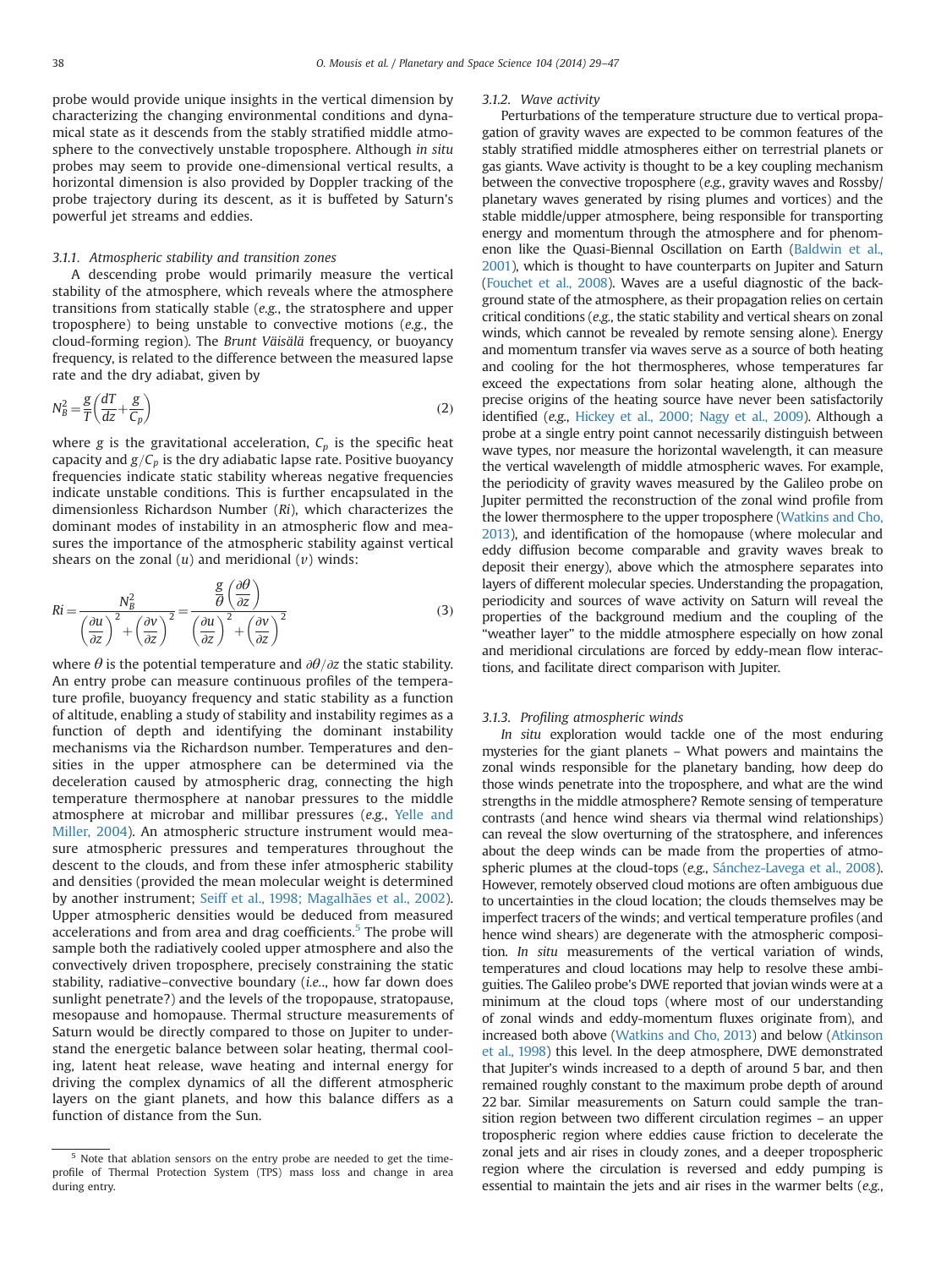[Del Genio et al., 2009; Fletcher et al., 2011\)](#page-17-0). A single entry probe would potentially sample both regimes, and reconciling these two views of tropospheric circulation on Saturn would have implications for all of the giant planets. Finally, direct measurements of winds in the middle atmosphere would establish the reliability of extrapolations from the jets in the cloud tops to the stratosphere in determining the general circulations of planetary stratospheres.

## 3.2. Saturn's clouds and composition

In [Section 2](#page-2-0) we discussed the need for reliable measurements of bulk elemental enrichments and isotopic ratios to study the formation and evolution of Saturn. Vertical profiles of atmospheric composition (both molecular and particulate) are essential to understanding the chemical, condensation and disequilibrium processes at work, in addition to the deposition of material from outside of the planet's atmosphere. The Galileo probe compositional and cloud measurements revealed an unexpectedly dry region of the jovian troposphere, depleted in clouds and volatiles ([Atreya et al., 1999](#page-16-0)), which was consistent with ground-based observations of the probe entry into a warm cyclonic region (e.g., [Orton et al., 1998\)](#page-18-0). For this reason, the compositional profiles measured by Galileo are not thought to be globally representative of Jupiter's atmosphere, leading to a desire for multiple entry probes for different latitudes and longitudes in future missions. Nevertheless, a single probe is essential for a more complete understanding of this class of giant planets, to enhance our knowledge of Saturn and to provide a context for improved interpretation of the Galileo probe's sampling of Jupiter's unusual meteorology.

## 3.2.1. Clouds and hazes

A poor understanding of cloud and haze formation in planetary atmospheres of our solar system may be the key parameter limiting our ability to interpret spectra of extrasolar planets and brown dwarfs (e.g., [Marley et al., 2013](#page-17-0)). Although equilibrium cloud condensation models (ECCMs, [Weidenschilling and Lewis,](#page-18-0) [1973\)](#page-18-0) combined with the sedimentation of condensates to form layers have proven successful in explaining the broad characteristics of the planets (methane ice clouds on ice giants, ammonia ice clouds on gas giants), they remain too simplistic to reproduce the precise location, extent and microphysics of the observed cloud decks. The Galileo probe results defied expectations of equilibrium condensation by revealing clouds bases at 0.5, 1.3 and 1.6 bar, plus tenuous structure from 2.4 to 3.6 bar and no evidence for a deep water cloud [\(Atreya et al., 1999; West et al., 2004\)](#page-18-0). Ammonia ice on Jupiter has only been spectroscopically identified in regions of powerful convective updrafts (e.g., [Baines et al., 2002;](#page-16-0) [Reuter et al., 2007](#page-18-0)), and water ice has been detected in Voyager far-infrared spectroscopy ([Simon-Miller et al., 2000](#page-18-0)). The spectral signature of pure ammonia ice is likely obscured by a coating or mixing with other products, such as photolytically produced hydrocarbons, hydrazine or diphosphine (e.g., [Sromovsky and](#page-18-0) [Fry, 2010; West et al., 2004\)](#page-18-0). The spectral properties of these mixtures are poorly known, rendering cloud remote sensing highly ambiguous. Furthermore, Saturn's upper troposphere appears dominated by a ubiquitous haze whose composition has never been determined and is potentially unrelated to condensed volatiles (although diphosphine,  $P_2H_4$ , a product of the UV destruction of phosphine, remains an intriguing possibility). An ECCM applied to Saturn with a  $5 \times$  enhancement of heavy elements over solar abundances predicts  $NH<sub>3</sub>$  condensation at 1.8 bar,  $NH<sub>4</sub>SH$  near 4 bar and an aqueous ammonia cloud (merging with a water ice cloud) near 20 bar [\(Atreya et al., 1999\)](#page-16-0). However, ammonia and water ice signatures have been identified

only recently, in the powerful updrafts associated with a powerful springtime storm in 2010–2011 [\(Sromovsky et al., 2013](#page-18-0)).

The only way to resolve these questions is by in situ sampling of the clouds and hazes formed in a planet's atmosphere, using instruments designed to measure the particle optical properties, size distributions, number and mass densities, optical depth and vertical distribution. Combined with the vertical profiles of condensable volatiles (e.g.,  $NH_3$ ,  $H_2S$  and  $H_2O$  on Saturn) and photochemically produced species (hydrocarbons, hydrazine  $N_2H_4$ , diphosphine), this would give an estimate of the composition of Saturn's condensation clouds and upper atmospheric hazes for the first time. Saturn's atmosphere provides the most accessible cloud decks for this study after Jupiter (condensates of  $NH<sub>3</sub>$  and  $H<sub>2</sub>O$  are locked away at considerably higher pressures on the ice giants); the most useful comparison to remote sensing data (e.g., from Cassini); and the most similar composition to Jupiter for a full understanding of gas giant clouds.

Furthermore, the in situ exploration of a giant planet weather layer will provide new insights into the cloud-forming processes and the dynamics below the levels normally visible to remote sensing. Lightning flashes most likely exist in the atmospheres of all gas planets ([Yair et al., 2008](#page-18-0)), and the Galileo Probe lightning and radio emission detector (LRD) used a magnetic antenna to detect signals of lightning from Jovian clouds with an electric dipole moment change about 100 times that of terrestrial lightning ([Rinnert et al., 1998\)](#page-18-0). The existence of lightning in Saturn's atmosphere has been proven by Voyager and Cassini measurements of radio emissions [\(Fischer et al., 2008\)](#page-17-0) and direct optical flash observations ([Dyudina et al., 2010\)](#page-17-0). The thunderstorms tend to appear infrequently at the equator and in the "storm alleys" at the latitudes of  $35^\circ$  north and south. The flashes originate from a depth of 125–250 km below the 1-bar level, most likely in the water clouds. So far, Saturn lightning radio emissions have only been measured above the ionospheric cutoff frequency (mostly  $>$  1 MHz). Measurements in the VLF region (3–30 kHz) can reveal the unknown spectrum at lower frequencies, where lightning radio emissions are expected to be strongest and to be able to propagate over thousands of kilometers below the ionosphere. Another unique and new measurement for gas planets concerns Schumann resonances in the TLF ( $<$ 3 Hz) and ELF regions (3– 300 Hz), which should be excited by lightning in their gaseous envelopes (e.g., [Sentman, 1990\)](#page-18-0). It has been suggested that such a measurement could even constrain the water abundance on giant planets ([Simões et al., 2012](#page-18-0)), and it would be very useful in conjunction with conductivity measurements throughout the descent of the probe.

### 3.2.2. Atmospheric chemistry and mixing

Gaseous species can be removed from the gas phase by condensation; modified by vertical mixing and photolysis; and deposited from exogenic sources (icy rings, satellites, interplanetary dust, comets, etc.), causing abundance profiles to vary with altitude and season. Indeed, all the giant planets exhibit a rich chemistry due to the UV photolysis of key atmospheric species. Their stratospheres are dominated by the hydrocarbon products of methane photolysis (e.g., [Moses et al., 2005](#page-17-0)), which descend into the troposphere to be recycled by thermochemical conversion. On Jupiter, the Galileo probe was able to measure hydrocarbon species in the 8–12 bar region, although the balance of ethane (expected to be the most abundant hydrocarbon after methane) to ethylene, propene, acetylene and propane led to suspicions that the hydrocarbon detections were instrumental rather than of atmospheric origin ([Wong, 2009](#page-18-0)). Stratospheric measurements of hydrocarbons in their production region were not performed, but would be possible on Saturn with a probe. Saturn's troposphere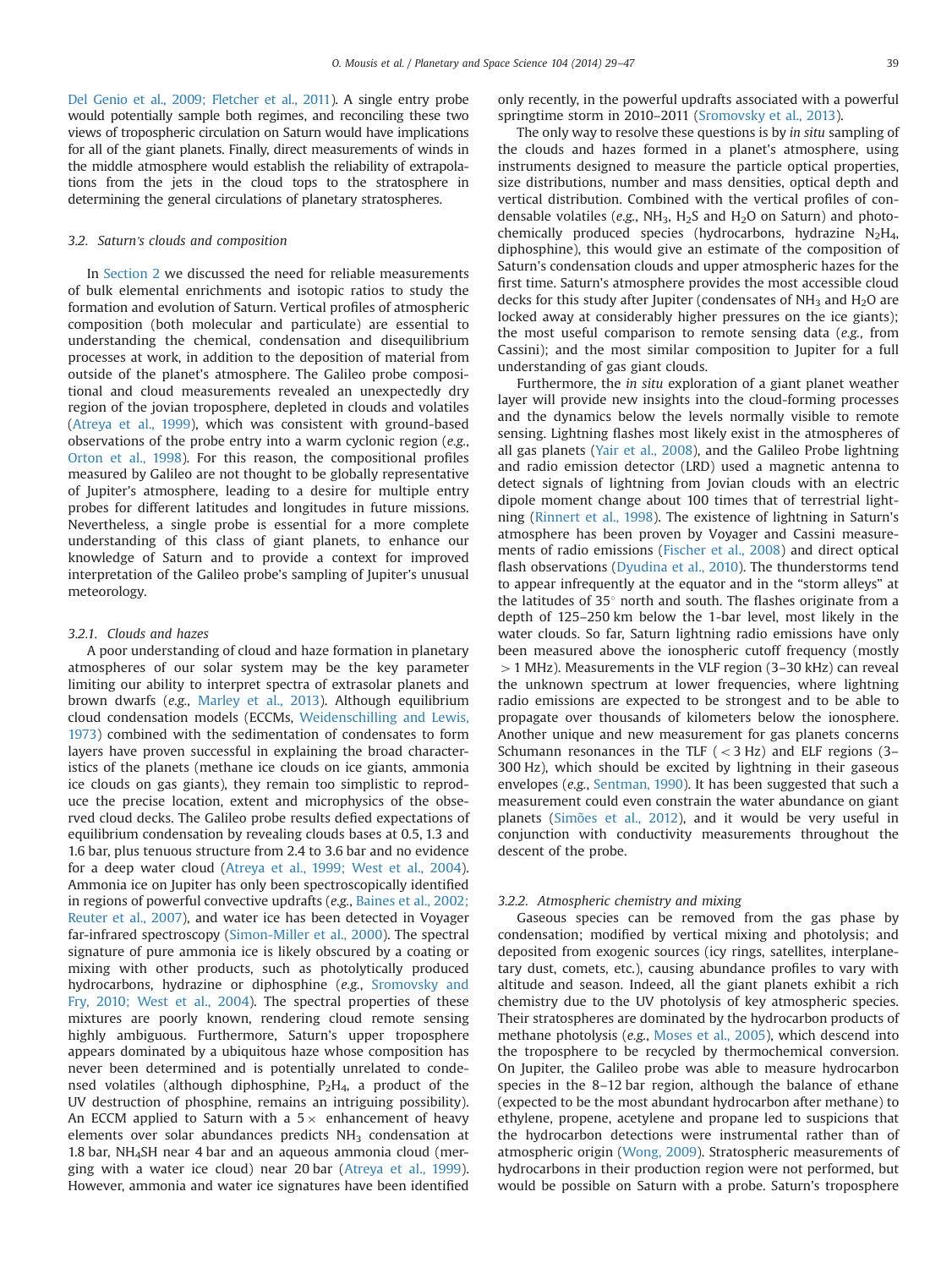<span id="page-11-0"></span>features saturated volatiles in trace amounts above the cloud tops, but only ammonia gas is abundant enough for remote detection. H2S and H2O profiles above the condensation clouds have never been measured. In addition to the volatiles, Saturn's troposphere features a host of disequilibrium species, most notably phosphine, dredged up from the deeper, warmer interior by vigorous atmo-spheric mixing (e.g., [Fletcher et al., 2009a](#page-17-0)). The abundance of  $PH_3$ measured in the upper troposphere is thought to represent the abundance at its thermochemical quench level, where the vertical diffusion timescale is shorter than the thermochemical kinetics timescale. Measurements of additional trace species in the troposphere (GeH<sub>4</sub>, AsH<sub>3</sub>, CO) provide constraints on the strength of atmospheric mixing from deeper, warmer levels below the clouds. CO is of particular interest because it could be used as a probe of the deep O/H ratio of Saturn (see [Section 2](#page-2-0)).

Detection of trace chemical species (HCN, HCP, CS, methanol, formaldehyde) and hydrogen halides (HCl, HBr, HF and HI, e.g., [Teanby et al., 2006; Fletcher et al., 2012](#page-17-0)) would reveal coupled chemistry due to lightning activity or shock chemistry due to planetary impacts. In addition, the presence of oxygenated species in the upper stratosphere (CO,  $CO<sub>2</sub>$ , H<sub>2</sub>O) reveal the strength of exogenic influx of materials (comets, interplanetary dust, e.g., [Feuchtgruber et al., 1997; Cavalié et al., 2010\)](#page-16-0) into the upper atmosphere of Saturn. Sensitive mass spectrometry of these species, combined with probe measurements of atmospheric temperatures and haze properties, could reveal the processes governing the soup of atmospheric constituents on the giant planets. Once again, Saturn's trace species are expected to be the most accessible of the solar system giant after Jupiter, as volatiles and disequilibrium species (e.g.,  $PH_3$  and  $NH_3$ ) have so far eluded remote detection on the ice giants.

## 3.3. Summary of key atmospheric measurements

A single entry probe would reveal new insights into the vertical structures of temperatures, density, chemical composition and clouds during descent through a number of different atmospheric regions, from the stable upper/middle atmosphere to the convective troposphere. It would directly sample the condensation cloud decks and ubiquitous hazes whose composition, altitude and structure remain ambiguous due to the inherent difficulties with remote sensing. Furthermore, it would show how Saturn's atmosphere flows at a variety of different depths above, within and below the condensate clouds. Key measurements required to address the science described in this section include:

- Continuous measurements of atmospheric temperature and pressure throughout the descent to study (i) stability regimes as a function of depth though transition zones (e.g., radiative– convective boundary); (ii) atmospheric drag and accelerations; and (iii) the influence of wave perturbations and cloud formation on the vertical temperature profile.
- Determination of the vertical variation of horizontal winds using Doppler measurements of the probe's carrier frequency (driven by an ultra-stable oscillator) during the descent. This includes a study of the depth of the zonal wind fields, as well as the first measurements of middle atmospheric winds.
- Vertical profiling of a host of atmospheric species via mass spectrometry, including atmospheric volatiles (water,  $H_2S$  and  $NH<sub>3</sub>$  in their saturated and sub-cloud regions); disequilibrium species (e.g.,  $PH_3$ , AsH<sub>3</sub>, GeH<sub>4</sub>, CO) dredged from the deeper atmosphere; photochemical species (e.g., hydrocarbons and HCN in the troposphere and stratosphere; hydrazine and diphosphine in the upper troposphere) and exogenic inputs (e.g., oxygenated species in the upper atmosphere).

 Measurements of the vertical structure and properties of Saturn's cloud and haze layers; including determinations of the particle optical properties, size distributions, number and mass densities, opacity, shapes and, potentially, their composition.

With a single entry probe, the selected entry site must be carefully studied. Saturn's equatorial zone is one potential site for a single entry probe because of its meteorological activity that combines: the emergence of large-scale storms [\(Sanchez-Lavega](#page-18-0) [et al., 1991\)](#page-18-0); vertical wind shears in the troposphere [\(García-](#page-17-0)[Melendo et al., 2011\)](#page-17-0); upwelling enhancing volatiles and disequilibrium species ([Fletcher et al., 2009a, 2011](#page-17-0)); and a global stratospheric oscillation of the thermal field ([Fouchet et al., 2008; Orton](#page-18-0) [et al., 2008; Guerlet et al., 2011](#page-17-0)). Additionally, the strength of its equatorial eastward jet (peak velocities up to 500 m/s) poses one of the theoretical challenges to the understanding of the dynamics of fluid giant planets. Furthermore, a descent probe into Saturn's equatorial region could further constrain the influx of  $H<sub>2</sub>O$  originating from the Enceladus torus ([Hartogh et al., 2011\)](#page-17-0). However, it remains an open question as to how representative the equatorial region would be of Saturn's global dynamics. Short of multiple entry probes targeted at different regions of upwelling and subsidence, near to narrow prograde jets or broader retrograde jets, a midlatitude atmospheric region might be a more representative sample.

# 4. Mission architectures

The primary science objectives described in [Sections 2 and 3](#page-8-0) may be addressed by an atmospheric entry probe that would descend under parachute, and start to perform in situ measurements in the stratosphere to help characterize the location and properties of the tropopause, and continue into the troposphere to pressures of at least 10 bar. All of the science objectives, except for the abundance of oxygen which may be only addressed partially, can be achieved by reaching 10 bar. Previous studies have shown that depths beyond 10 bar become increasingly more difficult to achieve for several technology reasons; for example: (i) the descent time, hence the relay duration, would increase and make the relay geometry more challenging; (ii) the technology for the probe may change at pressures greater than 10 bar; (iii) the opacity of the atmosphere to radio-frequencies increases with depth and may make the communication link even more challenging at higher pressures. Future studies would be needed to conduct a careful assessment of the trade-offs between science return and the added complexity of a probe that could operate at pressures greater than 10 bar. Accelerometry measurements may also be performed during the entry phase in the higher part of the stratosphere to probe the upper layers of the atmosphere prior to starting in situ measurements under parachute.

A carrier spacecraft would be required to deliver the probe to the desired atmospheric entry point at Saturn. We have identified three possible mission configurations:

- Configuration1: Probe  $+$  Carrier: The probe would detach from the carrier spacecraft prior to probe entry. The carrier would follow the probe path and be destroyed during atmospheric entry, but may be capable of performing pre-entry science. The carrier would not be used as a radio relay to transmit the probe data to Earth. The probe would transmit its data to the ground system via a direct-to-Earth (DTE) RF link.
- Configuration2: Probe  $+$  Carrier/Relay: The probe would detach from the carrier several months prior to probe entry. Subsequent to probe release, the carrier trajectory would be deflected to prepare for over-flight phasing of the probe descent location for both probe data relay and performing approach and flyby science.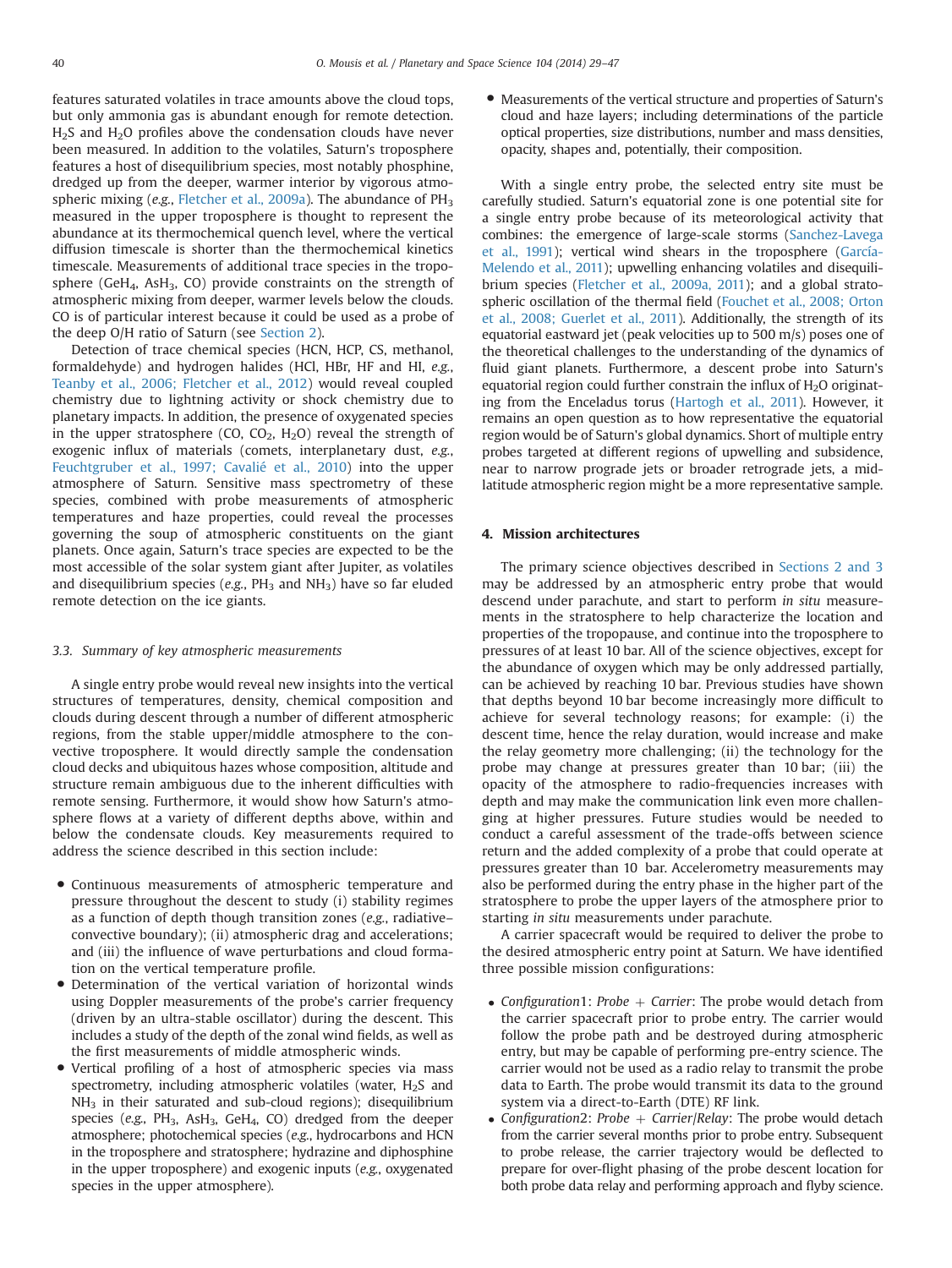• Configuration3: Probe  $+$  Orbiter: This configuration would be similar to the Galileo Orbiter/Probe mission. The probe would detach from the orbiter several months prior to probe entry. As for Configuration 2, subsequent to probe release, the orbiter trajectory would be deflected to prepare for over-flight phasing of the probe descent location. After probe relay during overflight, the orbiter would be placed in orbit around Saturn and continue to perform orbital science.

Configuration 1 would allow the carrier to perform months of approach science and in situ pre-entry science. In this architecture, the probe data transmission would rely solely on a Direct-to-Earth probe telecommunications link. In addition to being used as the probe relay data following completion of the probe mission, Configuration 2 would possibly also provide the capability to perform months of approach science, but in addition flyby science (for a few days). This configuration would allow many retransmissions of the probe data for redundancy. Configuration 3 would clearly be the most capable, but most costly configuration. Trade-off studies will need to be carried out to assess whether the supporting remote sensing observations may be achievable during the approach phase and a single flyby or from an orbiter. Any of the carrier options could provide context observations but an orbiter could bring more science return in addition to supporting the probe science. The only requirement is that those data be downlinked to Earth while the spacecraft is still operating. For example, useful observations from a Configuration 1 carrier could be made several hours before probe entry, and downlink could be accomplished in the intervening time. Finally, it may be worth studying if the emerging solar-sail propulsion technology [\(Janhunen et al., 2014\)](#page-17-0) can be considered for this option.

## 4.1. Atmospheric entry probe

An atmospheric entry probe at Saturn would in many respects resemble the Jupiter Galileo probe. The concept was put forward for Saturn in the KRONOS mission proposal ([Marty et al., 2009\)](#page-17-0). Giant Planet probe concept studies have been studied by ESA in 2010.<sup>6</sup> As an example, the KRONOS probe had a mass of  $\sim$ 337 kg, with a 220 kg deceleration module (aeroshell, thermal protection system, parachutes and separation hardware) and a 117 kg descent module, including the probe structure, science instruments, and subsystems. It is anticipated that the probe architecture for this mission would be battery powered and accommodate either a DTE link or a data relay to the carrier or the orbiter. Trades would be done to assess the complexity (and cost) of probe and telecomm link design as a function of operational depth in the atmosphere. A representative payload for the Saturn probe that would allow addressing the science objectives identified in [Sections 2 and 3](#page-8-0) is shown in [Table 5](#page-13-0).

## 4.2. Carrier or orbiter

Alternative architectures for the carrier (Configuration 1 or 2) or the orbiter (Configuration 3) would be considered, taking into account, if possible and if technologically and programmatically sound, the heritage for outer planet/deep space missions within either ESA or NASA. As an example, the carrier or the orbiter may benefit from subsystems developed by either ESA or NASA for previous outer planet missions (for example ESA/JUICE or NASA/ JUNO, or possibly NASA/ESA Cassini–Huygens).

#### 4.3. Power generation

It would be worth studying whether the proposed mission architectures could be solely designed on batteries and solar power. It would require qualification of the low-intensity low-temperature (LILT) solar cell arrays for 9.5 AU conditions. The probe would be powered with primary batteries as were the Galileo and Huygens probes. In all three configurations, the carrier (configuration 1 and 2) or the orbiter (configuration 3) would be equipped with a combination of solar panels, secondary batteries and possibly a set of primary batteries for phases that require a high power input, for example during the probe entry phase. Nuclear power would be considered for the carrier or the orbiter only if available solar power technology would be found to be unfeasible.

## 4.4. Interplanetary trajectory and entry zone of the probe

Many trajectory options have been identified, using both direct and gravity-assisted transfers to Saturn, and more will be identified in subsequent studies. Trajectory selection will be based on the selected carrier option, launch vehicle capabilities, and available probe thermal protection capability. The interplanetary trajectory and the probe entry location are inseparably linked. Saturn's extensive ring system presents a severe collision hazard to an inbound probe. For various declinations of the spacecraft's approach asymptote, some latitudes will be inaccessible because the trajectories to deliver those latitudes would impact the rings. Also, although it is possible to adjust the inclination of the approach orbit for the purposes of accessing a desired latitude, this approach can greatly increase the atmosphere-relative entry speeds, possibly driving the mission to an expensive heat shield material technology development. During the studies, the issues of probe entry locations, approach and entry trajectories, and probe technologies must be treated together. Due to Saturn's large obliquity and the characteristics of reasonable Earth-to-Saturn transfer trajectories, the best combinations change with time. Concerning the probe entry zone, both equatorial and midlatitude regions may be a representative location from the scientific point of view (see a discussion in [Section 3.3](#page-11-0)). Volatiledepleted regions are probably located at the cyclones in both poles and may also be located at the so-called "storm-alley" (region of low static stability able to develop updrafts and downdrafts). More generally, the peaks of westward jets can be unstable based on the stability of the wind system and eastward jets (particularly the anticyclonic branch of eastward jets) might be good locations to retrieve the deep values of volatiles at higher levels in the atmosphere [\(Read et al., 2009](#page-18-0)). In any case, there are several potential entry points and a decision where to enter, for example from the point of view of jets dynamics, is not evident, and will require further study. However, from cloud tracking, a significant vertical wind shear has been inferred in the equatorial eastward jet and less intense vertical wind shear in the rest of eastward jets [\(García-Melendo et al., 2010\)](#page-17-0). On the other hand, westward jets seem to have no vertical wind shear at the levels that can be studied from cloud tracking with Cassini images ([García-Melendo et al., 2009](#page-17-0)).

## 4.5. International collaboration

In this paper, we only consider ESA/Europe and NASA/USA collaborations but collaborations with other international partners may be envisaged. One of the key probe technologies for a Saturn probe that would be new for European industry is the heat shield material. Recent NASA studies concerning entry system performance requirements versus thermal protection system capability for a Saturn entry probe have been completed [\(Ellerby et al., 2013\)](#page-17-0).

<sup>6</sup> [http://sci.esa.int/sre-fp/](http://sci.esa.int/sre-fp/47568-pep-assessment-study-internal-final-presentation/) [47568-pep-assessment-study-internal-](http://sci.esa.int/sre-fp/47568-pep-assessment-study-internal-final-presentation/)final-presentation/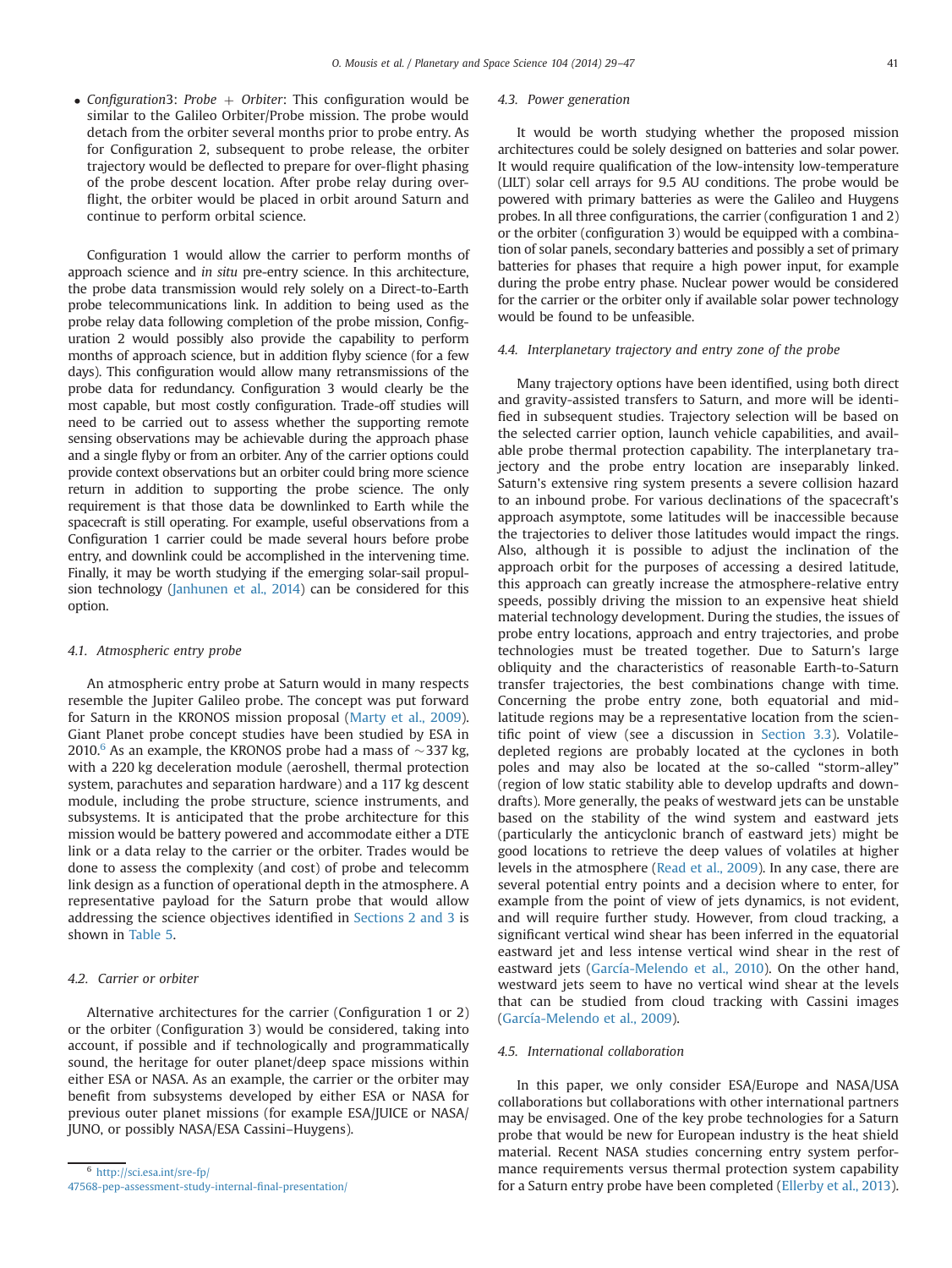| -lable 5                  |  |
|---------------------------|--|
| Measurement requirements. |  |

<span id="page-13-0"></span> $T = 1$ 

| Instrument                       | Measurement                                                                  |
|----------------------------------|------------------------------------------------------------------------------|
| Mass spectrometer                | Elemental and chemical composition                                           |
|                                  | Isotopic composition                                                         |
|                                  | High molecular mass organics                                                 |
| Helium abundance detector        | Accurate He/H <sub>2</sub> ratio                                             |
| Atmospheric Structure Instrument | Pressure, temperature, density, molecular weight profile, lightning detector |
| Doppler Wind Experiment          | Measure winds, speed and direction                                           |
| Nephelometer                     | Cloud structure                                                              |
|                                  | Solid/liquid particles                                                       |
| Net-flux radiometer              | Thermal/solar energy                                                         |
|                                  |                                                                              |

This example is used to illustrate that, should Europe be willing to lead the probe development (as was so successfully done with Huygens), careful consideration of trade-offs would have to be made for either development of this new technology within Europe or for establishing an international collaboration with NASA. International collaboration may also be considered for other mission elements, including the carrier (and of course the orbiter if configuration 3 would be further studied), navigation, the probe data relay, the ground segment, and science payload. All three configurations would be achievable through different schemes of collaboration between Europe and the USA. As an example, configurations 1 and 2 may take the form of a combined ESA/ Class-M and a NASA Discovery or New Frontiers collaboration, if such a scheme were to become programmatically feasible as it is currently not the case. Configuration 3 would be achievable through a collaboration that would involve an ESA/Class M and a NASA/Flagship mission. We do not put forward an ESA/Class L mission at this stage as the current ESA Cosmic Vision plan would not allow a new Class-L mission before the late 30s/early 40s.

# 5. Characteristics of a possible probe model payload

The scientific requirements discussed above can be addressed with a suite of scientific instruments, which are given in Table 5 and discussed in the following. Note that this list of instruments should not be considered as a unique payload complement but as guideline for some of the instruments we might wish to see on board. For example, an alternative to both the nephelometer and net flux radiometer described below are elements of the Huygens Descent Imager/Spectral Radiometer (DISR) ([Tomasko et al., 2002\)](#page-18-0) that used the sun as a source. Ultimately, the payload of the Saturn probe would be the subject of detailed mass, power and design trades, but should seek to address the majority of the scientific goals outlined in [Sections 2 and 3.](#page-8-0)

## 5.1. Mass spectrometry

The chemical and isotopic composition of Saturn's atmosphere, and its variability, will be measured by mass spectrometry. The gas analysis systems for a Saturn Probe may benefit from a high heritage from instrumentation already flown and having provided atmospheric composition and isotope investigations. The scientific objective for the mass spectrometric investigation regarding Saturn's formation and the origin of the solar system are in situ measurements of the chemical composition and isotope abundances in the atmosphere, such as H, C, N, S, P, Ge, As, noble gases He, Ne, Ar, Kr, and Xe, and the isotopes  $D/H$ ,  $^{13}C/^{12}C$ ,  $^{15}N/^{14}N$ , <sup>3</sup>He/<sup>4</sup>He, <sup>20</sup>Ne/<sup>22</sup>Ne, <sup>38</sup>Ar/<sup>36</sup>Ar, <sup>36</sup>Ar/<sup>40</sup>Ar, and those of Kr and Xe.

At Jupiter, the Galileo Probe Mass Spectrometer (GPMS) experiment ([Niemann et al., 1992](#page-18-0)) was used, which was designed to measure the chemical and isotopic composition of Jupiter's

atmosphere in the pressure range from 0.15 to 20 bar by in situ sampling of the ambient atmospheric gas. The GPMS consisted of a gas sampling system that was connected to a quadrupole mass spectrometer. The gas sampling system also had two sample enrichment cells, allowing for enrichments of hydrocarbons by a factor 100–500, and one noble gas analysis cell with an enrichment factor of about 10. Low abundance noble gases can be measured by using an enrichment cell, as used on the Galileo mission [\(Niemann et al., 1996](#page-18-0)). From GPMS measurements the Jupiter He/H<sub>2</sub> ratio was determined as  $0.156 \pm 0.006$ . To improve the accuracy of the measurement of the  $He/H<sub>2</sub>$  ratio and isotopic ratios by mass spectrometry the use of reference gases will be necessary. On the Rosetta mission the ROSINA experiment carries for each mass spectrometer a gas calibration unit [\(Balsiger et al.,](#page-16-0) [2007\)](#page-16-0). Similarly, the SAM experiment on the Curiosity rover can use either a gas sample from its on-board calibration cell or utilize one of the six individual metal calibration cups on the sample manipulation system ([Mahaffy et al., 2012](#page-17-0)).

A major consideration for the mass spectrometric analysis is how to distinguish between different molecular species with the same nominal mass, e.g.,  $N_2$  and CO, from the complex mixture of gases in Saturn's atmosphere. There are two approaches available, one is high resolution mass spectrometry with sufficient mass resolution to resolve the isobaric interferences, and the other is chemical pre-separation of the sample followed by low resolution mass spectrometry.

### 5.1.1. High resolution mass spectrometry

Probably the first composition experiment with high resolution mass spectrometry is the ROSINA experiment on the Rosetta mission [\(Balsiger et al., 2007\)](#page-16-0) which has a Reflectron-Time-of-Flight (RTOF) instrument with a mass resolution of about  $m/\Delta m = 5000$  at 50% peak height [\(Scherer et al., 2006](#page-18-0)), Double-Focussing Mass Spectrometer (DFMS) with a mass resolution of about  $m/\Delta m = 9000$  at 50% peak height, and a pressure gauge. Determination of isotope ratios at the 1% accuracy level has been accomplished during the cruise phase. A time-of-flight instrument with even more mass resolution has been developed for possible application in Titan's atmosphere, which uses a multi-pass time-of flight configuration [\(Waite et al., 2014](#page-18-0)). Typical mass resolutions are  $m/\Delta m = 13,500$  at 50% peak height and 8500 at 20% peak height. In bunch mode the mass resolution can be increased to 59,000 (at 50% peak height). Again, determination of isotope ratios at the 1% accuracy level has been accomplished. An alternative multi-pass time-of-flight instrument has been developed by [Okumura et al. \(2004\),](#page-18-0) which uses electric sectors instead of ion mirrors for time and space focussing. Mass resolutions up to  $m/\Delta m = 350,000$  have been reported ([Toyoda et al., 2003](#page-18-0)).

Recently, a new type of mass spectrometer, the Orbitrap mass spectrometer, was introduced [\(Makarov, 2000; Hu et al., 2005\)](#page-17-0), which uses ion confinement in a harmonic electrostatic potential. The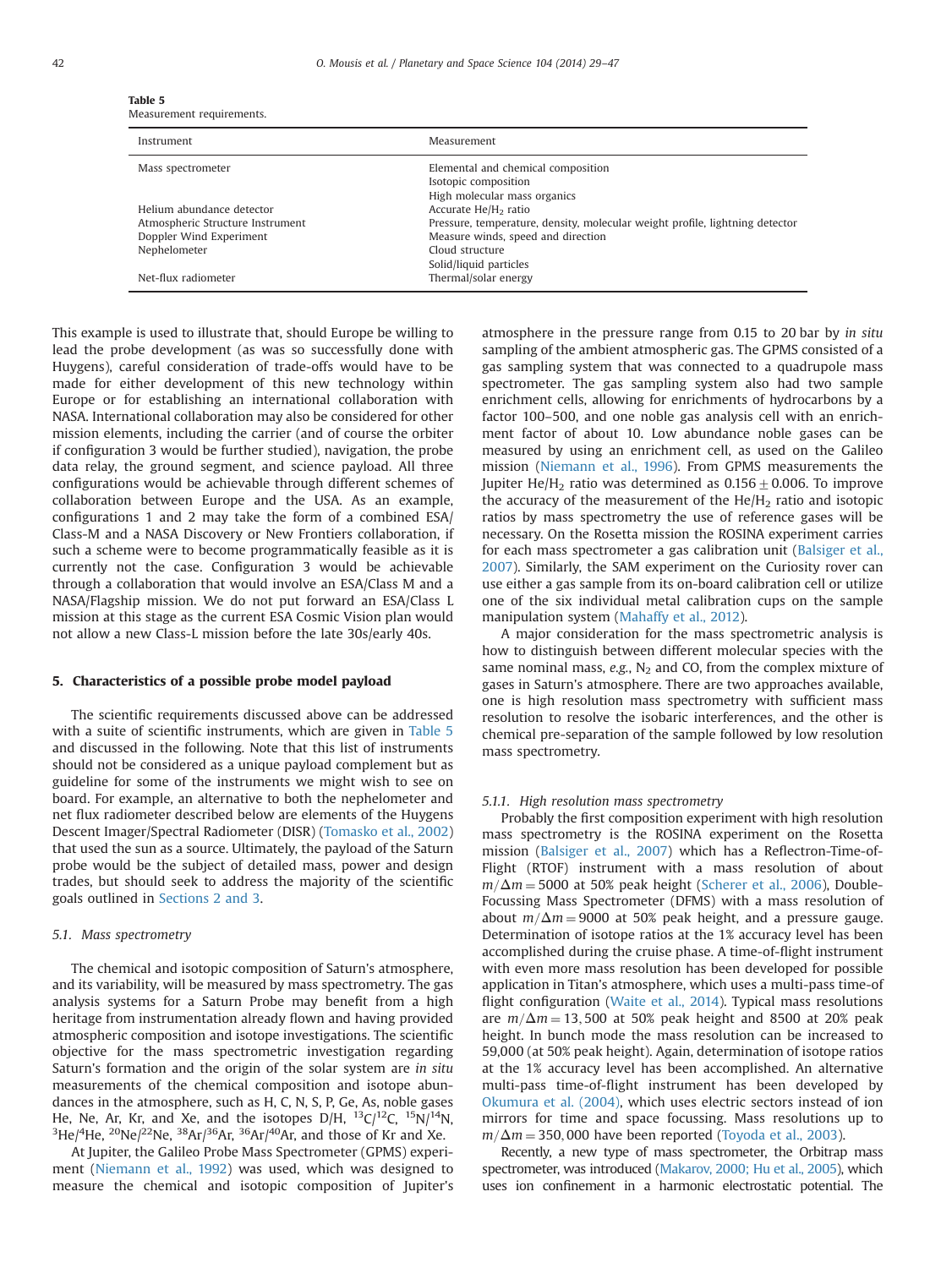Orbitrap mass spectrometer is a Fourier-Transform type mass spectrometer, and it allows for very high mass resolutions in a compact package. For example, using an Orbitrap mass spectrometer for laboratory studies of chemical processes in Titan's atmosphere, mass resolutions of  $m/\Delta m = 100,000$  have been accomplished up to m/  $z=400$  [\(Hörst et al., 2012\)](#page-17-0), and  $m/\Delta m = 190,000$  at 50% peak height and  $m/z = 56$  in a prototype instrument for the JUICE mission [\(Briois](#page-16-0) [et al., 2013\)](#page-16-0).

# 5.1.2. Low resolution mass spectrometry with chemical preprocessing

The alternative approach to high resolution mass spectrometry, which was used successfully on many missions so far, is to use a simpler low resolution mass spectrometer together with a chemical processing of the sample to separate or eliminate isobaric interferences. One established way is to use chromatographic columns with dedicated chemical specificity for a separation of chemical substances before mass spectrometric analysis. The Gas-Chromatograph Mass Spectrometer (GCMS) of the Huygens Probe is a good example of such an instrument ([Niemann et al., 2002,](#page-18-0) [2005, 2010](#page-18-0)). The Huygens Probe GCMS has three chromatographic columns, one column for separation of CO and  $N_2$  and other stable gases, the second column for separation of nitriles and other organics with up to three carbon atoms, and the third column for the separation of  $C_3$  through  $C_8$  saturated and unsaturated hydrocarbons and nitriles of up to  $C_4$ . The GCMS was also equipped with a chemical scrubber cell for noble gas analysis and a sample enrichment cell for selective measurement of high boiling point carbon containing constituents. A quadrupole mass spectrometer was used for mass analysis with a mass range from 2 to 141 amu, which is able to measure isotope ratios with an accuracy of 1%. Newer examples of GCMS instrumentation are the Ptolemy instrument on the Rosetta lander for the measurement of stable isotopes of key elements [\(Wright et al., 2007](#page-18-0)), which uses an ion trap mass spectrometer, the COSAC instrument also on the Rosetta lander for the characterization of surface and sub-surface samples ([Goesmann et al., 2007](#page-17-0)), which uses a time-of-flight mass spectrometer, and the SAM experiment on the Curiosity rover ([Mahaffy](#page-17-0) [et al., 2012](#page-17-0)), which uses a classical quadrupole mass spectrometer.

### 5.1.3. Summary of mass spectrometry

So far in most missions the chemical pre-separation was the technique used to avoid isobaric interferences in the mass spectra, with the exception of the mass spectrometer experiment ROSINA on the Rosetta orbiter. Chemical pre-separation works well, but by choosing chromatographic columns with a certain chemical specificity one makes a pre-selection of the species to be investigated in detail. This possibly is a limitation when exploring an object where little is known. Also, gas chromatographic systems with several columns are rather complex systems, both to build and to operate (see the SAM instrument as a state-of-the art example of this technique, [Mahaffy et al., 2012\)](#page-17-0).

In recent years there has been a significant development of compact mass spectrometers that offer high mass resolution, as outlined above, and these developments are still ongoing. Thus, solving the problem of isobaric interferences in the mass spectra by mass resolution can be addressed by mass spectrometry alone and one should seriously consider using high resolution mass spectrometry for a future mission to probe Saturn's atmosphere. After all, no a priori knowledge of the chemical composition has to be assumed. In addition, with modern time-of-flight mass spectrometers mass ranges beyond 1000 amu are not a problem at all, which would have been useful to investigate Titan's atmosphere. Nevertheless, some chemical pre-selection may still be considered even for high resolution mass spectrometry. For example, the

cryotrapping technique, which has a long history in the laboratory, would enable detection of noble gases at abundances as low as 0.02 ppb [\(Waite et al., 2014\)](#page-18-0).

## 5.1.4. Tunable laser system

A Tunable Laser Spectrometer (TLS) [\(Durry et al., 2002\)](#page-16-0) can be employed as part of a GC system to measure the isotopic ratios to a high accuracy of specific molecules, e.g.  $H_2O$ ,  $NH_3$ ,  $CH_4$ ,  $CO_2$  and others. TLS employs ultra-high spectral resolution (0.0005  $\text{cm}^{-1}$ ) tunable laser absorption spectroscopy in the near infra-red (IR) to mid-IR spectral region. TLS is a direct non-invasive, simple technique that for small mass and volume can produce remarkable sensitivities at the sub-ppb level for gas detection. Species abundances can be measured with accuracies of a few %, and isotope determinations are with about 0.1% accuracy. With a TLS system one can derive the isotopic ratios of D/H,  $^{18}O/^{16}O$ ,  $^{13}C/^{12}C$ ,  $^{18}O/^{16}O$ , and  $170/16$ O.

For example, TLS was developed for application in the Mars atmosphere ([Le Barbu et al., 2004](#page-17-0)), within the ExoMars mission; a recent implementation of a TLS system was for the Phobos Grunt mission [\(Durry et al., 2010](#page-16-0)), and is on the SAM instrument [\(Webster](#page-18-0) [and Mahaffy, 2011\)](#page-18-0), which was used to measure the isotopic ratios of D/H and of  $^{18}O/^{16}O$  in water and  $^{13}C/^{12}C$ ,  $^{18}O/^{16}O$ ,  $^{17}O/^{16}O$ , and  $13C^{18}O/12C^{16}O$  in carbon dioxide in the Martian atmosphere [\(Webster et al., 2013\)](#page-18-0).

# 5.2. Helium Abundance Detector

The Helium Abundance Detector (HAD), as it was used on the Galileo mission [\(von Zahn and Hunten, 1992](#page-18-0)), basically measures the refractive index of the atmosphere in the pressure range of 2– 10 bar. The refractive index is a function of the composition of the sampled gas, and since the jovian atmosphere consists of mostly of H2 and He, to more than 99.5%, the refractive index is a direct measure of the He/H<sub>2</sub> ratio. The refractive index can be measured by any two-beam interferometer, where one beam passes through a reference gas and the other beam through atmospheric gas. The difference in the optical path gives the difference in refractive index between the reference and atmospheric gas. For the Galileo mission a Jamin–Mascart interferometer was used, because of its simple and compact design, with an expected accuracy of the He/  $H_2$  ratio of  $\pm$  0.0015. The accomplished measurement of the He mole fraction gave 0.1350  $\pm$  0.0027 [\(von Zahn et al., 1998\)](#page-18-0), with a somewhat lower accuracy when expected, but still better than is possible by a mass spectrometric measurement.

#### 5.3. Atmospheric Structure Instrument

The key in situ measurements by an Atmospheric Structure Instrument (ASI) would be the accelerometry during the probe entry phase and pressure, temperature and mean molecular weight during descent. The atmospheric density is derived from these measurements. There is strong heritage from the Huygens ASI experiment (HASI) of the Cassini–Huygens mission ([Fulchignoni](#page-17-0) [et al., 2002\)](#page-17-0). Furthermore, these types of sensors have been selected for NASA's Mars Science Laboratory (MSL) and are part of the meteorological package of ESA's Exomars mission. In situ atmospheric structure measurements are essential for the investigation of the planet's atmospheric structure and dynamics. The estimation of the temperature lapse rate can be used to identify the presence of condensation and possible clouds, to distinguish between saturated and unsaturated, stable and conditionally stable regions. The variations in the density, pressure and temperature profiles provide information on the atmospheric stability and stratification, on the presence of winds, thermal tides, waves and turbulence in the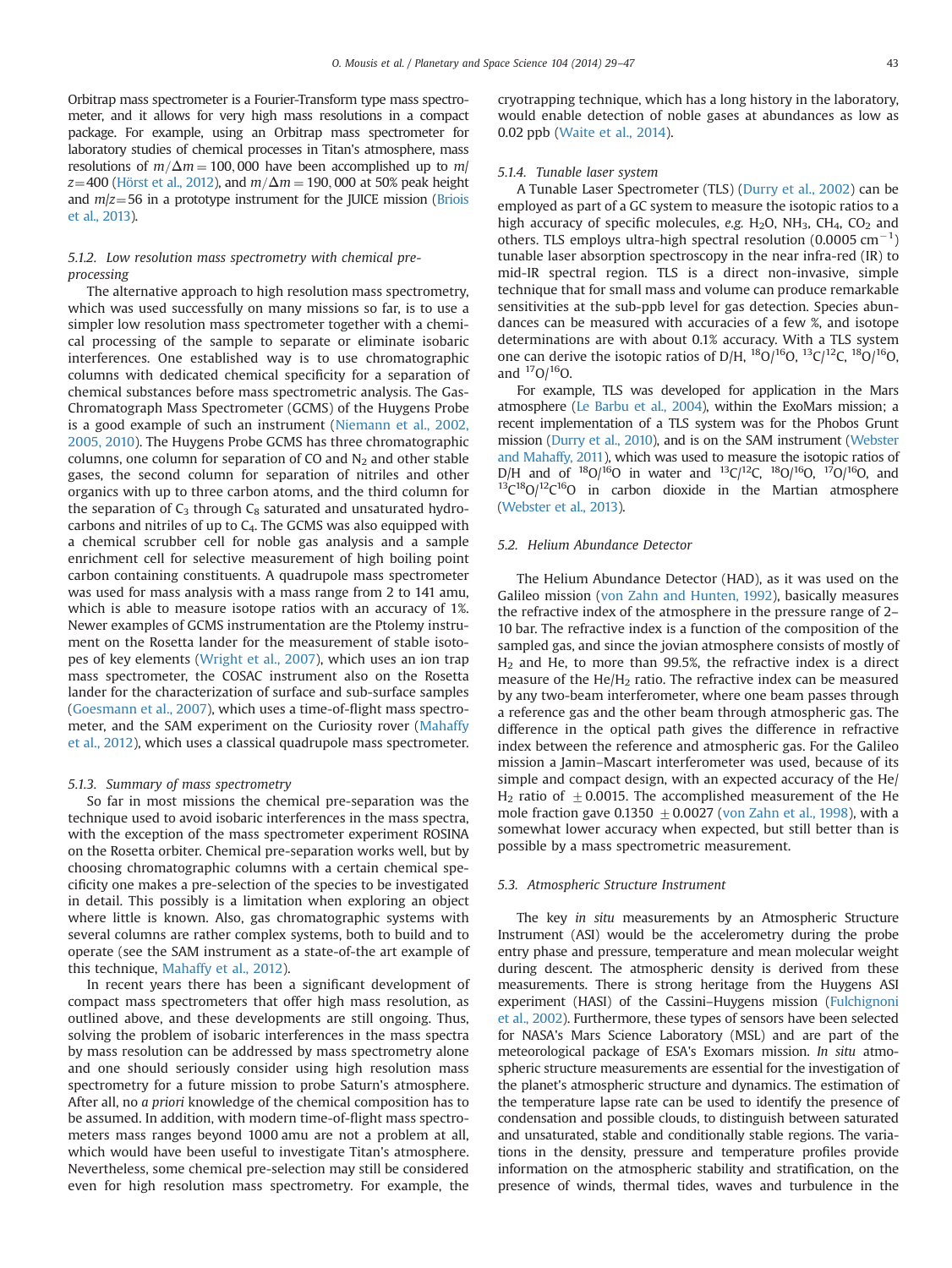atmosphere. A typical Atmospheric Structure Instrument would consist of three primary sensor packages: a three-axis accelerometer, a pressure profile instrument and temperature sensors. It would start to operate right at the beginning of the entry phase of the probe, sensing the atmospheric drag experienced during entry. Direct pressure and temperature measurement could be performed by the sensors having access to the atmospheric flow from the earliest portion of the descent until the end of the probe mission at approximately 10 bar.

ASI data will also contribute to the analysis of the atmospheric composition, since it will monitor the acceleration experienced by the probe during the whole descent phase. ASI will provide the unique direct measurements of pressure and temperature through sensors having access to the atmospheric flow.

## 5.3.1. Accelerometers

The accelerator package, a 3-axis accelerometer, should be placed as close as possible to the center of mass of the entry probe. Like on Huygens, the main sensor could be a highly sensitive servo-accelerometer aligned along the vertical axis of the Probe, with a resolution of  $1-10 \times 10^{-5}$  m s<sup>-2</sup> with an accuracy of 1%. Probe acceleration can be measured in the range of 0–  $2000$  m s<sup>-2</sup> [\(Zarnecki et al., 2004\)](#page-18-0). Assuming the HASI accelerometer performance at Titan, a noise level of about  $3 \times 10^{-8}$  m s<sup>-2</sup> is expected. The exact performance achievable, in terms of the accuracy of the derived atmospheric density, will also depend on the probe ballistic coefficients, entry speed and drag coefficient.

## 5.3.2. Temperature sensors

As in the Huygens Probe, the temperature sensors will use platinum resistance thermometers. These are exposed to the atmospheric flow and are effectively thermally isolated from the support structure. The principle of measurement is based on the variation of the resistance of the metallic wire with temperature. TEM has been designed to have a good thermal coupling between the sensor and the atmosphere and to achieve high accuracy and resolution. Over the temperature range of 60–330 K these sensors maintain an accuracy of 0.1 K with a resolution of 0.02 K.

## 5.3.3. Pressure Profile Instrument

The Pressure Profile Instrument (PTI) will measure the pressure during the entire descent with an accuracy of 1% and a resolution of  $10^{-6}$  bar. The atmospheric flow is conveyed through a Kiel probe inside the probe where the transducers and related electronic are located. The transducers are silicon capacitive sensors with pressure dependant dielectricum. The pressure sensor contains as dielectricum a small vacuum chamber between the two electrode plates, with the external pressure defining the distance of these plates. Detectors with diaphragms of different pressure sensitivities will be utilized to cover the pressure range to  $\sim$  10 bar. The pressure is derived as a frequency measurement (within 3–20 kHz range) and the measurements internally compensate for thermal and radiation influences.

## 5.3.4. Atmospheric Electricity Package

Similar to HASI on the Huygens Probe, a lightning detector can perform passive electric or magnetic field measurements in two different frequency ranges. For HASI, the analog electric field signals were amplified, digitized, sampled, windowed, and Fouriertransformed onboard to obtain electric field spectra in the frequency ranges of 0–11.5 kHz and 3–96 Hz. On Earth, lightning radio emissions in the VLF band (3–30 kHz) can propagate over several thousands of kilometers due to ionospheric reflections. This should work as well at Saturn, and the strength of Saturn lightning, which is expected to be superbolt-like ([Dyudina et al., 2013](#page-16-0)), should enable an easy detection in case a thunderstorm is present. It might be more difficult to detect the weak Schumann resonances, where the lowest eigenfrequency for Saturn is expected to occur around 0.7–0.8 Hz ([Simões et al., 2012\)](#page-18-0). For conductivity measurements of the atmosphere a mutual impedance probe or a relaxation probe can carry out active electric field measurements.

## 5.4. Doppler Wind Experiment

The primary goal of a Doppler Wind Experiment (DWE) on a Saturn probe would be to measure a vertical profile of the zonal (east–west) winds along the probe descent path. A secondary goal of the DWE is to detect, characterize, and quantify microstructure in the probe descent dynamics, including probe spin, swing, aerodynamic buffeting and atmospheric turbulence, and to detect regions of wind shear and atmospheric wave phenomena. Because of the need for accurate probe and carrier trajectories for making the Doppler wind measurement, the DWE must be closely coordinated with the navigation and radiometric tracking of the carrier, and the probe entry and descent trajectory reconstructions. A Doppler Wind Experiment could be designed to work with a probe DTE communication architecture or a probe-to-relay architecture. Both options include ultra-stable oscillator (USO) requirements and differ only in the angle of entry and DTE geometry requirements. For relay, the system comprises a probe and a carrier USO as part of the probe–carrier communication package. The experiment would benefit from the heritage of both the Galileo and Huygens Doppler Wind Experiments ([Atkinson et al., 1998; Bird et al., 2002](#page-16-0)).

## 5.5. Nephelometer

The composition and precise location of cloud layers in Saturn are largely unknown. They may be composed of ammonia, ammonium hydrosulfide, or simply water. Because of this relative paucity of information on Saturn's clouds, the demands we place on a cloud particle sensor, a nephelometer, are significant. Such an instrument would have little heritage in planetary exploration, beyond the one on the Galileo probe. There are similar laser driven, fiber fed nephelometers used in very similar settings on Earth (e.g., [Barkey](#page-16-0) [and Liou, 2001; Barkey et al., 1999; Gayet et al., 1997](#page-17-0)). However, these were shrouded designs, which is mass-prohibitive on a planetary probe, and they also did not attempt to measure the polarization ratio phase function, because they knew their aerosols were water. The polarization modulation technique that we are proposing was first described by [Hunt and Huffman \(1973\),](#page-17-0) and has been used in laboratory settings by several groups (e.g., [Kuik et al.,](#page-17-0) [1991\)](#page-17-0). While the precise implementation of the instrument is novel to planetary science, and the polarization modulation technique is also new to an in situ instrument, the technology needed to carry out this instrument is all relatively modest. This nephelometer would measure not only the amplitude phase function of the light scattered by the clouds from a laser source on the probe, but also the polarization ratio phase function as well.

## 5.6. Net Energy Flux Radiometer

A Net Energy Flux Radiometer (NFR) measures the thermal profile and heat budget in the atmosphere. Such a NFR instrument was part of the scientific payload of the Galileo mission [\(Sromovsky](#page-18-0) [et al., 1992](#page-18-0)), which measured the vertical profile of upward and downward radiation fluxes in the region between 0.44 and 14 bar region [\(Sromovsky et al., 1998](#page-18-0)). Radiation was measured in five wavelength bands,  $0.3-3.5 \mu m$  (total solar radiation),  $0.6-3.5 \mu m$ (total solar radiation in methane absorption region), 3–500 μm (deposition and loss of thermal radiation),  $3.5-5.8 \mu m$  (water vapor and cloud structure), and 14–35 μm (water vapor). On Galileo, NFR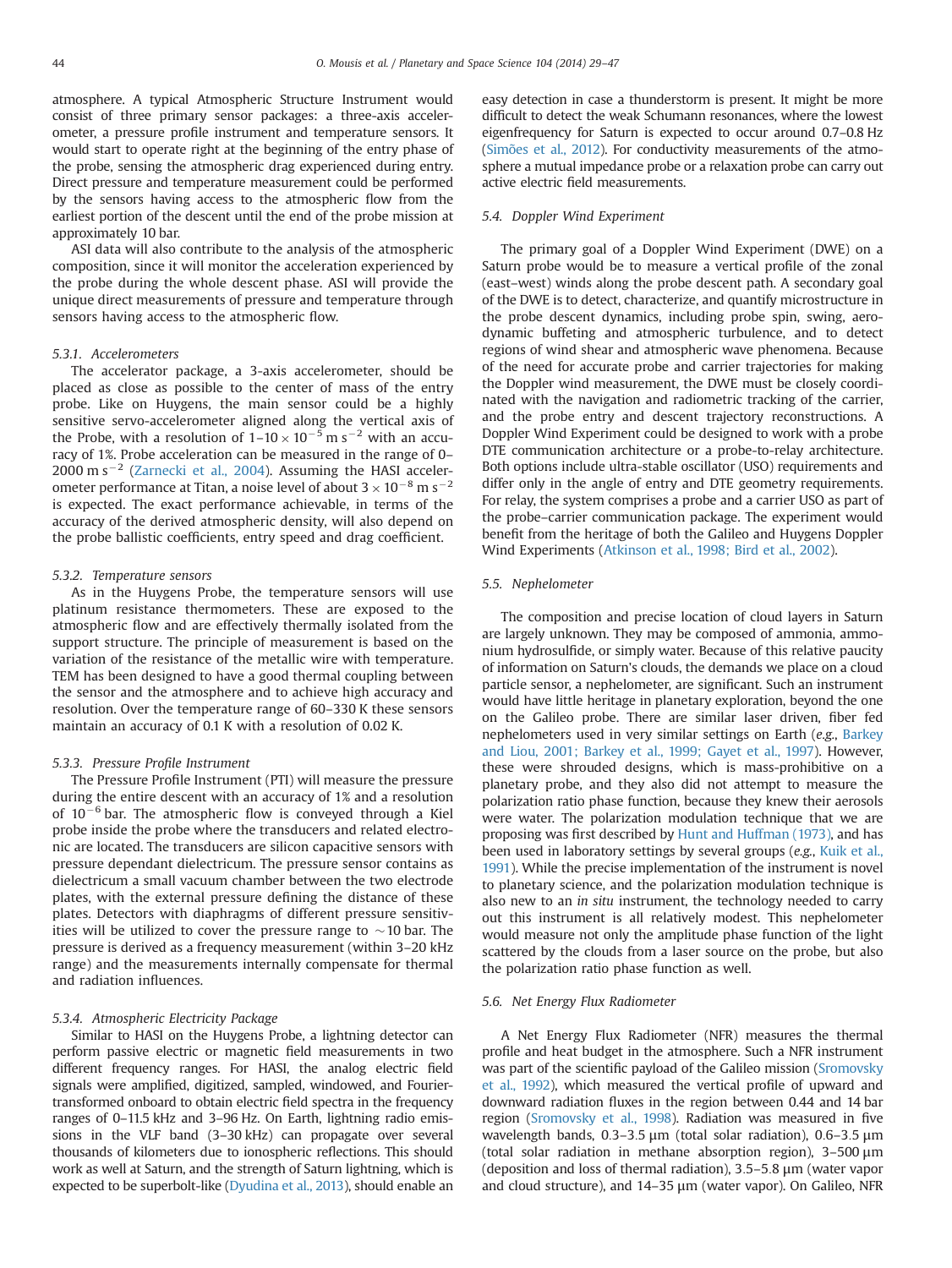<span id="page-16-0"></span>found signatures of NH<sub>3</sub> ice clouds and NH<sub>4</sub>SH clouds [\(Sromovsky](#page-18-0) [et al., 1998](#page-18-0)), however, water fraction was found to be much lower than solar and no water clouds could be identified.

# 6. Conclusions

In this paper, we have shown that the in situ exploration of Saturn can address two major science themes: the formation history of our solar system and the processes at work in the atmospheres of giant planets. We provided a list of recommended measurements in Saturn's atmosphere that would allow disentangling between the existing giant planets formation scenarios and the different volatile reservoirs from which the solar system bodies were assembled. Moreover, we illustrated how an entry probe would reveal new insights concerning the vertical structures of temperatures, density, chemical composition and clouds during atmospheric descent. In this context, the top level science goals of a Saturn probe mission would be the determination of:

- 1. the atmospheric temperature, pressure and mean molecular weight profiles;
- 2. the abundances of cosmogenically abundant species C, N, S and O;
- 3. the abundances of chemically inert noble gases He, Ne, Xe, Kr and Ar;
- 4. the isotopic ratios in hydrogen, oxygen, carbon, nitrogen, He, Ne, Xe, Kr and Ar;
- 5. the abundances of minor species delivered by vertical mixing (e.g., P, As, Ge) from the deeper troposphere, photochemical species (e.g., hydrocarbons, HCN, hydrazine and diphosphine) in the troposphere and exogenic inputs (oxygenated species) in the upper atmosphere;
- 6. the particle optical properties, size distributions, number and mass densities, opacity, shapes and composition.

Additional in situ science measurements aiming at investigating the global electric circuit on Saturn could also be considered (measurement of the Schumann resonances, determination of the vertical profile of conductivity and the spectral power of Saturn lightning at frequencies below the ionospheric cutoff, etc.).

We advocated that a Saturn mission incorporating elements of in situ exploration should form an essential element of ESA and NASA's future cornerstone missions. We described the concept of a Saturn probe as the next natural step beyond Galileo's in situ exploration of Jupiter, and the Cassini spacecraft's orbital reconnaissance of Saturn. Several mission designs have been discussed, all including a spacecraft carrier/orbiter and a probe that would derive from the KRONOS concept previously proposed to ESA ([Marty et al., 2009](#page-17-0)). International collaborations, in particular between NASA/USA and ESA/Europe may be envisaged in the future to enable the success of a mission devoted to the in situ exploration of Saturn.

## Acknowledgments

O.M. acknowledges support from CNES. L.N.F. was supported by a Royal Society Research Fellowship at the University of Oxford. P. W. acknowledges support from the Swiss National Science Foundation. O.V. acknowledges support from the KU Leuven IDO project IDO/10/2013 and from the FWO Postdoctoral Fellowship program. A.S.L. and R.H. were supported by the Spanish MICIIN project AYA2012-36666 with FEDER support, PRICIT-S2009/ESP-1496, Grupos Gobierno Vasco IT765-13 and UPV/EHU UFI11/55, G.F. acknowledges support from the Austrian Science Fund FWF via project P24325-N16.

## References

- [Alibert, Y., Mousis, O., Benz, W., 2005a. On the volatile enrichments and composi](http://refhub.elsevier.com/S0032-0633(14)00295-5/sbref1)[tion of Jupiter. Astrophys. J. 622, L145](http://refhub.elsevier.com/S0032-0633(14)00295-5/sbref1)–L148.
- [Alibert, Y., Mousis, O., Mordasini, C., Benz, W., 2005b. New Jupiter and Saturn](http://refhub.elsevier.com/S0032-0633(14)00295-5/sbref2) [formation models meet observations. Astrophys. J. 626, L57](http://refhub.elsevier.com/S0032-0633(14)00295-5/sbref2)–L60.
- [Asplund, M., Grevesse, N., Sauval, A.J., Scott, P., 2009. The chemical composition of](http://refhub.elsevier.com/S0032-0633(14)00295-5/sbref3) [the Sun. Annu. Rev. Astron. Astrophys. 47, 481](http://refhub.elsevier.com/S0032-0633(14)00295-5/sbref3)–522.
- [Atkinson, D.H., Pollack, J.B., Seiff, A., 1998. The Galileo probe Doppler wind](http://refhub.elsevier.com/S0032-0633(14)00295-5/sbref4) [experiment: measurement of the deep zonal winds on Jupiter. J. Geophys.](http://refhub.elsevier.com/S0032-0633(14)00295-5/sbref4) [Res. 103, 22911](http://refhub.elsevier.com/S0032-0633(14)00295-5/sbref4)–22928.
- [Atreya, S.K., Mahaffy, P.R., Niemann, H.B., Wong, M.H., Owen, T.C., 2003. Composi](http://refhub.elsevier.com/S0032-0633(14)00295-5/sbref5)[tion and origin of the atmosphere of Jupiter](http://refhub.elsevier.com/S0032-0633(14)00295-5/sbref5)—an update, and implications for [the extrasolar giant planets. Planet. Space Sci. 51, 105](http://refhub.elsevier.com/S0032-0633(14)00295-5/sbref5)–112.
- [Atreya, S.K., Wong, M.H., Owen, T.C., Mahaffy, P.R., Niemann, H.B., de Pater, I.,](http://refhub.elsevier.com/S0032-0633(14)00295-5/sbref6) [Drossart, P., Encrenaz, T., 1999. A comparison of the atmospheres of Jupiter and](http://refhub.elsevier.com/S0032-0633(14)00295-5/sbref6) [Saturn: deep atmospheric composition, cloud structure, vertical mixing, and](http://refhub.elsevier.com/S0032-0633(14)00295-5/sbref6) [origin. Planet. Space Sci. 47, 1243](http://refhub.elsevier.com/S0032-0633(14)00295-5/sbref6)–1262.
- [Baines, K.H., Carlson, R.W., Kamp, L.W., 2002. Fresh ammonia ice clouds in Jupiter. I.](http://refhub.elsevier.com/S0032-0633(14)00295-5/sbref7) Spectroscopic identifi[cation, spatial distribution, and dynamical implications.](http://refhub.elsevier.com/S0032-0633(14)00295-5/sbref7) [Icarus 159, 74](http://refhub.elsevier.com/S0032-0633(14)00295-5/sbref7)–94.
- Baldwin, M.P., et al., 2001. The quasi-biennial oscillation. Rev. Geophys. 39, 179–229. Balsiger, H., et al., 2007. Rosina—Rosetta Orbiter Spectrometer for Ion and Neutral Analysis. Space Science Rev. 128, 745–801.
- [Barkey, B., Liou, K.N., Gellerman, W., Sokolsky, P., 1999. An analog light scattering](http://refhub.elsevier.com/S0032-0633(14)00295-5/sbref10) [experiment of hexagonal icelike particles. I. Experimental apparatus and test](http://refhub.elsevier.com/S0032-0633(14)00295-5/sbref10) [measurements. J. Atmos. Sci. 56 \(4\), 605](http://refhub.elsevier.com/S0032-0633(14)00295-5/sbref10)–612.
- [Barkey, B., Liou, K.N., 2001. Polar nephelometer for light-scattering measurements](http://refhub.elsevier.com/S0032-0633(14)00295-5/sbref11) [of ice crystals. Opt. Lett. 26 \(4\), 232](http://refhub.elsevier.com/S0032-0633(14)00295-5/sbref11)–234.
- [Bézard, B., Greathouse, T., Lacy, J., Richter, M., Grif](http://refhub.elsevier.com/S0032-0633(14)00295-5/sbref12)fith, C.A., 2003. The D/H ratio in [Jupiter and Saturn from high-resolution spectral observations near](http://refhub.elsevier.com/S0032-0633(14)00295-5/sbref12) 8:6 μ[m. Bull.](http://refhub.elsevier.com/S0032-0633(14)00295-5/sbref12) [Am. Astron. Soc. 35, 1017.](http://refhub.elsevier.com/S0032-0633(14)00295-5/sbref12)
- [Bézard, B., Lellouch, E., Strobel, D., Maillard, J.-P., Drossart, P., 2002. Carbon](http://refhub.elsevier.com/S0032-0633(14)00295-5/sbref13) [monoxide on Jupiter: evidence for both internal and external sources. Icarus](http://refhub.elsevier.com/S0032-0633(14)00295-5/sbref13) [159, 95](http://refhub.elsevier.com/S0032-0633(14)00295-5/sbref13)–111.
- Bird, M.K., et al., 2002. The Huygens Doppler wind experiment—titan winds derived from probe radio frequency measurements. Space Science Rev. 104, 613–640.
- [Boss, A.P., 2001. Formation of planetary-mass objects by protostellar collapse and](http://refhub.elsevier.com/S0032-0633(14)00295-5/sbref15) [fragmentation. Astrophys. J. 551, L167](http://refhub.elsevier.com/S0032-0633(14)00295-5/sbref15)-L170.
- [Boss, A.P., 1997. Giant planet formation by gravitational instability. Science 276,](http://refhub.elsevier.com/S0032-0633(14)00295-5/sbref16) 1836–[1839.](http://refhub.elsevier.com/S0032-0633(14)00295-5/sbref16)
- [Briggs, F.H., Sackett, P.D., 1989. Radio observations of Saturn as a probe of its](http://refhub.elsevier.com/S0032-0633(14)00295-5/sbref17) [atmosphere and cloud structure. Icarus 80, 77](http://refhub.elsevier.com/S0032-0633(14)00295-5/sbref17)–103.
- Briois, C., et al., 2013. Dust orbitrap sensor (DOTS) for in-situ analysis of airless planetary bodies. In: Lunar and Planetary Institute Science Conference Abstracts 44, p. 2888.
- [Cavalié, T., Moreno, R., Lellouch, E., Hartogh, P., Venot, O., Orton, G.S., Jarchow, C.,](http://refhub.elsevier.com/S0032-0633(14)00295-5/sbref1611) [Encrenaz, T., Selsis, F., Hersant, F., Fletcher, L.N., 2014. The](http://refhub.elsevier.com/S0032-0633(14)00295-5/sbref1611) first submillimeter [observation of CO in the stratosphere of Uranus. Astronomy and Astrophysics](http://refhub.elsevier.com/S0032-0633(14)00295-5/sbref1611) [562, A33.](http://refhub.elsevier.com/S0032-0633(14)00295-5/sbref1611)
- [Cavalié, T., Hartogh, P., Billebaud, F., Dobrijevic, M., Fouchet, T., Lellouch, E.,](http://refhub.elsevier.com/S0032-0633(14)00295-5/sbref20) [Encrenaz, T., Brillet, J., Moriarty-Schieven, G.H., 2010. A cometary origin for](http://refhub.elsevier.com/S0032-0633(14)00295-5/sbref20) [CO in the stratosphere of Saturn? Astron. Astrophys. 510, A88.](http://refhub.elsevier.com/S0032-0633(14)00295-5/sbref20)
- [Cavalié, T., Billebaud, F., Dobrijevic, M., Fouchet, T., Lellouch, E., Encrenaz, T., Brillet,](http://refhub.elsevier.com/S0032-0633(14)00295-5/sbref21) [J., Moriarty-Schieven, G.H., Wouterloot, J.G.A., Hartogh, P., 2009. First observa](http://refhub.elsevier.com/S0032-0633(14)00295-5/sbref21)[tion of CO at 345 GHz in the atmosphere of Saturn with the JCMT: new](http://refhub.elsevier.com/S0032-0633(14)00295-5/sbref21) [constraints on its origin. Icarus 203, 531](http://refhub.elsevier.com/S0032-0633(14)00295-5/sbref21)–540.
- [Chambers, J.E., Wetherill, G.W., 2001. Planets in the asteroid belt. Meteorit. Planet.](http://refhub.elsevier.com/S0032-0633(14)00295-5/sbref22) [Sci. 36, 381](http://refhub.elsevier.com/S0032-0633(14)00295-5/sbref22)–399.
- [Conrath, B.J., Gautier, D., 2000. Saturn Helium abundance: a reanalysis of voyager](http://refhub.elsevier.com/S0032-0633(14)00295-5/sbref23) [measurements. Icarus 144, 124](http://refhub.elsevier.com/S0032-0633(14)00295-5/sbref23)–134.
- de Graauw, T., et al., 1997. First results of ISO-SWS observations of Saturn: detection of CO<sub>2</sub>, CH<sub>3</sub>C<sub>2</sub>H, C<sub>4</sub>H<sub>2</sub> and tropospheric H<sub>2</sub>O. Astron. Astrophys. 321, L13-L16.
- Del Genio, A.D., Achterberg, R.K., Baines, K.H., Flasar, F.M., Read, P.L., Sánchez-Lavega, A., Showman, A.P., 2009. Saturn atmospheric structure and dynamics. In: Saturn from Cassini–Huygens, p. 113.
- [Dodson-Robinson, S.E., Bodenheimer, P., 2010. The formation of Uranus and](http://refhub.elsevier.com/S0032-0633(14)00295-5/sbref26) [Neptune in solid-rich feeding zones: connecting chemistry and dynamics.](http://refhub.elsevier.com/S0032-0633(14)00295-5/sbref26) [Icarus 207, 491](http://refhub.elsevier.com/S0032-0633(14)00295-5/sbref26)–498.
- Durry, G., et al., 2010. Near infrared diode laser spectroscopy of  $C_2H_2$ ,  $H_2O$ ,  $CO_2$  and their isotopologues and the application to TDLAS, a tunable diode laser spectrometer for the martian PHOBOS-GRUNT space mission. Appl. Phys. B: Lasers Opt. 99, 339–351.
- [Durry, G., Hauchecorne, A., Ovarlez, J., Ovarlez, H., Pouchet, I., Zeninari, V., Parvitte,](http://refhub.elsevier.com/S0032-0633(14)00295-5/sbref28) B., 2002. In situ measurement of  $H<sub>2</sub>O$  and CH<sub>4</sub> [with telecommunication laser](http://refhub.elsevier.com/S0032-0633(14)00295-5/sbref28) [diodes in the lower stratosphere: dehydration and indication of a tropical air](http://refhub.elsevier.com/S0032-0633(14)00295-5/sbref28) [intrusion at mid-latitudes. J. Atmos. Chem. 43 \(3\), 175](http://refhub.elsevier.com/S0032-0633(14)00295-5/sbref28)–194.
- [Dyudina, U.A., Ingersoll, A.P., Ewald, S.P., Porco, C.C., Fischer, G., Yair, Y., 2013.](http://refhub.elsevier.com/S0032-0633(14)00295-5/sbref29) [Saturn's visible lightning, its radio emissions, and the structure of the 2009](http://refhub.elsevier.com/S0032-0633(14)00295-5/sbref29)– [2011 lightning storms. Icarus 226, 1020](http://refhub.elsevier.com/S0032-0633(14)00295-5/sbref29)–1037.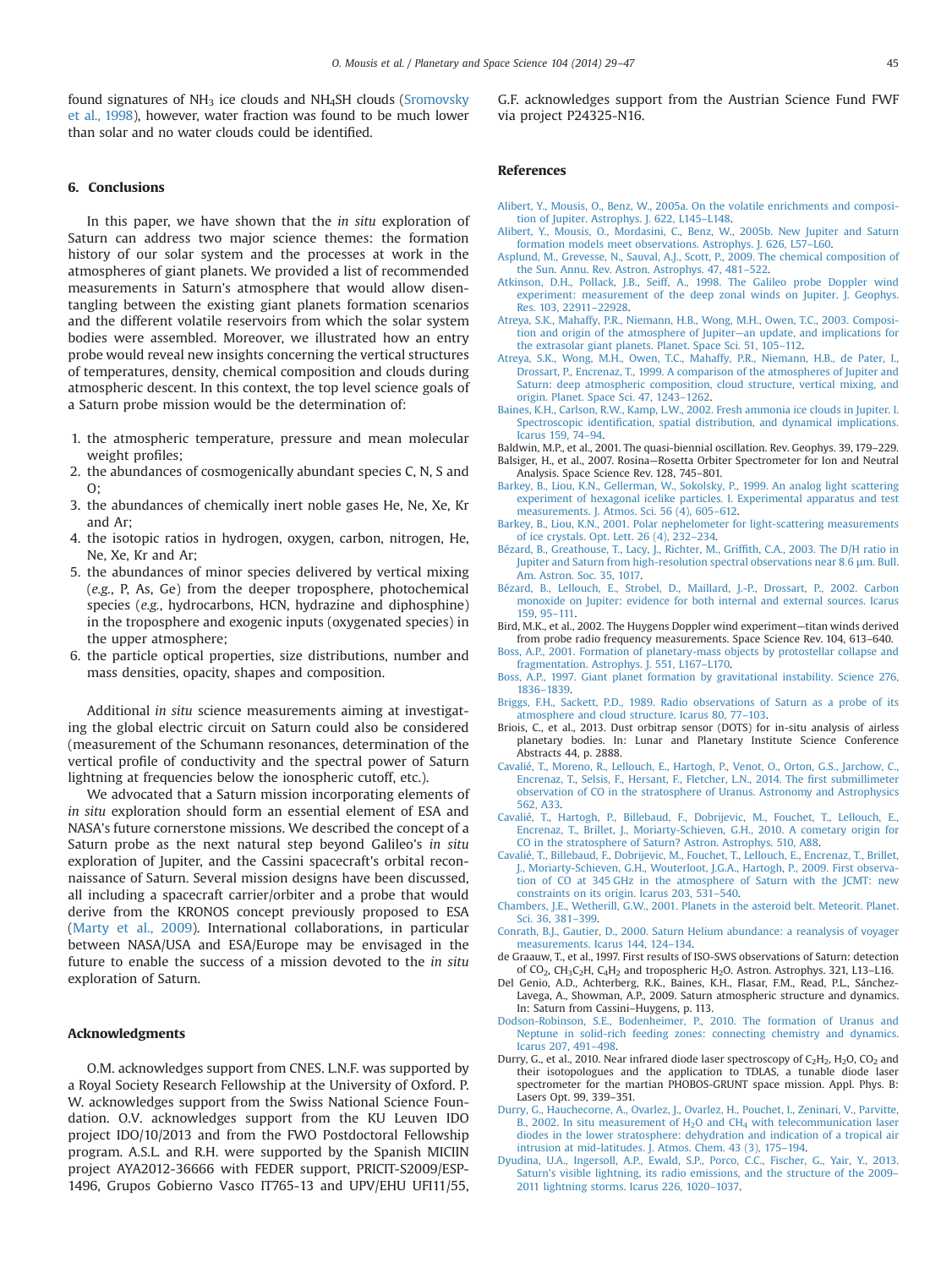<span id="page-17-0"></span>[Dyudina, U.A., Ingersoll, A.P., Ewald, S.P., Porco, C.C., Fischer, G., Kurth, W.S., West, R.](http://refhub.elsevier.com/S0032-0633(14)00295-5/sbref30) [A., 2010. Detection of visible lightning on Saturn. Geophys. Res. Lett. 37, 9205.](http://refhub.elsevier.com/S0032-0633(14)00295-5/sbref30)

- Ellerby, D., Venkatapathy, E., Stackpoole, M., Chinnapongse, R., Beerman, A., Feldman, J., Peterson, K., Prahbu, D., Munk, M., 2013. Woven thermal protection system (WTPS) a novel approach to meet NASA's most demanding reentry missions. In: 10th International Planetary Probe Workshop, Session 8B: Cross Cutting Technologies III.
- [Fegley Jr., B., Lodders, K., 1994. Chemical models of the deep atmospheres of Jupiter](http://refhub.elsevier.com/S0032-0633(14)00295-5/sbref32) [and Saturn. Icarus 110, 117](http://refhub.elsevier.com/S0032-0633(14)00295-5/sbref32)–154.
- [Fegley Jr., B., Prinn, R.G., 1985. Equilibrium and nonequilibrium chemistry of](http://refhub.elsevier.com/S0032-0633(14)00295-5/sbref33) Saturn's atmosphere—[implications for the observability of PH3, N2, CO, and](http://refhub.elsevier.com/S0032-0633(14)00295-5/sbref33) [GeH4. Astrophys. J. 299, 1067](http://refhub.elsevier.com/S0032-0633(14)00295-5/sbref33)–1078.
- [Fischer, G., Gurnett, D.A., Kurth, W.S., Akalin, F., Zarka, P., Dyudina, U.A., Farrell, W.M.,](http://refhub.elsevier.com/S0032-0633(14)00295-5/sbref34)
- [Kaiser, M.L., 2008. Atmospheric electricity at Saturn. Space Sci. Rev. 137, 271](http://refhub.elsevier.com/S0032-0633(14)00295-5/sbref34)–285. Fletcher, L.N., et al., 2012. Sub-millimetre spectroscopy of Saturn's trace gases from Herschel/SPIRE. Astron. Astrophys. 539, A44.
- [Fletcher, L.N., Baines, K.H., Momary, T.W., Showman, A.P., Irwin, P.G.J., Orton, G.S.,](http://refhub.elsevier.com/S0032-0633(14)00295-5/sbref36) [Roos-Serote, M., Merlet, C., 2011. Saturn's tropospheric composition and clouds](http://refhub.elsevier.com/S0032-0633(14)00295-5/sbref36) [from Cassini/VIMS 4](http://refhub.elsevier.com/S0032-0633(14)00295-5/sbref36):6–5:1 μ[m nightside spectroscopy. Icarus 214, 510](http://refhub.elsevier.com/S0032-0633(14)00295-5/sbref36)–533.
- [Fletcher, L.N., Orton, G.S., Teanby, N.A., Irwin, P.G.J., 2009a. Phosphine on Jupiter](http://refhub.elsevier.com/S0032-0633(14)00295-5/sbref37) [and Saturn from Cassini/CIRS. Icarus 202, 543](http://refhub.elsevier.com/S0032-0633(14)00295-5/sbref37)–564.
- [Fletcher, L.N., Orton, G.S., Teanby, N.A., Irwin, P.G.J., Bjoraker, G.L., 2009b. Methane](http://refhub.elsevier.com/S0032-0633(14)00295-5/sbref38) [and its isotopologues on Saturn from Cassini/CIRS observations. Icarus 199,](http://refhub.elsevier.com/S0032-0633(14)00295-5/sbref38) 351–[367.](http://refhub.elsevier.com/S0032-0633(14)00295-5/sbref38)
- [Feuchtgruber, H., Lellouch, E., de Graauw, T., Bézard, B., Encrenaz, T., Grif](http://refhub.elsevier.com/S0032-0633(14)00295-5/sbref39)fin, M., [1997. External supply of oxygen to the atmospheres of the giant planets. Nature](http://refhub.elsevier.com/S0032-0633(14)00295-5/sbref39) [389, 159](http://refhub.elsevier.com/S0032-0633(14)00295-5/sbref39)–162.
- [Folkner, W.M., Woo, R., Nandi, S., 1998. Ammonia abundance in Jupiter's atmo](http://refhub.elsevier.com/S0032-0633(14)00295-5/sbref40)[sphere derived from the attenuation of the Galileo probe's radio signal.](http://refhub.elsevier.com/S0032-0633(14)00295-5/sbref40) [J. Geophys. Res. 103, 22847](http://refhub.elsevier.com/S0032-0633(14)00295-5/sbref40)–22856.
- [Fortney, J.J., Nettelmann, N., 2010. The interior structure, composition, and evolu](http://refhub.elsevier.com/S0032-0633(14)00295-5/sbref41)[tion of giant planets. Space Sci. Rev. 152, 423](http://refhub.elsevier.com/S0032-0633(14)00295-5/sbref41)–447.
- [Fortney, J.J., Hubbard, W.B., 2003. Phase separation in giant planets: inhomoge](http://refhub.elsevier.com/S0032-0633(14)00295-5/sbref42)[neous evolution of Saturn. Icarus 164, 228](http://refhub.elsevier.com/S0032-0633(14)00295-5/sbref42)–243.
- Fouchet, T., Moses, J.I., Conrath, B.J., 2009. Saturn: composition and chemistry. In: Saturn from Cassini–Huygens, p. 83.
- [Fouchet, T., Guerlet, S., Strobel, D.F., Simon-Miller, A.A., Bézard, B., Flasar, F.M., 2008.](http://refhub.elsevier.com/S0032-0633(14)00295-5/sbref44) [An equatorial oscillation in Saturn's middle atmosphere. Nature 453, 200](http://refhub.elsevier.com/S0032-0633(14)00295-5/sbref44)–202.
- [Fouchet, T., Irwin, P.G.J., Parrish, P., Calcutt, S.B., Taylor, F.W., Nixon, C.A., Owen, T.,](http://refhub.elsevier.com/S0032-0633(14)00295-5/sbref45)<br>[2004. Search for spatial variation in the jovian](http://refhub.elsevier.com/S0032-0633(14)00295-5/sbref45) <sup>15</sup>N/ <sup>14</sup>N ratio from Cassini/CIRS [observations. Icarus 172, 50](http://refhub.elsevier.com/S0032-0633(14)00295-5/sbref45)–58.
- [Fouchet, T., Lellouch, E., Bézard, B., Encrenaz, T., Drossart, P., Feuchtgruber, H., de](http://refhub.elsevier.com/S0032-0633(14)00295-5/sbref46) [Graauw, T., 2000. ISO-SWS observations of Jupiter: measurement of the](http://refhub.elsevier.com/S0032-0633(14)00295-5/sbref46) [ammonia tropospheric pro](http://refhub.elsevier.com/S0032-0633(14)00295-5/sbref46)file and of the  $15N/14N$  isotopic ratio. Icarus 143, 223–[243.](http://refhub.elsevier.com/S0032-0633(14)00295-5/sbref46)
- [Friedson, A.J., 1999. New observations and modelling of a QBO-like oscillation in](http://refhub.elsevier.com/S0032-0633(14)00295-5/sbref47) [Jupiter's stratosphere. Icarus 137, 34](http://refhub.elsevier.com/S0032-0633(14)00295-5/sbref47)–55.
- [Fulchignoni, M., et al., 2002. The characterisation of Titan's atmospheric physical](http://refhub.elsevier.com/S0032-0633(14)00295-5/sbref48) [properties by the Huygens atmospheric structure instrument \(HASI\). Space Sci.](http://refhub.elsevier.com/S0032-0633(14)00295-5/sbref48) [Rev. 104 \(1\), 397](http://refhub.elsevier.com/S0032-0633(14)00295-5/sbref48)–434.
- [García-Melendo, E., Pérez-Hoyos, S., Sánchez-Lavega, A., Hueso, R., 2011. Saturn's](http://refhub.elsevier.com/S0032-0633(14)00295-5/sbref49) zonal wind profile in 2004–[2009 from Cassini ISS images and its long-term](http://refhub.elsevier.com/S0032-0633(14)00295-5/sbref49) [variability. Icarus 215, 62](http://refhub.elsevier.com/S0032-0633(14)00295-5/sbref49)–74.
- [García-Melendo, E., Sánchez-Lavega, A., Legarreta, J., Perez-Hoyos, S., Hueso, R.,](http://refhub.elsevier.com/S0032-0633(14)00295-5/sbref50) [2010. A strong high altitude narrow jet detected at Saturn's equator. Geophys.](http://refhub.elsevier.com/S0032-0633(14)00295-5/sbref50) [Res. Lett. 37, 22204.](http://refhub.elsevier.com/S0032-0633(14)00295-5/sbref50)
- [García-Melendo, E., Sánchez-Lavega, A., Rojas, J.F., Pérez-Hoyos, S., Hueso, R., 2009.](http://refhub.elsevier.com/S0032-0633(14)00295-5/sbref51) [Vertical shears in Saturn's eastward jets at cloud level. Icarus 201, 818](http://refhub.elsevier.com/S0032-0633(14)00295-5/sbref51)–820.
- [Gautier, D., Hersant, F., 2005. Formation and composition of planetesimals. Space](http://refhub.elsevier.com/S0032-0633(14)00295-5/sbref52) [Sci. Rev. 116, 25](http://refhub.elsevier.com/S0032-0633(14)00295-5/sbref52)–52.
- [Gautier, D., Hersant, F., Mousis, O., Lunine, J.I., 2001. Enrichments in volatiles in](http://refhub.elsevier.com/S0032-0633(14)00295-5/sbref53) [Jupiter: a new interpretation of the Galileo measurements. Astrophys. J. 550,](http://refhub.elsevier.com/S0032-0633(14)00295-5/sbref53) L227–[L230.](http://refhub.elsevier.com/S0032-0633(14)00295-5/sbref53)
- [Gayet, J.F., Crépel, O., Fournol, J.F., Oshchepkov, S., 1997. A new airborne polar](http://refhub.elsevier.com/S0032-0633(14)00295-5/sbref54) [Nephelometer for the measurements of optical and microphysical cloud](http://refhub.elsevier.com/S0032-0633(14)00295-5/sbref54) [properties. Part I: theoretical design. Ann. Geophys. 15 \(4\), 451](http://refhub.elsevier.com/S0032-0633(14)00295-5/sbref54)–459.
- [Goesmann, F., Rosenbauer, H., Roll, R., Szopa, C., Raulin, F., Sternberg, R., Israel, G.,](http://refhub.elsevier.com/S0032-0633(14)00295-5/sbref55) [Meierhenrich, U., Thiemann, W., Munoz-Caro, G., 2007. Cosac, The Cometary](http://refhub.elsevier.com/S0032-0633(14)00295-5/sbref55) [Sampling and Composition experiment on Philae. Space Sci. Rev. 128, 257](http://refhub.elsevier.com/S0032-0633(14)00295-5/sbref55)–280.
- [Gomes, R., Levison, H.F., Tsiganis, K., Morbidelli, A., 2005. Origin of the cataclysmic](http://refhub.elsevier.com/S0032-0633(14)00295-5/sbref56) [Late Heavy Bombardment period of the terrestrial planets. Nature 435,](http://refhub.elsevier.com/S0032-0633(14)00295-5/sbref56) 466–[469.](http://refhub.elsevier.com/S0032-0633(14)00295-5/sbref56)
- [Guerlet, S., Fouchet, T., Bézard, B., Flasar, F.M., Simon-Miller, A.A., 2011. Evolution of](http://refhub.elsevier.com/S0032-0633(14)00295-5/sbref57) [the equatorial oscillation in Saturn's stratosphere between 2005 and 2010 from](http://refhub.elsevier.com/S0032-0633(14)00295-5/sbref57) [Cassini/CIRS limb data analysis. Geophys. Res. Lett. 38, s9201.](http://refhub.elsevier.com/S0032-0633(14)00295-5/sbref57)
- [Guillot, T., Hueso, R., 2006. The composition of Jupiter: sign of a \(relatively\) late](http://refhub.elsevier.com/S0032-0633(14)00295-5/sbref58) [formation in a chemically evolved protosolar disc. Mon. Not. R. Astron. Soc. 367,](http://refhub.elsevier.com/S0032-0633(14)00295-5/sbref58)  $L47 - L51$
- [Guillot, T., 2004. Probing the giant planets. Phys. Today 57 040000-70.](http://refhub.elsevier.com/S0032-0633(14)00295-5/sbref59)
- [Guillot, T., 1999. A comparison of the interiors of Jupiter and Saturn. Planet. Space](http://refhub.elsevier.com/S0032-0633(14)00295-5/sbref60) [Sci. 47, 1183](http://refhub.elsevier.com/S0032-0633(14)00295-5/sbref60)–1200.
- Hartogh, P., et al., 2011. Direct detection of the Enceladus water torus with Herschel. Astron. Astrophys. 532, L2.
- [Helled, R., Bodenheimer, P., 2014. The formation of Uranus and Neptune: challenges](http://refhub.elsevier.com/S0032-0633(14)00295-5/sbref62) [and implications for intermediate-mass exoplanets. Astrophys. J. 789, 69.](http://refhub.elsevier.com/S0032-0633(14)00295-5/sbref62)
- [Helled, R., Guillot, T., 2013. Interior models of Saturn: including the uncertainties in](http://refhub.elsevier.com/S0032-0633(14)00295-5/sbref63) [shape and rotation. Astrophys. J. 767, 113.](http://refhub.elsevier.com/S0032-0633(14)00295-5/sbref63)
- [Hersant, F., Gautier, D., Tobie, G., Lunine, J.I., 2008. Interpretation of the carbon](http://refhub.elsevier.com/S0032-0633(14)00295-5/sbref64) [abundance in Saturn measured by Cassini. Planet. Space Sci. 56, 1103](http://refhub.elsevier.com/S0032-0633(14)00295-5/sbref64)–1111.
- [Hersant, F., Gautier, D., Lunine, J.I., 2004. Enrichment in volatiles in the giant](http://refhub.elsevier.com/S0032-0633(14)00295-5/sbref65) [planets of the Solar System. Planet. Space Sci. 52, 623](http://refhub.elsevier.com/S0032-0633(14)00295-5/sbref65)–641.
- [Hickey, M.P., Walterscheid, R.L., Schubert, G., 2000. Gravity wave heating and](http://refhub.elsevier.com/S0032-0633(14)00295-5/sbref66) [cooling in Jupiter's thermosphere. Icarus 148, 266](http://refhub.elsevier.com/S0032-0633(14)00295-5/sbref66)–281.
- Hörst, S.M., et al., 2012. Formation of amino acids and nucleotide bases in a Titan atmosphere simulation experiment. Astrobiology 12, 809–817.
- [Hu, Q., Noll, R.J., Li, H., Makarov, A., Hardman, M., Cooks, R.G., 2005. The orbitrap: a](http://refhub.elsevier.com/S0032-0633(14)00295-5/sbref68) [new mass spectrometer. J. Mass Spectrom. 40 \(4\), 430](http://refhub.elsevier.com/S0032-0633(14)00295-5/sbref68)–443.
- [Hunt, A.J., Huffman, D.R., 1973. The clouds of Venus](http://refhub.elsevier.com/S0032-0633(14)00295-5/sbref69)—an experimental multiple [scattering study of the polarization. Bull. Am. Astron. Soc. 5, 416.](http://refhub.elsevier.com/S0032-0633(14)00295-5/sbref69)
- [Ida, S., Lin, D.N.C., 2004. Toward a deterministic model of planetary formation. I. A](http://refhub.elsevier.com/S0032-0633(14)00295-5/sbref70) [desert in the mass and semimajor axis distributions of extrasolar planets.](http://refhub.elsevier.com/S0032-0633(14)00295-5/sbref70) [Astrophys. J. 604, 388](http://refhub.elsevier.com/S0032-0633(14)00295-5/sbref70)–413.
- Janhunen, P., Lebreton, J.-P., Merikallio, S., Paton, M., Mengali, G., Quarta, A. 2014. Fast E-sail Uranus entry probe mission. Planet. Space. Sci, in press, [http://dx.doi.](http://dx.doi.org/10.1016/j.pss.2014.08.0044) [org/10.1016/j.pss.2014.08.0044](http://dx.doi.org/10.1016/j.pss.2014.08.0044).
- [Johnson, T.V., Mousis, O., Lunine, J.I., Madhusudhan, N., 2012. Planetesimal](http://refhub.elsevier.com/S0032-0633(14)00295-5/sbref72) [compositions in exoplanet systems. Astrophys. J. 757, 192.](http://refhub.elsevier.com/S0032-0633(14)00295-5/sbref72)
- [Kouchi, A., Yamamoto, T., Kozasa, T., Kuroda, T., Greenberg, J.M., 1994. Conditions for](http://refhub.elsevier.com/S0032-0633(14)00295-5/sbref73) [condensation and preservation of amorphous ice and crystallinity of astro](http://refhub.elsevier.com/S0032-0633(14)00295-5/sbref73)[physical ices. Astron. Astrophys. 290, 1009](http://refhub.elsevier.com/S0032-0633(14)00295-5/sbref73)–1018.
- Kuik, F., Stammes, P., Streekstra, M.L., Hovenier, J.W., 1991. Measurements of scattering matrices of water droplets and ice crystals. In: Digest of the ICO Topical Meeting on Atmospheric, Volume and Surface Scattering, and Propagation, Florence, pp. 397–401.
- [Laraia, A.L., Ingersoll, A.P., Janssen, M.A., Gulkis, S., Oyafuso, F., Allison, M., 2013.](http://refhub.elsevier.com/S0032-0633(14)00295-5/sbref75) [Analysis of Saturn's thermal emission at 2.2-cm wavelength: spatial distribu](http://refhub.elsevier.com/S0032-0633(14)00295-5/sbref75)[tion of ammonia vapor. Icarus 226, 641](http://refhub.elsevier.com/S0032-0633(14)00295-5/sbref75)–654.
- Le Barbu, T., Vinogradov, I., Durry, G., Korablev, O., Chassefière, E., Bertaux, J.-L., 2004. Tdlas, a diode laser sensor for the in situ monitoring of  $H_2O$  and  $CO_2$ isotopes. In: 35th COSPAR Scientific Assembly 35, p. 2115.
- [Leconte, J., Chabrier, G., 2013. Layered convection as the origin of Saturn's](http://refhub.elsevier.com/S0032-0633(14)00295-5/sbref77) [luminosity anomaly. Nat. Geosci. 6, 347](http://refhub.elsevier.com/S0032-0633(14)00295-5/sbref77)–350.
- [Leconte, J., Chabrier, G., 2012. A new vision of giant planet interiors: impact of](http://refhub.elsevier.com/S0032-0633(14)00295-5/sbref78) [double diffusive convection. Astron. Astrophys. 540, A20.](http://refhub.elsevier.com/S0032-0633(14)00295-5/sbref78)
- [Lellouch, E., Bézard, B., Fouchet, T., Feuchtgruber, H., Encrenaz, T., de Graauw, T.,](http://refhub.elsevier.com/S0032-0633(14)00295-5/sbref79) [2001. The deuterium abundance in Jupiter and Saturn from ISO-SWS observa](http://refhub.elsevier.com/S0032-0633(14)00295-5/sbref79)[tions. Astron. Astrophys. 370, 610](http://refhub.elsevier.com/S0032-0633(14)00295-5/sbref79)–622.
- Lewis, J.S., Prinn, R.G., 1980. Kinetic inhibition of CO and  $N_2$  [reduction in the solar](http://refhub.elsevier.com/S0032-0633(14)00295-5/sbref80) [nebula. Astrophys. J. 238, 357](http://refhub.elsevier.com/S0032-0633(14)00295-5/sbref80)–364.
- [Lin, D.N.C., Papaloizou, J., 1986. On the tidal interaction between protoplanets and](http://refhub.elsevier.com/S0032-0633(14)00295-5/sbref81) the protoplanetary disk. III—[orbital migration of protoplanets. Astrophys. J. 309,](http://refhub.elsevier.com/S0032-0633(14)00295-5/sbref81) 846–[857.](http://refhub.elsevier.com/S0032-0633(14)00295-5/sbref81)
- Lodders, K., Palme, H., Gail, H.-P., 2009. Abundances of the elements in the solar system. In: Landolt Börnstein, p. 44.

[Lodders, K., 2004. Jupiter formed with more tar than ice. Astrophys. J. 611, 587](http://refhub.elsevier.com/S0032-0633(14)00295-5/sbref83)–597. [Magalhães, J.A., Seiff, A., Young, R.E., 2002. The strati](http://refhub.elsevier.com/S0032-0633(14)00295-5/sbref84)fication of Jupiter's troposphere

[at the Galileo probe entry site. Icarus 158, 410](http://refhub.elsevier.com/S0032-0633(14)00295-5/sbref84)–433.

- Mahaffy, P.R., et al., 2012. The sample analysis at Mars investigation and instrument suite. Space Sci. Rev. 170, 401–478.
- [Mahaffy, P.R., Niemann, H.B., Alpert, A., Atreya, S.K., Demick, J., Donahue, T.M.,](http://refhub.elsevier.com/S0032-0633(14)00295-5/sbref86) [Harpold, D.N., Owen, T.C., 2000. Noble gas abundance and isotope ratios in the](http://refhub.elsevier.com/S0032-0633(14)00295-5/sbref86) [atmosphere of Jupiter from the Galileo probe mass spectrometer. J. Geophys.](http://refhub.elsevier.com/S0032-0633(14)00295-5/sbref86) [Res. 105, 15061](http://refhub.elsevier.com/S0032-0633(14)00295-5/sbref86)–15072.
- [Makarov, A., 2000. Electrostatic axially harmonic orbital trapping: a high](http://refhub.elsevier.com/S0032-0633(14)00295-5/sbref87)[performance technique of mass analysis. Anal. Chem. 72, 1156](http://refhub.elsevier.com/S0032-0633(14)00295-5/sbref87)–1162.
- [Mandt, K.E., Waite, J.H., Lewis, W., Magee, B., Bell, J., Lunine, J., Mousis, O., Cordier,](http://refhub.elsevier.com/S0032-0633(14)00295-5/sbref88) [D., 2009. Isotopic evolution of the major constituents of Titan's atmosphere](http://refhub.elsevier.com/S0032-0633(14)00295-5/sbref88) [based on Cassini data. Planet. Space Sci. 57, 1917](http://refhub.elsevier.com/S0032-0633(14)00295-5/sbref88)–1930.
- Marley, M.S., Ackerman, A.S., Cuzzi, J.N., Kitzmann, D., 2013. Clouds and Hazes in Exoplanet Atmospheres. ArXiv e-prints [arxiv:1301.5627.](http://arxiv:1301.5627)
- [Marty, B., Chaussidon, M., Wiens, R.C., Jurewicz, A.J.G., Burnett, D.S., 2011. A](http://refhub.elsevier.com/S0032-0633(14)00295-5/sbref90) <sup>15</sup>N[poor isotopic composition for the solar system as shown by genesis solar wind](http://refhub.elsevier.com/S0032-0633(14)00295-5/sbref90) [samples. Science 332, 1533.](http://refhub.elsevier.com/S0032-0633(14)00295-5/sbref90)
- Marty, B., et al., 2009. Kronos: exploring the depths of Saturn with probes and remote sensing through an international mission. Exp. Astron. 23, 947–976.
- McKeegan, Kevin, D., et al., 2006. Isotopic compositions of cometary matter returned by stardust. Science 314, 1724.
- [Miller, T.A., Wooldridge, M.S., Bozzelli, J.W., 2004. Computational modeling of the](http://refhub.elsevier.com/S0032-0633(14)00295-5/sbref93)  $SiH<sub>3</sub>+O<sub>2</sub>$  [reaction and silane combustion. Combust. Flame 137, 73](http://refhub.elsevier.com/S0032-0633(14)00295-5/sbref93)–92.
- [Mizuno, H., 1980. Formation of the giant planets. Prog. Theor. Phys. 64, 544](http://refhub.elsevier.com/S0032-0633(14)00295-5/sbref94)–557.
- [Mordasini, C., Alibert, Y., Klahr, H., Henning, T., 2012. Characterization of exoplanets](http://refhub.elsevier.com/S0032-0633(14)00295-5/sbref95) [from their formation. I. Models of combined planet formation and evolution.](http://refhub.elsevier.com/S0032-0633(14)00295-5/sbref95) [Astron. Astrophys. 547, A111.](http://refhub.elsevier.com/S0032-0633(14)00295-5/sbref95)
- [Moses, J.I., Fouchet, T., Bézard, B., Gladstone, G.R., Lellouch, E., Feuchtgruber, H.,](http://refhub.elsevier.com/S0032-0633(14)00295-5/sbref96) [2005. Photochemistry and diffusion in Jupiter's stratosphere: constraints from](http://refhub.elsevier.com/S0032-0633(14)00295-5/sbref96) [ISO observations and comparisons with other giant planets. J. Geophys. Res.](http://refhub.elsevier.com/S0032-0633(14)00295-5/sbref96) [\(Planets\) 110, 8001.](http://refhub.elsevier.com/S0032-0633(14)00295-5/sbref96)
- [Mousis, O., Lunine, J.I., Madhusudhan, N., Johnson, T.V., 2012. Nebular water](http://refhub.elsevier.com/S0032-0633(14)00295-5/sbref97) [depletion as the cause of Jupiter's low oxygen abundance. Astrophys. J. 751, L7.](http://refhub.elsevier.com/S0032-0633(14)00295-5/sbref97)